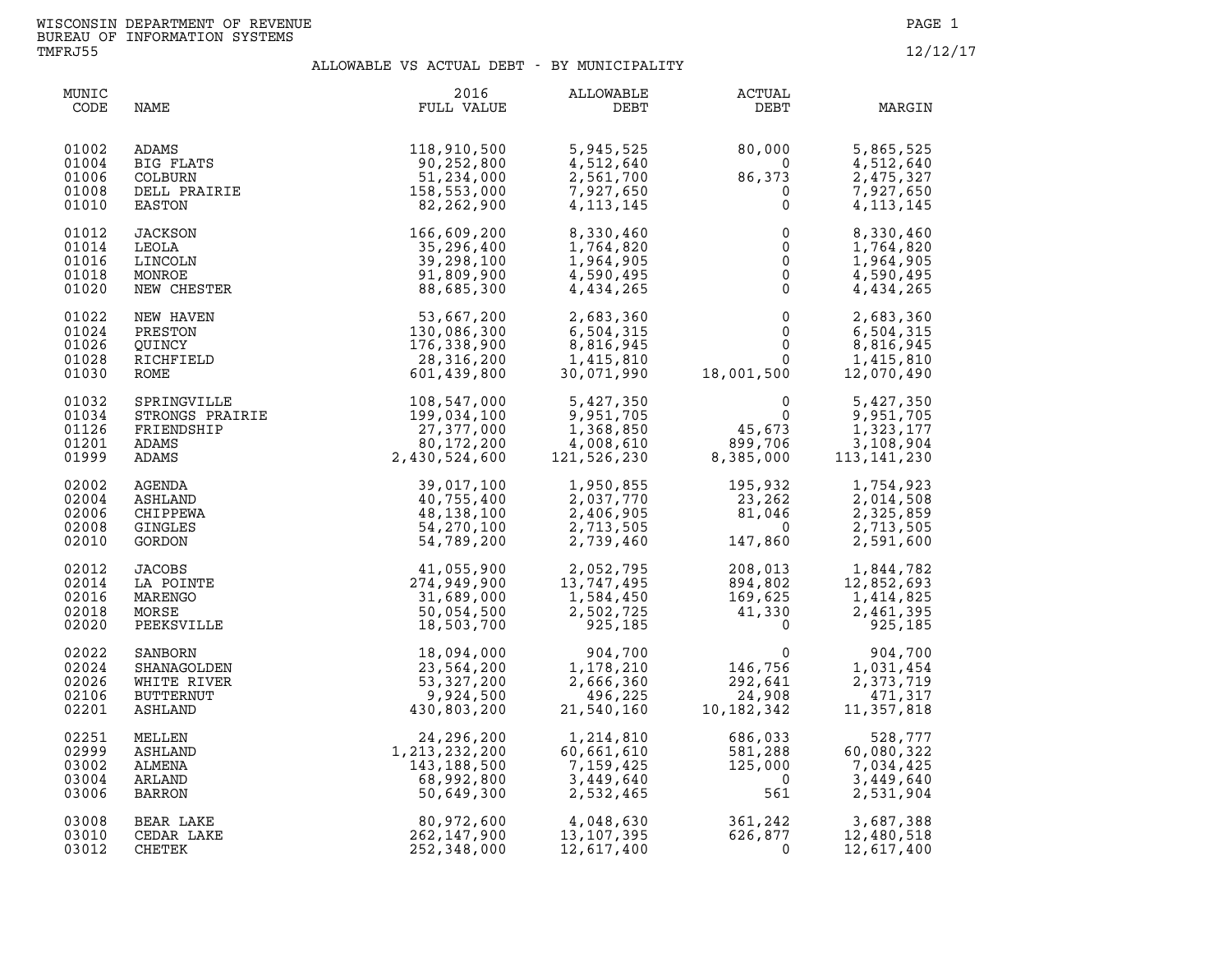| MUNIC<br>CODE                             | NAME                                                                    | 2016<br>FULL VALUE                                                                          | ALLOWABLE<br>DEBT                                                   | ACTUAL<br>DEBT                                                                                                                                      | MARGIN                                                          |
|-------------------------------------------|-------------------------------------------------------------------------|---------------------------------------------------------------------------------------------|---------------------------------------------------------------------|-----------------------------------------------------------------------------------------------------------------------------------------------------|-----------------------------------------------------------------|
| 03014<br>03016                            | CLINTON<br>CRYSTAL LAKE                                                 | $\overline{B}$ and $\overline{B}$ are the set of $\overline{B}$<br>84,145,200<br>71,530,700 | 4,207,260<br>3,576,535                                              | $\begin{array}{c} 0 \\ 127,814 \end{array}$                                                                                                         | 4,207,260<br>3,448,721                                          |
| 03018<br>03020<br>03022<br>03024<br>03026 | CUMBERLAND<br>DALLAS<br>DOVRE<br>DOYLE<br>LAKELAND                      | 76,862,300<br>35,392,600<br>141,289,500<br>46,767,200<br>142,026,900                        | 3,843,115<br>1,769,630<br>7,064,475<br>2,338,360<br>7,101,345       | 16,911<br>$288,786$<br>161,641<br>0                                                                                                                 | 3,826,204<br>1,769,630<br>6,775,689<br>2,176,719<br>7,101,345   |
| 03028<br>03030<br>03032<br>03034<br>03036 | MAPLE GROVE<br>MAPLE PLAIN<br>OAK GROVE<br>PRAIRIE FARM<br>PRAIRIE LAKE | 52,487,200<br>166,792,500<br>72,899,500<br>35,112,300<br>161,090,600                        |                                                                     | 2,624,360<br>8,339,625<br>3,644,975<br>1,755,615<br>8,054,530<br>56,930                                                                             | 2,624,360<br>8,324,625<br>3, 257, 142<br>1,755,615<br>7,997,600 |
| 03038<br>03040<br>03042<br>03044<br>03046 | RICE LAKE<br>SIOUX CREEK<br>STANFOLD<br>STANLEY<br>SUMNER               | 217,685,100<br>71,088,900<br>55,001,100<br>199,986,000<br>65,589,800                        | 10,884,255<br>3,554,445<br>2,750,055<br>9,999,300<br>3,279,490      | $\begin{smallmatrix}&&&0\0&&&0\208,525\440,000\0\end{smallmatrix}$                                                                                  | 10,884,255<br>3,554,445<br>2,541,530<br>9,559,300<br>3,279,490  |
| 03048<br>03050<br>03101<br>03111<br>03116 | TURTLE LAKE<br>VANCE CREEK<br>ALMENA<br>CAMERON<br>DALLAS               | 52, 143, 900<br>38, 146, 400<br>27,722,500<br>89,004,300<br>12,440,200                      | 2,607,195<br>1,907,320<br>1,386,125<br>4,450,215<br>622,010         | $48,409$<br>0<br>0<br>3,325,601<br>3, 325, 601<br>144, 961                                                                                          | 2,558,786<br>1,907,320<br>1,386,125<br>1,124,614<br>477,049     |
| 03136<br>03171<br>03186<br>03206<br>03211 | HAUGEN<br>PRAIRIE FARM<br>TURTLE LAKE<br>BARRON<br>CHETEK               | 12,577,800<br>16,436,100<br>95,931,100<br>135,761,900<br>140,675,200                        | 628,890<br>821,805<br>4,796,555<br>6,788,095<br>7,033,760           | 70,000<br>$\overline{0}$<br>$\begin{array}{c} 2, \\ 1, \end{array}$<br>777,473<br>2,720,566<br>1,121,219                                            | 558,890<br>821,805<br>4,019,082<br>4,067,529<br>5,912,541       |
| 03212<br>03276<br>03999<br>04002<br>04004 | CUMBERLAND<br>RICE LAKE<br><b>BARRON</b><br>BARKSDALE<br><b>BARNES</b>  | 168,387,300<br>647,269,000<br>3,967,773,800<br>74,035,300<br>320, 174, 800                  | 8,419,365<br>32, 363, 450<br>198,388,690<br>3,701,765<br>16,008,740 | $\begin{array}{cc} 3,902,491 & 4,516,874 \ 14,074,878 & 18,288,572 \ 14,590,651 & 183,798,039 \ 166,455 & 3,535,310 \ 0 & 16,008,740 \ \end{array}$ |                                                                 |
| 04006<br>04008<br>04010<br>04012<br>04014 | BAYFIELD<br>BAYVIEW<br>BELL<br>CABLE<br>CLOVER                          | 166,727,500<br>80,791,600<br>94,239,200<br>175,438,800<br>70,950,400                        | 8,336,375<br>4,039,580<br>4,711,960<br>8,771,940<br>3,547,520       | 152,684<br>382,937<br>410,004<br>$\overline{0}$<br>578,075                                                                                          | 8,183,691<br>3,656,643<br>4,301,956<br>8,771,940<br>2,969,445   |
| 04016<br>04018<br>04020<br>04021<br>04022 | DELTA<br>DRUMMOND<br>EILEEN<br>GRAND VIEW<br>HUGHES                     | 78,804,200<br>197,666,500<br>60,211,900<br>144,223,000<br>68,355,200                        | 3,940,210<br>9,883,325<br>3,010,595<br>7,211,150<br>3,417,760       | $94, 209$<br>$165, 983$<br>$0$<br>$0$<br>$\overline{0}$                                                                                             | 3,846,001<br>9,883,325<br>2,844,612<br>7,211,150<br>3,417,760   |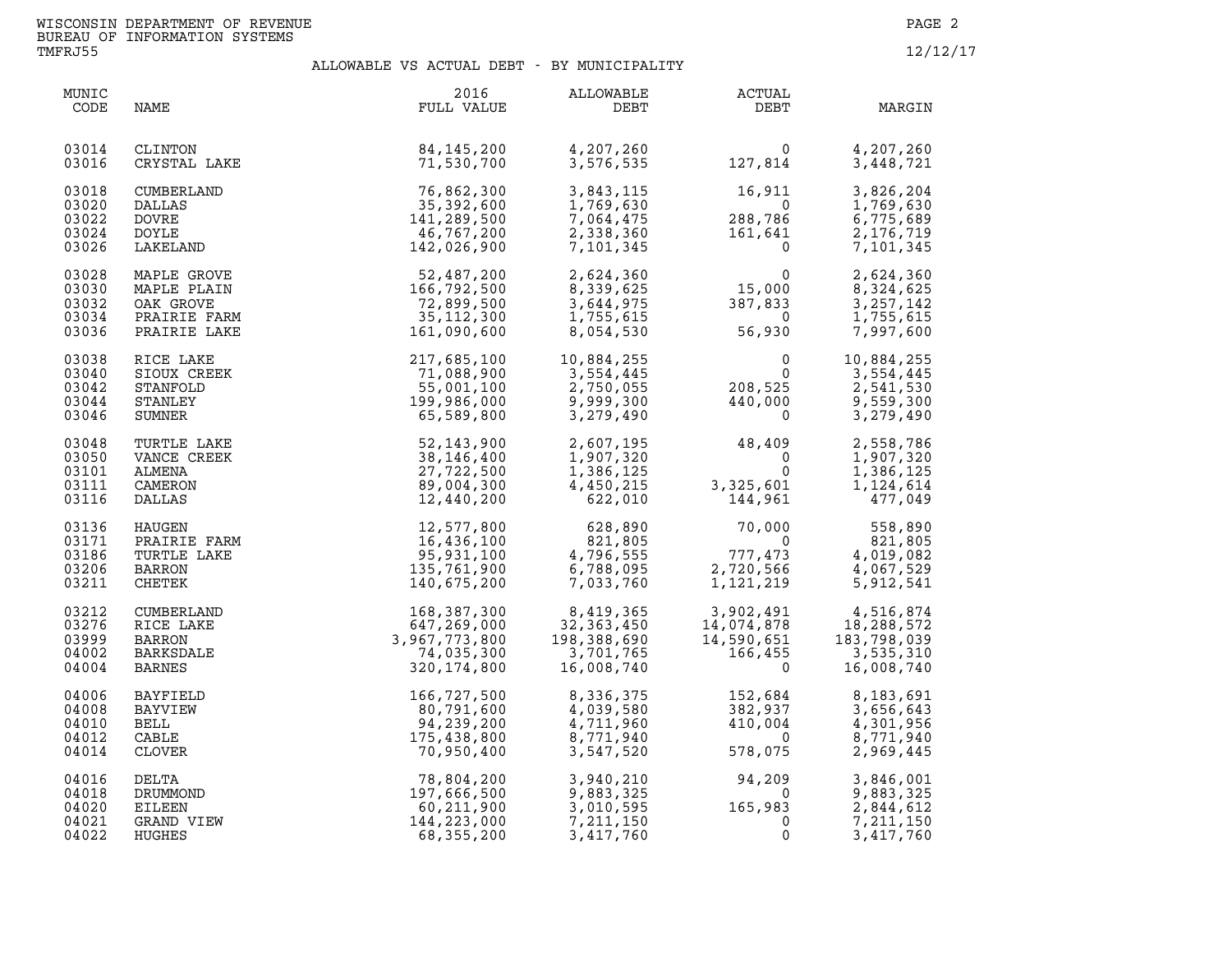| MUNIC<br>CODE                             | NAME                                                           | 2016<br>FULL VALUE                                                               | ALLOWABLE<br>DEBT                                                  | <b>ACTUAL</b><br>DEBT                                                            | MARGIN                                                             |
|-------------------------------------------|----------------------------------------------------------------|----------------------------------------------------------------------------------|--------------------------------------------------------------------|----------------------------------------------------------------------------------|--------------------------------------------------------------------|
| 04024<br>04026<br>04028<br>04030<br>04032 | IRON RIVER<br>KELLY<br>KEYSTONE<br>LINCOLN<br>MASON            | 193,301,000<br>33,759,500<br>28,091,200<br>36,391,000<br>20,290,300              | 9,665,050<br>1,687,975<br>1,404,560<br>1,819,550<br>1,014,515      | 554,398<br>139,598<br>139,598<br>490,392<br>27,756<br>27,756                     | 9,110,652<br>1,548,377<br>914,168<br>1,819,550<br>986,759          |
| 04034<br>04036<br>04038<br>04040<br>04042 | NAMAKAGON<br>ORIENTA<br>OULU<br>PILSEN<br>PORT WING            | 251,549,400<br>42,996,600<br>30,822,000<br>16,641,000<br>46,883,100              | 12,577,470<br>2,149,830<br>1,541,100<br>832,050<br>2,344,155       | $\begin{array}{c} 0 \\ 0 \\ 301,013 \\ 153,887 \end{array}$<br>449,183           | 12,577,470<br>2,149,830<br>1,240,087<br>678,163<br>1,894,972       |
| 04046<br>04048<br>04050<br>04151<br>04206 | RUSSELL<br>TRIPP<br>WASHBURN<br>MASON<br><b>BAYFIELD</b>       | 32,192,200<br>21,226,100<br>50,625,600<br>3,393,200<br>101,880,200               | 1,609,610<br>1,061,305<br>2,531,280<br>169,660<br>5,094,010        | 263,736<br>291.173<br>291,173<br>$\overline{0}$<br>4,594<br>4,594<br>1,982,079   | 1,345,874<br>770,132<br>2,531,280<br>165,066<br>3, 111, 931        |
| 04291<br>04999<br>05010<br>05012<br>05014 | WASHBURN<br>BAYFIELD<br>EATON<br>GLENMORE<br>GREEN BAY         | 114,208,400<br>2,555,869,200<br>138,230,700<br>106,493,600<br>228,147,300        | 5,710,420<br>127,793,460<br>6,911,535<br>5,324,680<br>11,407,365   | $3,669,471$<br>$4,280,000$ 1:<br>$\overline{0}$<br>$\overline{0}$<br>0<br>44,527 | 2,040,949<br>123, 513, 460<br>6,911,535<br>5,324,680<br>11,362,838 |
| 05018<br>05022<br>05024<br>05025<br>05026 | HOLLAND<br>HUMBOLDT<br>LAWRENCE<br>LEDGEVIEW<br>MORRISON       | 151,241,900<br>108,625,000<br>550,340,700<br>809,410,800<br>120,018,300          | 7,562,095<br>5,431,250<br>27,517,035<br>40,470,540<br>6,000,915    | 44, 52<br>0<br>122, 660<br>5.617, 642<br>5.000<br>6, 617, 642                    | 7,562,095<br>5,308,590<br>20,899,393<br>24, 375, 540<br>6,000,915  |
| 05028<br>05030<br>05034<br>05036<br>05040 | NEW DENMARK<br>PITTSFIELD<br>ROCKLAND<br>SCOTT<br>WRIGHTSTOWN  | 145,624,200<br>248,881,700<br>196,836,900<br>345,582,900<br>192,297,800          | 7,281,210<br>12,444,085<br>9,841,845<br>17,279,145<br>9,614,890    | $\mathbf 0$<br>715,000<br>298,808<br>366,381<br>582,526<br>582,526               | 7,281,210<br>11,729,085<br>9,543,037<br>16,912,764<br>9,032,364    |
| 05102<br>05104<br>05106<br>05116<br>05126 | ALLOUEZ<br>ASHWAUBENON<br><b>BELLEVUE</b><br>DENMARK<br>HOBART | 926,739,200<br>2,199,349,300<br>1,215,474,000<br>153,071,000<br>771,684,600      | 46,336,960<br>109,967,465<br>60,773,700<br>7,653,550<br>38,584,230 | 19,952,357<br>42,789,257<br>21,990,000<br>3,517,150<br>26,628,006                | 26,384,603<br>67,178,208<br>38,783,700<br>4,136,400<br>11,956,224  |
| 05136<br>05171<br>05178<br>05191<br>05216 | HOWARD<br>PULASKI<br>SUAMICO<br>WRIGHTSTOWN<br>DE PERE         | 1,555,671,400<br>198,868,800<br>1, 138, 257, 300<br>215,523,800<br>1,935,469,700 | 77,783,570<br>9,943,440<br>56,912,865<br>10,776,190<br>96,773,485  | 12,070,000<br>5,031,831<br>16,083,054<br>5,480,000<br>33,525,706                 | 65,713,570<br>4,911,609<br>40,829,811<br>5,296,190<br>63, 247, 779 |
| 05231<br>05999<br>06002                   | GREEN BAY<br>BROWN<br>ALMA                                     | 6,080,589,000<br>19,699,673,500<br>43,815,200                                    | 304,029,450<br>984,983,675<br>2,190,760                            | 149,502,076<br>121,635,524<br>$\Omega$                                           | 154, 527, 374<br>863, 348, 151<br>2,190,760                        |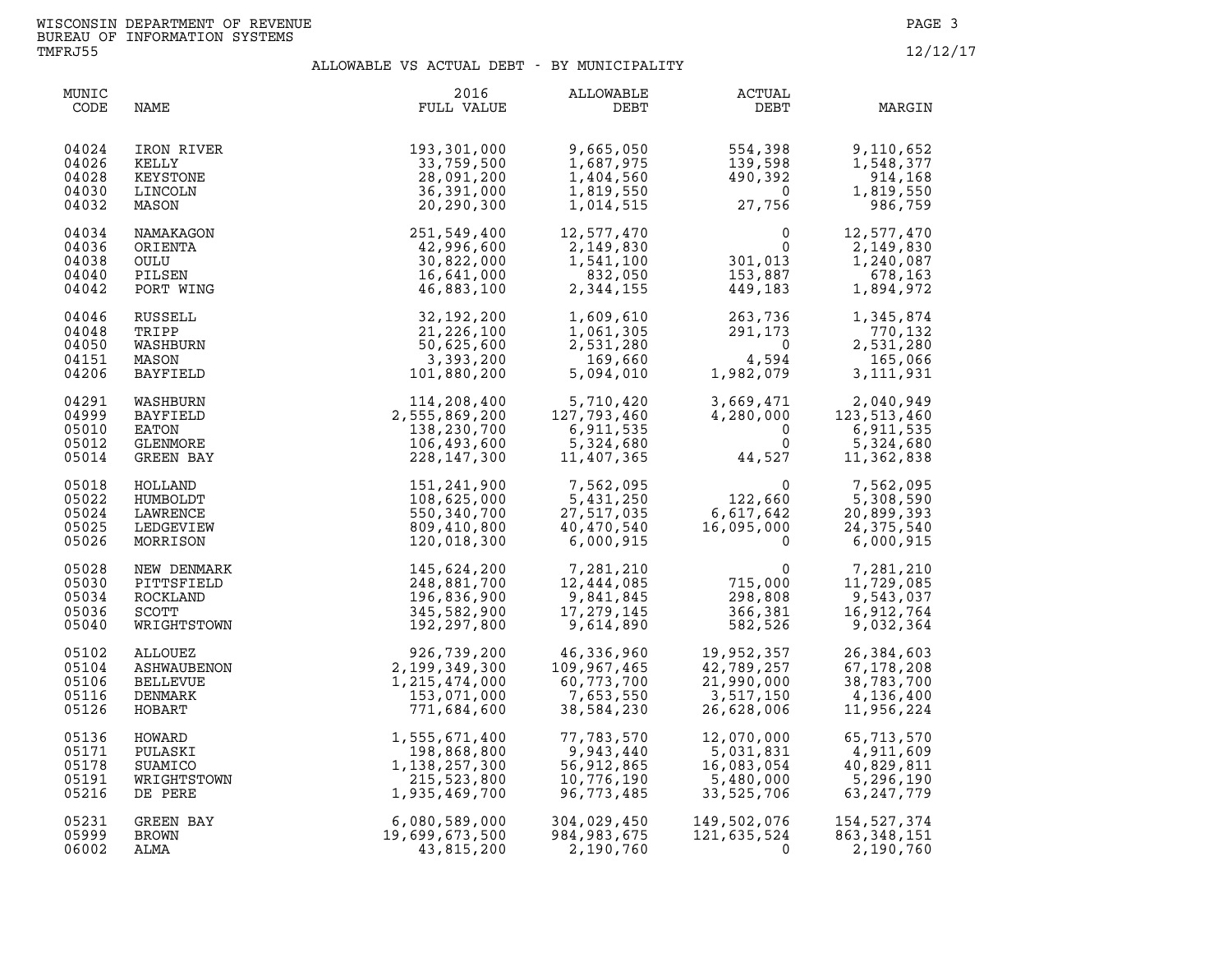| MUNIC<br>CODE                             | NAME                                                                                                                                           | 2016<br>FULL VALUE                                                       | ALLOWABLE<br>DEBT                                               | ACTUAL<br>DEBT                                                                    | MARGIN                                                                     |
|-------------------------------------------|------------------------------------------------------------------------------------------------------------------------------------------------|--------------------------------------------------------------------------|-----------------------------------------------------------------|-----------------------------------------------------------------------------------|----------------------------------------------------------------------------|
| 06004<br>06006                            | <b>BELVIDERE</b><br>BUFFALO                                                                                                                    | 58,053,800<br>69,060,400                                                 | 2,902,690<br>3,453,020                                          | 0<br>$\mathbf 0$                                                                  | 2,902,690<br>3,453,020                                                     |
| 06008<br>06010<br>06012<br>06014<br>06016 | <b>CANTON</b><br>CROSS<br><b>DOVER</b><br>GILMANTON<br>GLENCOE                                                                                 | 28,878,200<br>39,275,000<br>35,363,000<br>42,924,600<br>37,198,400       | 1,443,910<br>1,963,750<br>1,768,150<br>2,146,230<br>1,859,920   | 10,251<br>$10,435$<br>0<br>0                                                      | 1,433,659<br>1,963,750<br>1,757,715<br>2,146,230<br>1,859,920              |
| 06018<br>06020<br>06022<br>06024<br>06026 | LINCOLN<br>MAXVILLE<br>MILTON<br>MODENA                                                                                                        | 30,019,100<br>36,638,100<br>51,086,700<br>33,413,300<br>39, 244, 000     | 1,500,955<br>1,831,905<br>2,554,335<br>1,670,665<br>1,962,200   | $25,000$<br>0<br>0<br>0<br>0                                                      | 1,500,955<br>1,806,905<br>2,554,335<br>1,670,665<br>1,962,200              |
| 06028<br>06030<br>06032<br>06034<br>06111 | ODENA<br>CONTANA<br>10NTANA<br>1APLES<br>NELSON<br>WAUMANDEE<br>COCHRANE<br>NELSON<br>ALMA<br>ALMA<br>BUFFALO CITY<br>FOUNTAIN CITY<br>MONDOVI | 35,043,100<br>49,463,000<br>70,225,100<br>47,542,700<br>24,365,500       | 1,752,155<br>2,473,150<br>3,511,255<br>2,377,135<br>1,218,275   | $101,000$<br>$106,372$<br>$82,187$<br>$0$                                         | 1,651,155<br>2,366,778<br>3,511,255<br>2,294,948<br>1,218,275              |
| 06154<br>06201<br>06206<br>06226<br>06251 |                                                                                                                                                | 18,546,800<br>52,444,700<br>73,468,000<br>51,842,300<br>149,823,600      | 927,340<br>2,622,235<br>3,673,400<br>2,592,115<br>7,491,180     | $\begin{array}{c} 0 \\ 819,817 \\ 600,000 \\ 274,636 \\ \end{array}$<br>3,835,359 | 927,340<br>1,802,418<br>3,073,400<br>2,317,479<br>3,655,821                |
| 06999<br>07002<br>07004<br>07006<br>07008 | <b>BUFFALO</b><br>ANDERSON<br><b>BLAINE</b><br>DANIELS<br>DEWEY                                                                                | 1, 117, 734, 600<br>34,394,000<br>38,626,600<br>86,361,100<br>49,731,000 | 55,886,730<br>1,719,700<br>1,931,330<br>4,318,055<br>2,486,550  | 1,873,215<br>$\overline{0}$<br>$\frac{1}{559}$<br>$\mathbf 0$<br>559,651          | 54,013,515<br>1,719,700<br>1,931,330<br>;51<br>0<br>3,758,404<br>2,486,550 |
| 07010<br>07012<br>07014<br>07016<br>07018 | GRANTSBURG<br><b>JACKSON</b><br>LA FOLLETTE<br>LINCOLN<br>MEENON                                                                               | 66,806,400<br>251,630,000<br>101,883,000<br>35,166,200<br>136,638,200    | 3,340,320<br>12,581,500<br>5,094,150<br>1,758,310<br>6,831,910  | 0<br>75,817<br>528.000<br>132,075<br>390,285                                      | 3,340,320<br>12,505,683<br>4,566,150<br>1,626,235<br>6,441,625             |
| 07020<br>07022<br>07024<br>07026<br>07028 | OAKLAND<br>ROOSEVELT<br>RUSK<br>SAND LAKE<br>SCOTT                                                                                             | 241,614,900<br>26,948,700<br>83,472,600<br>101,278,700<br>245,918,900    | 12,080,745<br>1,347,435<br>4,173,630<br>5,063,935<br>12,295,945 | 0<br>$\mathsf{O}$<br>$\mathsf{O}$<br>$\overline{0}$<br>$\mathbf{0}$               | 12,080,745<br>1,347,435<br>4,173,630<br>5,063,935<br>12, 295, 945          |
| 07030<br>07032<br>07034<br>07036<br>07038 | SIREN<br>SWISS<br>TRADE LAKE<br>UNION<br>WEBB LAKE                                                                                             | 155,096,600<br>165,491,800<br>114,730,500<br>95,996,500<br>215, 213, 600 | 7,754,830<br>8,274,590<br>5,736,525<br>4,799,825<br>10,760,680  | 647,939<br>$\mathbf 0$<br>0<br>$\mathbf 0$<br>257,028                             | 7,106,891<br>8,274,590<br>5,736,525<br>4,799,825<br>10,503,652             |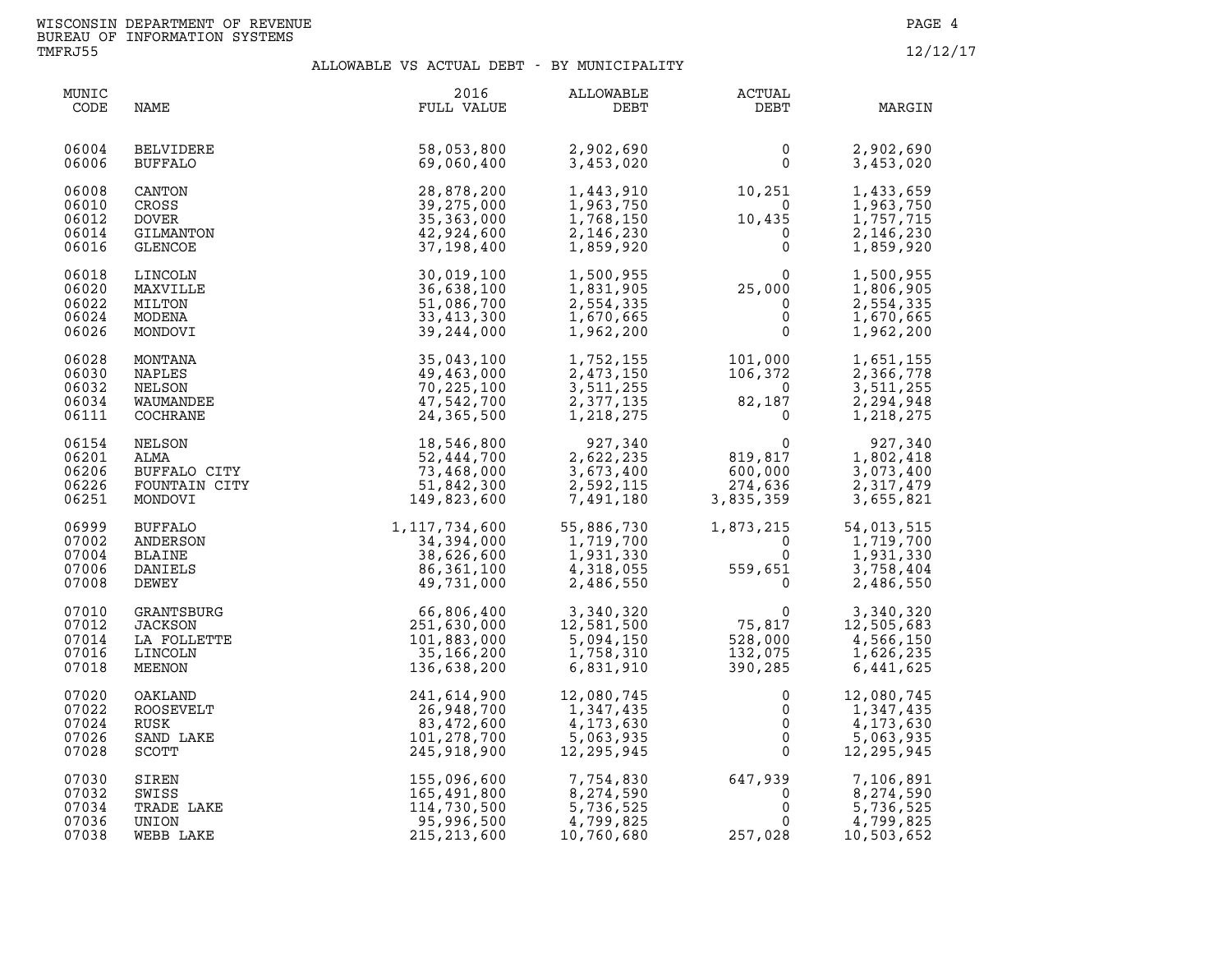| MUNIC<br>CODE                             | <b>NAME</b>                                                                                                        | 2016<br>FULL VALUE                                                                                      | ALLOWABLE<br>WABLE<br>DEBT                                                    | ACTUAL<br>DEBT                                                                                                                                                                                                                                                                            | MARGIN                                                         |
|-------------------------------------------|--------------------------------------------------------------------------------------------------------------------|---------------------------------------------------------------------------------------------------------|-------------------------------------------------------------------------------|-------------------------------------------------------------------------------------------------------------------------------------------------------------------------------------------------------------------------------------------------------------------------------------------|----------------------------------------------------------------|
| 07040<br>07042<br>07131<br>07181<br>07191 | WEST MARSHLAND<br>WOOD RIVER<br>GRANTSBURG<br>SIREN<br>WEBSTER                                                     | 27,585,400<br>110,999,900<br>60,221,900<br>67,493,300<br>32,052,300                                     | 1,379,270<br>5,549,995<br>3,011,095<br>3,374,665<br>1,602,615                 | $\begin{smallmatrix}&&&0\0&1&137&059\2&634&267\685&309\end{smallmatrix}$                                                                                                                                                                                                                  | 1,379,270<br>5,549,995<br>1,874,036<br>740,398<br>917,306      |
| 07999<br>08002<br>08004<br>08006<br>08008 | BURNETT<br><b>BRILLION</b><br>BROTHERTOWN<br>CHARLESTOWN<br>CHILTON                                                | $32,052,300$<br>$2,545,352,100$<br>$104,625,400$<br>$139,374,000$<br>N<br>$65,293,800$<br>$109,594,400$ |                                                                               | $\begin{array}{cccc} 127, 267, 605 & 7, 291, 505 & 119, 976, 100 \\ 5, 231, 270 & 50, 850 & 5, 180, 420 \\ 6, 968, 700 & 0 & 6, 968, 700 \\ 3, 264, 690 & 0 & 3, 264, 690 \\ 5, 479, 720 & 0 & 5, 479, 720 \end{array}$                                                                   |                                                                |
| 08010<br>08012<br>08014<br>08016<br>08018 | HARRISON<br>NEW HOLSTEIN<br>RANTOUL<br>STOCKBRIDGE<br>WOODVILLE                                                    | 92,666,500<br>117,495,600<br>72,704,100<br>166,402,600<br>77,469,300                                    | 4,633,325<br>5,874,780<br>3,635,205<br>8,320,130<br>3,873,465                 | $\begin{array}{c} 0 \\ 0 \\ 0 \\ 0 \\ 0 \end{array}$                                                                                                                                                                                                                                      | 4,633,325<br>5,874,780<br>3,635,205<br>8,320,130<br>3,873,465  |
| 08131<br>08136<br>08160<br>08179<br>08181 | HARRISON<br>HILBERT<br>POTTER<br>SHERWOOD<br>STOCKBRIDGE                                                           | 860,876,500<br>62,156,000<br>13,183,800<br>261,812,900<br>67,771,400                                    | 43,043,825<br>3,107,800<br>659,190<br>13,090,645<br>3,388,570                 | 2,148,100<br>2,033,423<br>28,669<br>3,293,700<br>140,000                                                                                                                                                                                                                                  | 40,895,725<br>1,074,377<br>630,521<br>9,796,945<br>3,248,570   |
| 08206<br>08211<br>08261<br>08999<br>09002 |                                                                                                                    | 198,706,500<br>246,505,700<br>168,021,800<br>3,775,868,100<br>218,553,900                               | 9,935,325<br>$12,325,25$<br>8,401,090<br>703.405<br>188,793,4∪5<br>10,927,695 | $\begin{array}{cccc} 7,224\,,067 & \quad & 2,711\,,258 \\ 1,457\,,352 & \quad & 10,867\,,933 \\ 4,317\,,184 & \quad & 4\,,083\,,906 \\ 17,725\,,000 & \quad & 171\,,068\,,405 \\ 62\,,639 & \quad & 10\,,865\,,056 \end{array}$<br>$1,457,352$<br>$4,317,184$<br>$17,725,000$<br>$62,639$ |                                                                |
| 09004<br>09006<br>09008<br>09010<br>09012 | BRILLION<br>CHILTON<br>NEW HOLSTEIN<br>CALUMET<br>ANSON<br>ARTHUR<br>AUBURN<br>BIRCH CREEK<br>BLOOMER<br>CLEVELAND | 60,653,800<br>59,726,800<br>104,628,100<br>83,653,100<br>72,263,300                                     |                                                                               | $3,032,690$<br>$2,986,340$<br>$5,231,405$<br>$4,182,655$<br>$3,613,165$<br>$0$                                                                                                                                                                                                            | 3,032,690<br>2,888,211<br>5,231,405<br>4,182,655<br>3,613,165  |
| 09014<br>09016<br>09018<br>09020<br>09022 | CODKS VALLEY<br>DELMAR<br>DELMAR<br>EAGLE POINT<br>EDSON<br>-                                                      | 88, 333, 900<br>65,562,800<br>55,982,700<br>344,910,800<br>65,802,600                                   | 4,416,695<br>3,278,140<br>2,799,135<br>17,245,540<br>3,290,130                |                                                                                                                                                                                                                                                                                           | 4,416,695<br>3,278,140<br>2,799,135<br>17,160,259<br>3,290,130 |
| 09024<br>09026<br>09028<br>09032<br>09034 | ESTELLA<br>GOETZ<br>HALLIE<br>HOWARD<br>LAFAYETTE                                                                  | 39,699,900<br>53,179,100<br>14,354,300<br>64,899,700<br>622,634,500                                     | 1,984,995<br>2,658,955<br>717,715<br>3,244,985<br>31,131,725                  | $\mathbf 0$<br>$\overline{0}$<br>$\overline{0}$<br>45,775<br>228,393                                                                                                                                                                                                                      | 1,984,995<br>2,658,955<br>717,715<br>3,199,210<br>30,903,332   |
| 09035<br>09036<br>09038                   | LAKE HOLCOMBE<br>RUBY<br>SAMPSON                                                                                   | 161,078,300<br>34,660,800<br>212,580,100                                                                | 8,053,915<br>1,733,040<br>10,629,005                                          | $\overline{0}$<br>123,870<br>0                                                                                                                                                                                                                                                            | 8,053,915<br>1,609,170<br>10,629,005                           |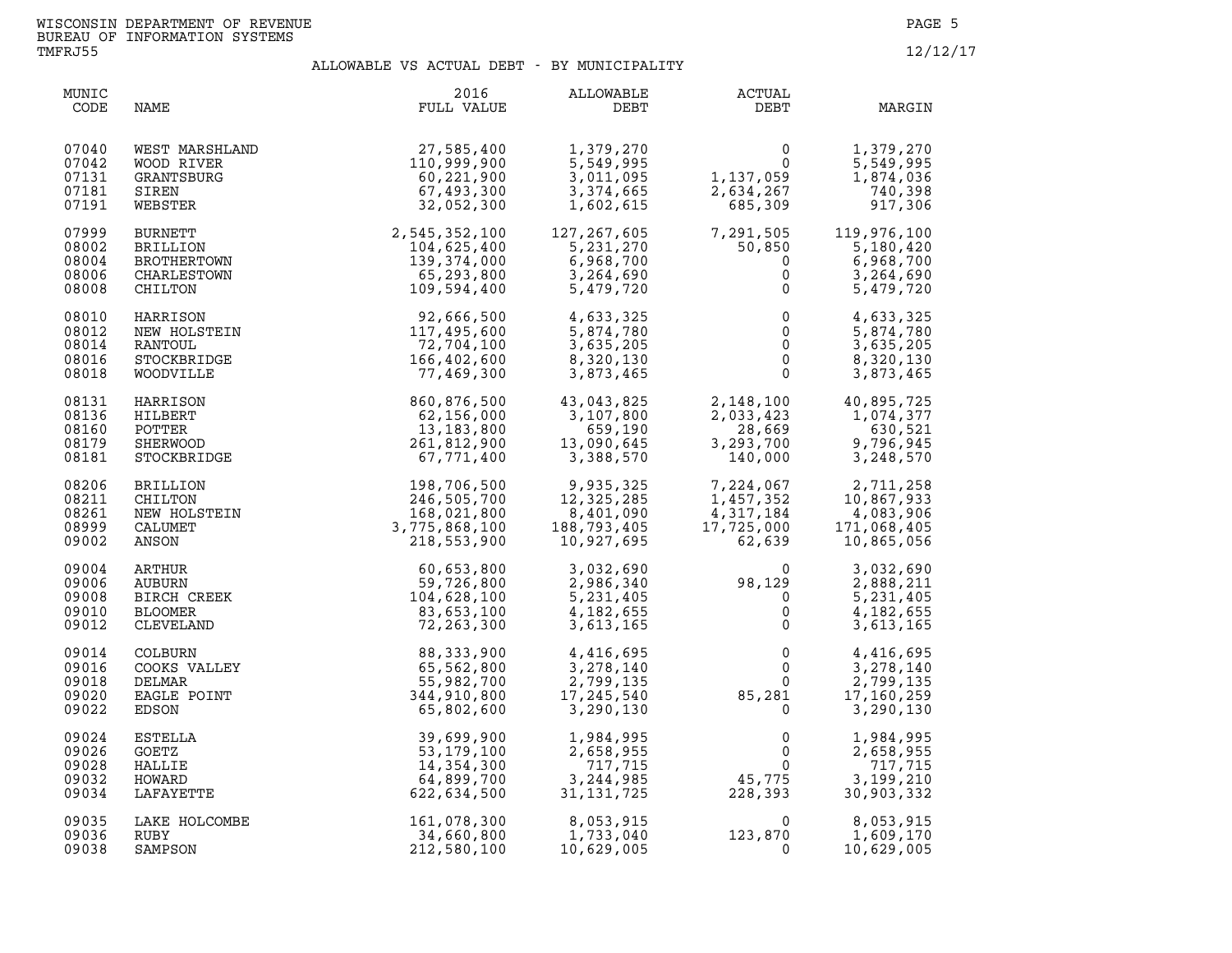| MUNIC<br>CODE                             | NAME                                                                    | 2016<br>FULL VALUE                                                       | ALLOWABLE<br>DEBT                                                 | <b>ACTUAL</b><br>DEBT                                                                           | MARGIN                                                          |
|-------------------------------------------|-------------------------------------------------------------------------|--------------------------------------------------------------------------|-------------------------------------------------------------------|-------------------------------------------------------------------------------------------------|-----------------------------------------------------------------|
| 09040                                     | SIGEL                                                                   | 78,729,600                                                               | 3,936,480                                                         | 0                                                                                               | 3,936,480                                                       |
| 09042                                     | TILDEN                                                                  | 118,971,500                                                              | 5,948,575                                                         | $\mathbf{0}$                                                                                    | 5,948,575                                                       |
| 09044                                     | WHEATON                                                                 | 255,603,000                                                              | 12,780,150                                                        | $\mathbf{0}$                                                                                    | 12,780,150                                                      |
| 09046                                     | WOODMOHR                                                                | 75,950,300                                                               | 3,797,515                                                         | $\Omega$                                                                                        | 3,797,515                                                       |
| 09106                                     | <b>BOYD</b>                                                             | 24, 262, 100                                                             | 1, 213, 105                                                       | 202,551                                                                                         | 1,010,554                                                       |
| 09111                                     | CADOTT                                                                  | 77,326,700                                                               | 3,866,335                                                         | 2,499,530                                                                                       | 1,366,805                                                       |
| 09128                                     | LAKE HALLIE                                                             | 606, 133, 500                                                            | 30,306,675                                                        | 10,646,427                                                                                      | 19,660,248                                                      |
| 09161<br>09206<br>09211<br>09213<br>09281 | NEW AUBURN<br>BLOOMER<br>CHIPPEWA FALLS<br>COBNET<br>CORNELL<br>STANLEY | 49,839,700<br>243,024,300<br>867,418,800<br>63,055,000<br>107,499,700    | 2,491,985<br>12, 151, 215<br>43,370,940<br>3,152,750<br>5,374,985 | 18,753<br>3,000,000<br>30,493,974<br>334,999<br>4, 253, 302                                     | 2,473,232<br>9,151,215<br>12,876,966<br>2,817,751<br>1,121,683  |
| 09999<br>10002<br>10004<br>10006<br>10008 | CHIPPEWA<br>BEAVER<br><b>BUTLER</b><br><b>COLBY</b><br>DEWHURST         | 5, 147, 835, 300<br>41,401,900<br>10,735,200<br>38,708,500<br>96,123,200 | 257, 391, 765<br>2,070,095<br>536,760<br>1,935,425<br>4,806,160   | 7,165,000<br>0<br>$\mathbf 0$<br>$\Omega$<br>115,820                                            | 250, 226, 765<br>2,070,095<br>536,760<br>1,935,425<br>4,690,340 |
| 10010                                     | EATON                                                                   | 56,475,300                                                               | 2,823,765                                                         | 0                                                                                               | 2,823,765                                                       |
| 10012                                     | FOSTER                                                                  | 26,652,500                                                               | 1,332,625                                                         | 0                                                                                               | 1,332,625                                                       |
| 10014                                     | FREMONT                                                                 | 56,921,200                                                               | 2,846,060                                                         | $\Omega$                                                                                        | 2,846,060                                                       |
| 10016                                     | GRANT                                                                   | 45,933,800                                                               | 2,296,690                                                         | 281,340                                                                                         | 2,015,350                                                       |
| 10018                                     | GREEN GROVE                                                             | 39,533,300                                                               | 1,976,665                                                         | $\overline{0}$                                                                                  | 1,976,665                                                       |
| 10020<br>10022<br>10024<br>10026<br>10028 | HENDREN<br>HEWETT<br>HIXON<br>HOARD<br>LEVIS                            | 34,126,600<br>27,768,200<br>43,162,900<br>35,729,900<br>38,204,300       | 1,706,330<br>1,388,410<br>2, 158, 145<br>1,786,495<br>1,910,215   | $\begin{smallmatrix}&&&0\cr 4\,2\, ,\,0\,0\,0\,&\quad\quad 0\end{smallmatrix}$<br>0<br>$\Omega$ | 1,706,330<br>1,346,410<br>2, 158, 145<br>1,786,495<br>1,910,215 |
| 10030                                     | LONGWOOD                                                                | 44,737,000                                                               | 2,236,850                                                         | $\Omega$                                                                                        | 2,236,850                                                       |
| 10032                                     | LOYAL                                                                   | 40,760,800                                                               | 2,038,040                                                         | 30,839                                                                                          | 2,007,201                                                       |
| 10034                                     | LYNN                                                                    | 47,329,800                                                               | 2,366,490                                                         | $\Omega$                                                                                        | 2,366,490                                                       |
| 10036                                     | MAYVILLE                                                                | 51,761,100                                                               | 2,588,055                                                         | 96,429                                                                                          | 2,491,626                                                       |
| 10038                                     | MEAD                                                                    | 40,423,000                                                               | 2,021,150                                                         | $\mathbf{0}$                                                                                    | 2,021,150                                                       |
| 10040                                     | MENTOR                                                                  | 51,019,600                                                               | 2,550,980                                                         | 57,432                                                                                          | 2,493,548                                                       |
| 10042                                     | PINE VALLEY                                                             | 92,890,200                                                               | 4,644,510                                                         | $\mathbf 0$                                                                                     | 4,644,510                                                       |
| 10044                                     | RESEBURG                                                                | 39,603,100                                                               | 1,980,155                                                         | 92,400                                                                                          | 1,887,755                                                       |
| 10046                                     | SEIF                                                                    | 20,466,200                                                               | 1,023,310                                                         | 16,463                                                                                          | 1,006,847                                                       |
| 10048                                     | <b>SHERMAN</b>                                                          | 50,591,000                                                               | 2,529,550                                                         | $\Omega$                                                                                        | 2,529,550                                                       |
| 10050                                     | SHERWOOD                                                                | 21,025,700                                                               | 1,051,285                                                         | 165,000                                                                                         | 886,285                                                         |
| 10052                                     | THORP                                                                   | 50,675,100                                                               | 2,533,755                                                         | 200,000                                                                                         | 2,333,755                                                       |
| 10054                                     | UNITY                                                                   | 42,040,300                                                               | 2,102,015                                                         | $\Omega$                                                                                        | 2,102,015                                                       |
| 10056                                     | WARNER                                                                  | 31,722,400                                                               | 1,586,120                                                         | 0                                                                                               | 1,586,120                                                       |
| 10058                                     | WASHBURN                                                                | 22,412,000                                                               | 1,120,600                                                         | $\mathbf 0$                                                                                     | 1,120,600                                                       |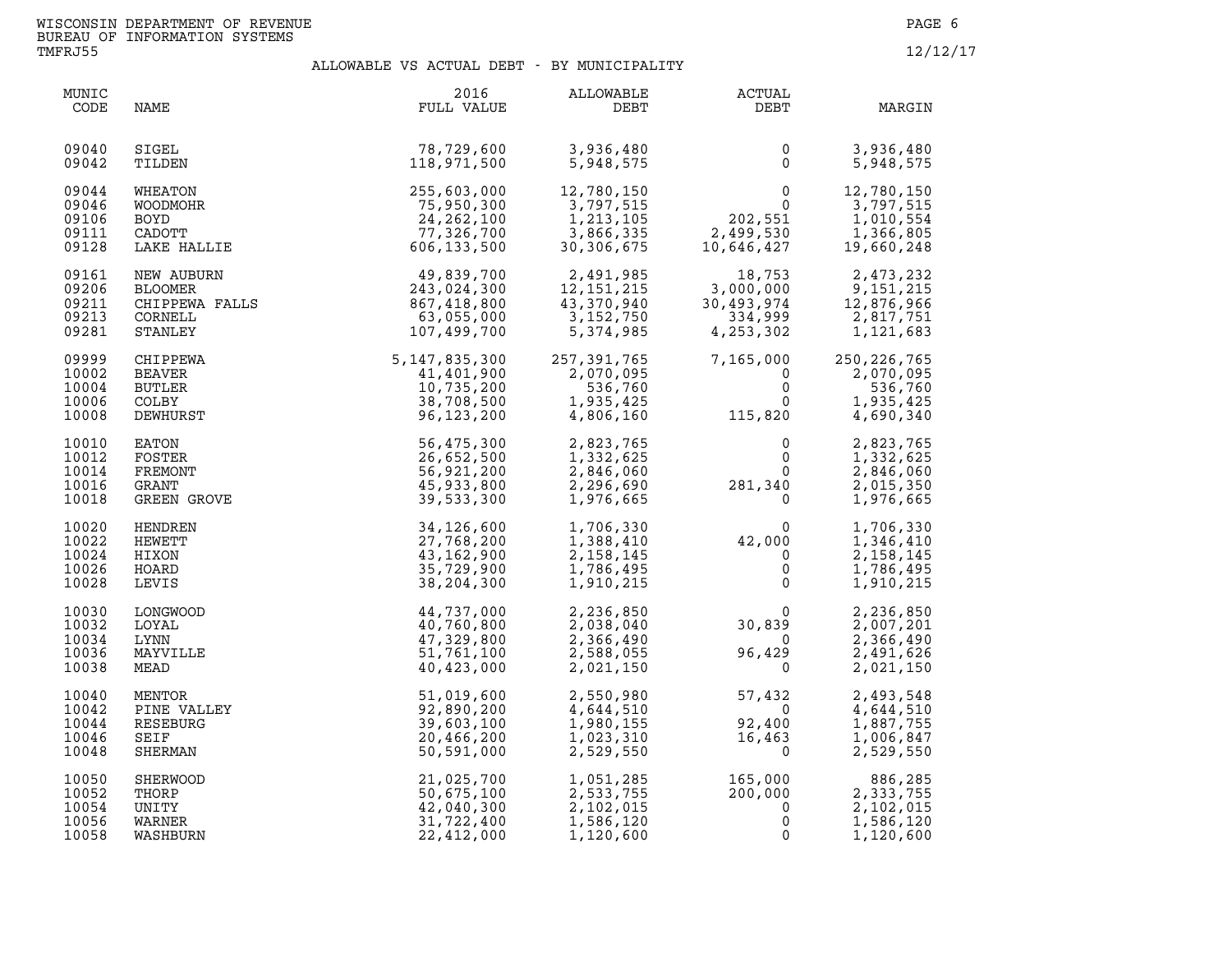| MUNIC<br>CODE                             | NAME                                                                                                                                                                                                                                                                                                                                | 2016<br>FULL VALUE                                                   | ALLOWABLE<br>DEBT                    | <b>ACTUAL</b><br>DEBT                                                                                                                                                       | MARGIN                                                                                                                                                          |
|-------------------------------------------|-------------------------------------------------------------------------------------------------------------------------------------------------------------------------------------------------------------------------------------------------------------------------------------------------------------------------------------|----------------------------------------------------------------------|--------------------------------------|-----------------------------------------------------------------------------------------------------------------------------------------------------------------------------|-----------------------------------------------------------------------------------------------------------------------------------------------------------------|
| 10060<br>10062<br>10064<br>10066<br>10111 | WESTON<br>WITHEE<br>WORDEN<br>YORK<br>CURTISS                                                                                                                                                                                                                                                                                       | 45, 139, 200<br>47,741,900<br>46,758,100<br>41,284,800<br>32,547,300 |                                      | $2,256,960$<br>$2,387,095$<br>$2,337,905$<br>$2,064,240$<br>$1,627,365$<br>$1,315,142$                                                                                      | 2,256,960<br>2,209,485<br>2,337,905<br>2,064,240<br>312,223                                                                                                     |
| 10116<br>10131<br>10191<br>10201<br>10211 | DORCHESTER<br>$\begin{tabular}{l c c c} & $2,297$, & $2,297$, & $2,297$, & $2,297$, & $2,297$, & $2,297$, & $2,297$, & $2,297$, & $2,297$, & $2,297$, & $2,297$, & $2,297$, & $2,297$, & $2,297$, & $2,297$, & $2,297$, & $2,297$, & $2,297$, & $2,297$, & $2,297$, & $2,297$, & $2,297$, & $2,297$, & $2,297$, & $2,297$, & $2,29$ | 45,943,700                                                           | 2,297,185                            | $\begin{array}{cccc} -3.620 & 0.764 & 0.764 \\ -4.08 & 0.180 & 0.764 \\ -3.587 & 0.764 & 0.764 \\ 1.644 & 0.484 & 0.2842 \\ -2.212 & 0.561 \end{array}$                     | 812,021 1,485,164                                                                                                                                               |
| 10231<br>10246<br>10261<br>10265<br>10286 |                                                                                                                                                                                                                                                                                                                                     |                                                                      |                                      |                                                                                                                                                                             | $\begin{array}{cccc} 1,181,842 & & 922,378 \\ 606,371 & & 2,035,074 \\ 2,402,004 & & 3,882,451 \\ 2,070,944 & & 142,486 \\ 2,211,468 & & 2,544,877 \end{array}$ |
| 10999<br>11002<br>11004<br>11006<br>11008 |                                                                                                                                                                                                                                                                                                                                     |                                                                      |                                      |                                                                                                                                                                             |                                                                                                                                                                 |
| 11010<br>11012<br>11014<br>11016<br>11018 |                                                                                                                                                                                                                                                                                                                                     |                                                                      |                                      |                                                                                                                                                                             |                                                                                                                                                                 |
| 11020<br>11022<br>11024<br>11026<br>11028 |                                                                                                                                                                                                                                                                                                                                     |                                                                      |                                      |                                                                                                                                                                             |                                                                                                                                                                 |
| 11030<br>11032<br>11034<br>11036<br>11038 |                                                                                                                                                                                                                                                                                                                                     |                                                                      |                                      |                                                                                                                                                                             |                                                                                                                                                                 |
| 11040<br>11042<br>11101<br>11111<br>11116 | WYOCENA<br>ARLINGTON<br>CAMBRIA<br>DOYLESTOWN                                                                                                                                                                                                                                                                                       | 175,486,000<br>76,847,900<br>46,789,900<br>14,740,100                | 16,966,785<br>8,774,300<br>3,743,305 | $16,966,785$<br>$8,774,300$<br>$3,842,395$<br>$2,339,495$<br>$737,005$<br>2.339,495<br>$2,339,495$<br>$877,957$                                                             | 8,774,300<br>2,418,924<br>1,461,538<br>737,005                                                                                                                  |
| 11126<br>11127<br>11171                   | FALL RIVER<br>FRIESLAND<br>PARDEEVILLE                                                                                                                                                                                                                                                                                              | 125,887,900<br>20,581,200<br>128,707,900                             |                                      | $6,294,395$<br>$1,029,060$<br>$6,435,395$<br>$6,435,395$<br>$6,435,395$<br>$6,435,395$<br>$6,435,395$<br>$6,435,395$<br>$6,435,395$<br>$6,435,395$<br>$6,435,395$<br>44,874 | 6,078,965<br>701,726<br>6,390,521                                                                                                                               |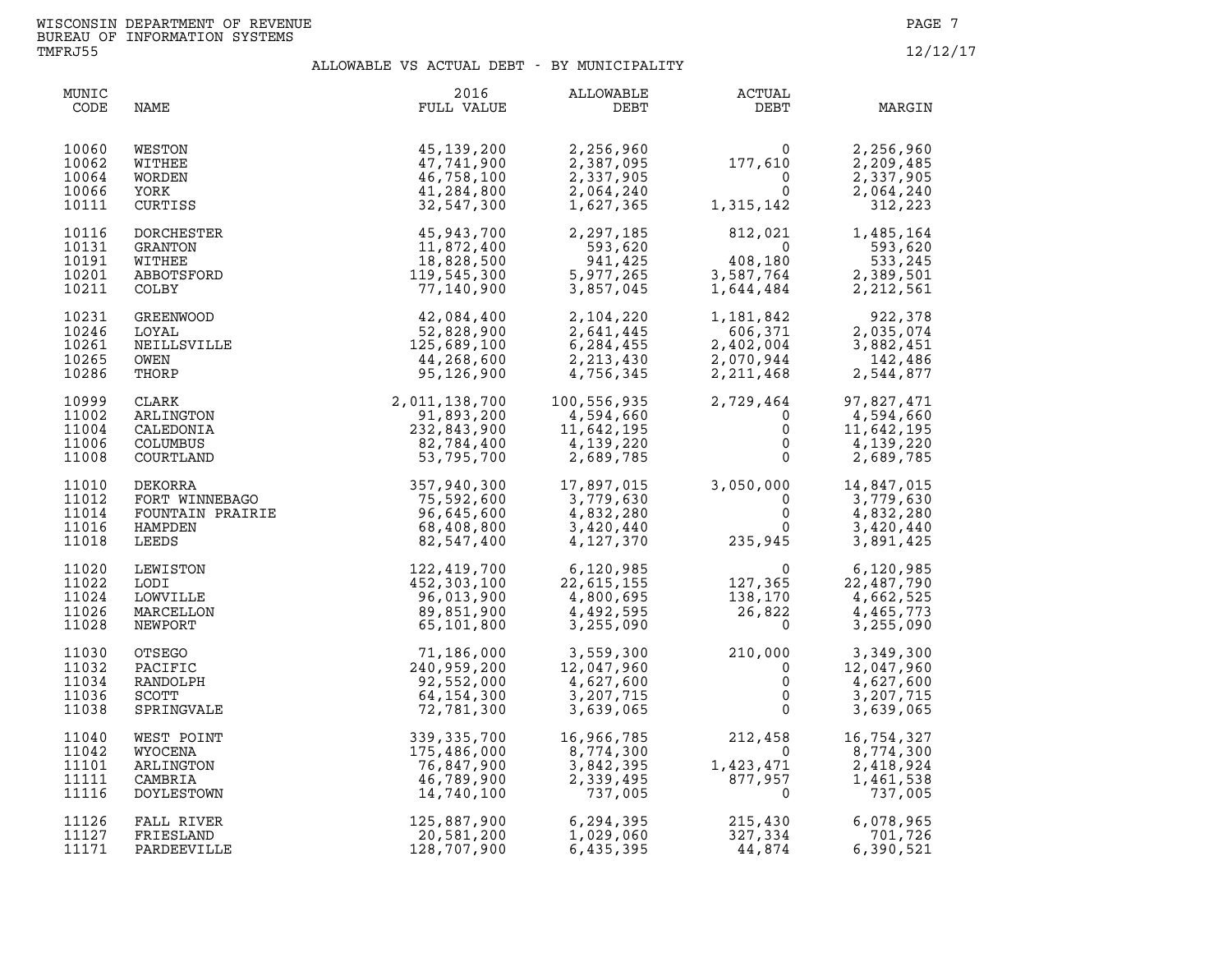| MUNIC<br>CODE                             | NAME                                                                    | 2016<br>FULL VALUE                                                                                                                                               | ALLOWABLE<br>DEBT                                                                                                             | ACTUAL<br>DEBT                                                                                                                 | MARGIN                                                                                                                                    |
|-------------------------------------------|-------------------------------------------------------------------------|------------------------------------------------------------------------------------------------------------------------------------------------------------------|-------------------------------------------------------------------------------------------------------------------------------|--------------------------------------------------------------------------------------------------------------------------------|-------------------------------------------------------------------------------------------------------------------------------------------|
| 11172<br>11177                            | POYNETTE<br>RIO.                                                        | 156,801,000<br>58,432,500                                                                                                                                        | 7,840,050<br>2,921,625                                                                                                        | 3,885,000<br>1,551,198                                                                                                         | 3,955,050<br>1,370,427                                                                                                                    |
| 11191<br>11211<br>11246<br>11271<br>11291 | WYOCENA<br>COLUMBUS<br>LODI<br>PORTAGE<br>WISCONSIN DELLS               | $\begin{array}{r} 38,687,600 \ 374,571,300 \ 238,043,300 \ 573,088,200 \end{array}$ DELLS                                                                        | 1,934,380<br>18,728,565<br>11,902,165<br>28,654,410<br>22,254,280                                                             | 318,126<br>8,715,347<br>4,450,000<br>15,090,000<br>15,090,000<br>17,472,500                                                    | $\begin{array}{cccc} 318,126 & & 1,616,254 \\ 8,715,347 & & 10,013,218 \\ 4,450,000 & & 7,452,165 \end{array}$<br>13,564,410<br>4,781,780 |
| 11999<br>12002<br>12004<br>12006<br>12008 | COLUMBIA<br>BRIDGEPORT<br>CLAYTON<br>EASTMAN<br>FREEMAN                 | 5,138,031,400<br>107,444,400<br>72,567,500<br>69,342,900<br>87,572,600                                                                                           | 256,901,570<br>5,372,220<br>$\begin{array}{cc} 5,372,220 \\ 5,372,220 \\ 3,628,375 \\ 3,467,145 \\ 4,378,630 \end{array}$ 124 | 60,785,740<br>$\begin{array}{c} 0 \\ 124,294 \\ 89,380 \\ 539,519 \end{array}$                                                 | 196, 115, 830<br>5,372,220<br>3,504,081<br>3,377,765<br>3,839,111                                                                         |
| 12010<br>12012<br>12014<br>12016<br>12018 | HANEY<br>MARIETTA<br>PRAIRIE DU CHIEN<br>SCOTT<br>SENECA                | 23,391,300<br>42,074,900<br>64,776,300<br>36,796,700<br>91,774,200                                                                                               | 1,169,565<br>2,103,745<br>3,238,815<br>1,839,835<br>4,588,710                                                                 | $\begin{smallmatrix}&&&0\0&80,000\221,686\148,295\0\end{smallmatrix}$                                                          | 1,169,565<br>2,023,745<br>3,017,129<br>1,691,540<br>4,588,710                                                                             |
| 12020<br>12022<br>12106<br>12121<br>12126 | UTICA<br>WAUZEKA<br>BELL CENTER<br>EASTMAN<br>FERRYVILLE                | 45, 131, 100<br>27,683,600<br>6,197,000<br>16,816,200<br>22,653,600                                                                                              | 2,256,555<br>1,384,180<br>309,850<br>840,810<br>1,132,680                                                                     | $185, 831$<br>$379, 699$<br>$0$<br>$156, 440$<br>$213, 929$                                                                    | 2,070,724<br>1,004,481<br>309,850<br>918,751                                                                                              |
| 12131<br>12146<br>12151<br>12181<br>12182 | GAYS MILLS<br>LYNXVILLE<br>MOUNT STERLING<br>SOLDIERS GROVE<br>STEUBEN  | 23,089,000<br>9,534,400<br>9,534,400<br>6,702,500<br>702,500<br>789,600<br>4,789,600                                                                             | 1,154,450<br>476,720<br>335, 125<br>1,070,325<br>239,480                                                                      | $325,$<br>$345,$<br>$123,$                                                                                                     | $\begin{array}{cc} 325,171 & 829,279 \\ 0 & 476,720 \\ 0 & 335,125 \\ 345,298 & 725,027 \\ 123,967 & 115,513 \end{array}$                 |
| 12191<br>12271<br>12999<br>13002<br>13004 | WAUZEKA<br>WAUZEKA<br>PRAIRIE DU CHIEN<br>ALBION<br>BERRY               | 20,862,300<br>364,783,000<br>1,169,163,300<br>208,014,700<br>191,623,900                                                                                         | 1,043,115<br>18,239,150<br>58,458,165<br>10,400,735<br>9,581,195                                                              | $587,130$ $455,985$<br>$10,300,002$ $7,939,148$<br>$6,160,000$ $52,298,165$<br>$145,838$ $10,254,897$<br>$158,373$ $9,422,822$ |                                                                                                                                           |
| 13006<br>13008<br>13010<br>13012<br>13014 |                                                                         | BLACK EARTH<br>BLOOMING GROVE<br>BLOOMING GROVE<br>BLUE MOUNDS<br>BRISTOL<br>BRISTOL<br>BURKE<br>AT4,697,500<br>BURKE<br>AT4,053,600<br>AURISTON:<br>AT4,053,600 | 3,356,035<br>8,618,590<br>7,015,600<br>23,734,875<br>23,702,680                                                               | $\begin{array}{c} 0 \\ 554,311 \\ 94,074 \\ 308,429 \\ 0 \end{array}$                                                          | 3,356,035<br>8,064,279<br>6,921,526<br>23, 426, 446<br>23,702,680                                                                         |
| 13016<br>13018<br>13020<br>13022<br>13024 | CHRISTIANA<br>COTTAGE GROVE<br>CROSS PLAINS<br><b>DANE</b><br>DEERFIELD | $\begin{array}{r} 124, 725, 500 \\ 414, 633, 800 \\ 240, 315, 400 \\ 120, 364, 000 \\ 179, 078, 700 \end{array}$                                                 | 6,236,275<br>20,731,690<br>12,015,770<br>6,018,200<br>8,953,935                                                               | $\begin{array}{c} 0 \\ 87,348 \\ 208,816 \\ 0 \\ 662,072 \end{array}$<br>662,072                                               | 6,236,275<br>20,644,342<br>11,806,954<br>6,018,200<br>8,291,863                                                                           |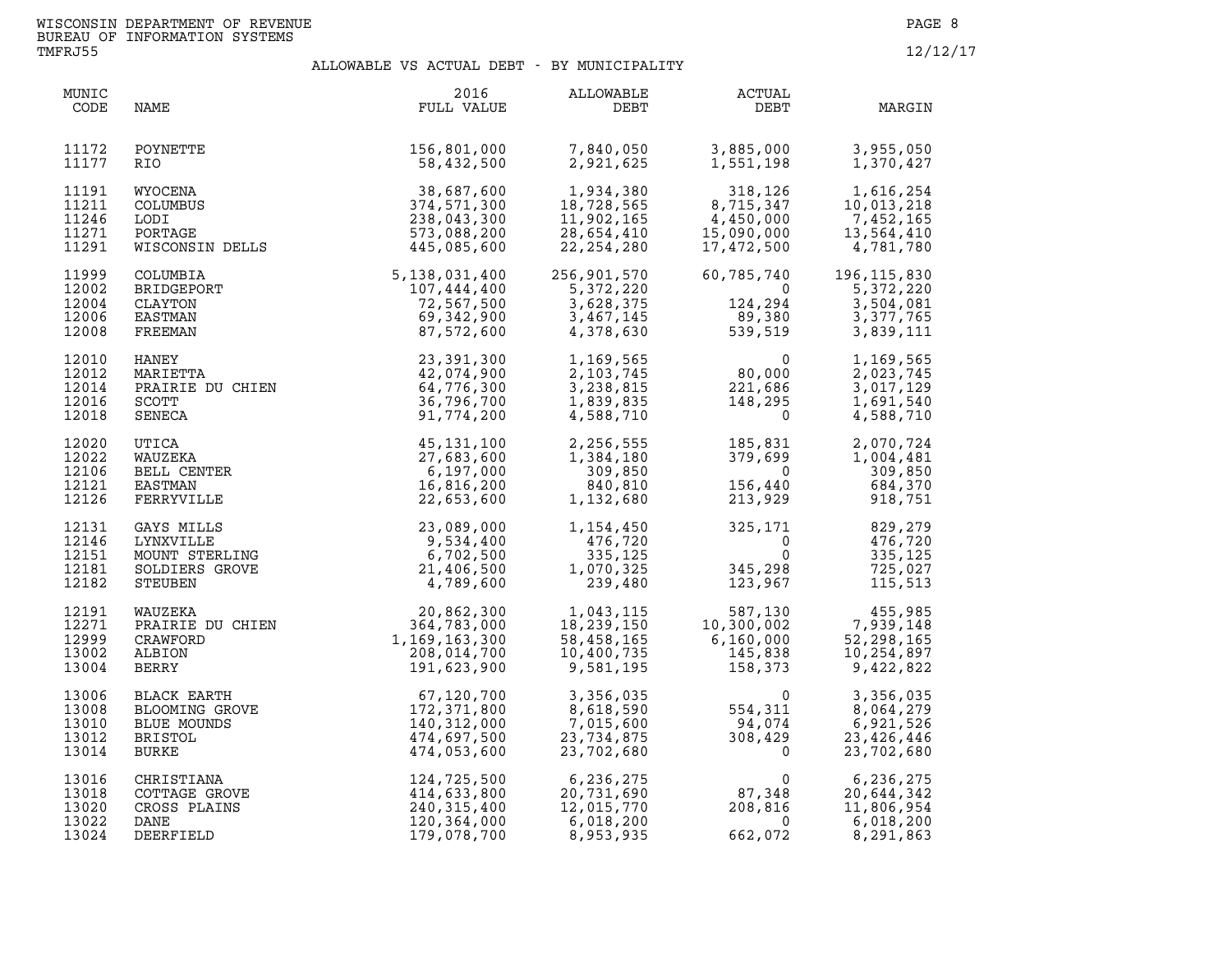| MUNIC<br>CODE                             | NAME                                                                   | 2016<br>FULL VALUE                                                                                                        | ALLOWABLE<br>DEBT                                                                                            | ACTUAL<br>DEBT                                                                                                                                      | MARGIN                                                                            |
|-------------------------------------------|------------------------------------------------------------------------|---------------------------------------------------------------------------------------------------------------------------|--------------------------------------------------------------------------------------------------------------|-----------------------------------------------------------------------------------------------------------------------------------------------------|-----------------------------------------------------------------------------------|
| 13026<br>13028<br>13032<br>13034<br>13036 | DUNKIRK<br>DUNN<br>MADISON<br>MAZOMANIE<br>MEDINA                      | 191,662,200<br>728,393,300<br>423,489,500<br>124,237,600<br>140,641,300                                                   | 9,583,110<br>36,419,665<br>$\begin{array}{c} 20,419,665 \\ 21,174,475 \\ 6,211,880 \\ 7,022,067 \end{array}$ | $108,854$<br>$2,026,868$<br>$1,854,121$<br>$35,000$<br>$255,794$                                                                                    | 108,854<br>2,026,868<br>34,392,797<br>1,854,121<br>35,000<br>255,794<br>6,776,271 |
| 13038<br>13040<br>13042<br>13044<br>13046 |                                                                        | MIDDLETON 1,169,186,300<br>MONTROSE 122,831,600<br>OREGON 383,349,000<br>PERRY 84,160,000<br>PLEASANT SPRINGS 452,120,200 | 58,459,315<br>6,141,580<br>19,167,450<br>4,208,000<br>22,606,010                                             | $4,129,379$<br>$24,648$<br>$165,000$<br>$942,062$<br>0<br>24,648<br>165,000<br>942,062<br>0                                                         | 54, 329, 936<br>6,116,932<br>19,002,450<br>3,265,938<br>22,606,010                |
| 13048<br>13050<br>13052<br>13054<br>13056 | PRIMROSE<br>ROXBURY<br>RUTLAND<br>SPRINGDALE<br>SPRINGFIELD            | $93,537,900$<br>$225,334,200$<br>$241,267,500$<br>$317,077,100$<br>$416,520,700$                                          | 4,676,895<br>11,266,710<br>12,063,375<br>15,853,855<br>20,826,035                                            | $96,375$<br>$0$<br>$421,632$<br>$34,453$<br>$964,012$                                                                                               | 4,580,520<br>11,266,710<br>11,641,743<br>15,819,402<br>19,862,023                 |
| 13058<br>13060<br>13062<br>13064<br>13066 | SUN PRAIRIE<br>VERMONT<br>VERONA<br>VIENNA<br>WESTPORT                 | 274,507,800<br>142,291,200<br>283,847,900<br>227,959,200<br>773,507,300                                                   | 13,725,390<br>7,114,560<br>14, 192, 395<br>11,397,960<br>38,675,365                                          | $\begin{smallmatrix}&&&0\\&&&0\\0&&&&0\\739,727\\586,544\end{smallmatrix}$                                                                          | 13,725,390<br>7,114,560<br>14, 192, 395<br>10,658,233<br>38,088,821               |
| 13070<br>13106<br>13107<br>13108<br>13111 | YORK<br>BELLEVILLE<br>BLACK EARTH<br>BLUE MOUNDS<br>CAMBRIDGE          | 76,951,700<br>193,257,600<br>111,234,000<br>69,078,200<br>142,201,200                                                     | 3,847,585<br>9,662,880<br>5,561,700<br>3,453,910<br>7,110,060                                                | 0<br>6,256,532<br>2,568,892<br>3,173,042<br>4,549,520                                                                                               | 3,847,585<br>3,406,348<br>2,992,808<br>280,868<br>2,560,540                       |
| 13112<br>13113<br>13116<br>13117<br>13118 | COTTAGE GROVE<br>CROSS PLAINS<br>DANE<br>DEERFIELD<br>DEFOREST         | 975,986,200<br>WE 675,986,200<br>357,182,700<br>85,603,900<br>199,051,500<br>953,556,400                                  | 33,799,310<br>17,859,135<br>4,280,195<br>9,952,575<br>47,677,820                                             | 17,803,745    15,995,565<br>$14,454,900$<br>$14,454,900$<br>$1,209,005$<br>$2,365,999$<br>$3,671,190$<br>$4,384,999$<br>$5,567,576$<br>$12,412,317$ |                                                                                   |
| 13151<br>13152<br>13153<br>13154<br>13157 | MAPLE BLUFF<br>MARSHALL<br>MAZOMANIE<br>MCFARLAND<br>MOUNT HOREB       | 375,359,600<br>201,561,400<br>156,306,700<br>815,493,100<br>657,349,900                                                   | 18,767,980<br>10,078,070<br>7,815,335<br>40,774,655<br>32,867,495                                            | 11,004,650<br>5,395,066<br>2,767,396<br>10,245,000<br>15,407,542                                                                                    | 7,763,330<br>4,683,004<br>5,047,939<br>30,529,655<br>17,459,953                   |
| 13165<br>13176<br>13181<br>13191<br>13196 | UKEGON<br>ROCKDALE<br>SHOREWOOD HILLS<br>WAUNAKEE<br>WINDSOR<br>RITSOR | 1,008,065,500<br>15,334,900<br>565,150,200<br>1,595,672,800<br>717,943,200                                                | 50,403,275<br>766,745<br>28, 257, 510<br>79,783,640<br>35,897,160                                            | 11,230,000<br>11,230,000<br>54,839<br>15,680,000<br>29,592,511<br>14,458,445                                                                        | 39, 173, 275<br>711,906<br>12,577,510<br>50,191,129<br>21,438,715                 |
| 13225<br>13251<br>13255                   | FITCHBURG<br>MADISON<br>MIDDLETON                                      | 2,830,645,500<br>24,596,422,250<br>3,143,766,900                                                                          | 141,532,275<br>1,229,821,113<br>157,188,345                                                                  | $47,395,000$<br>$409,860,181$<br>49,030,000                                                                                                         | 94, 137, 275<br>819,960,932<br>108, 158, 345                                      |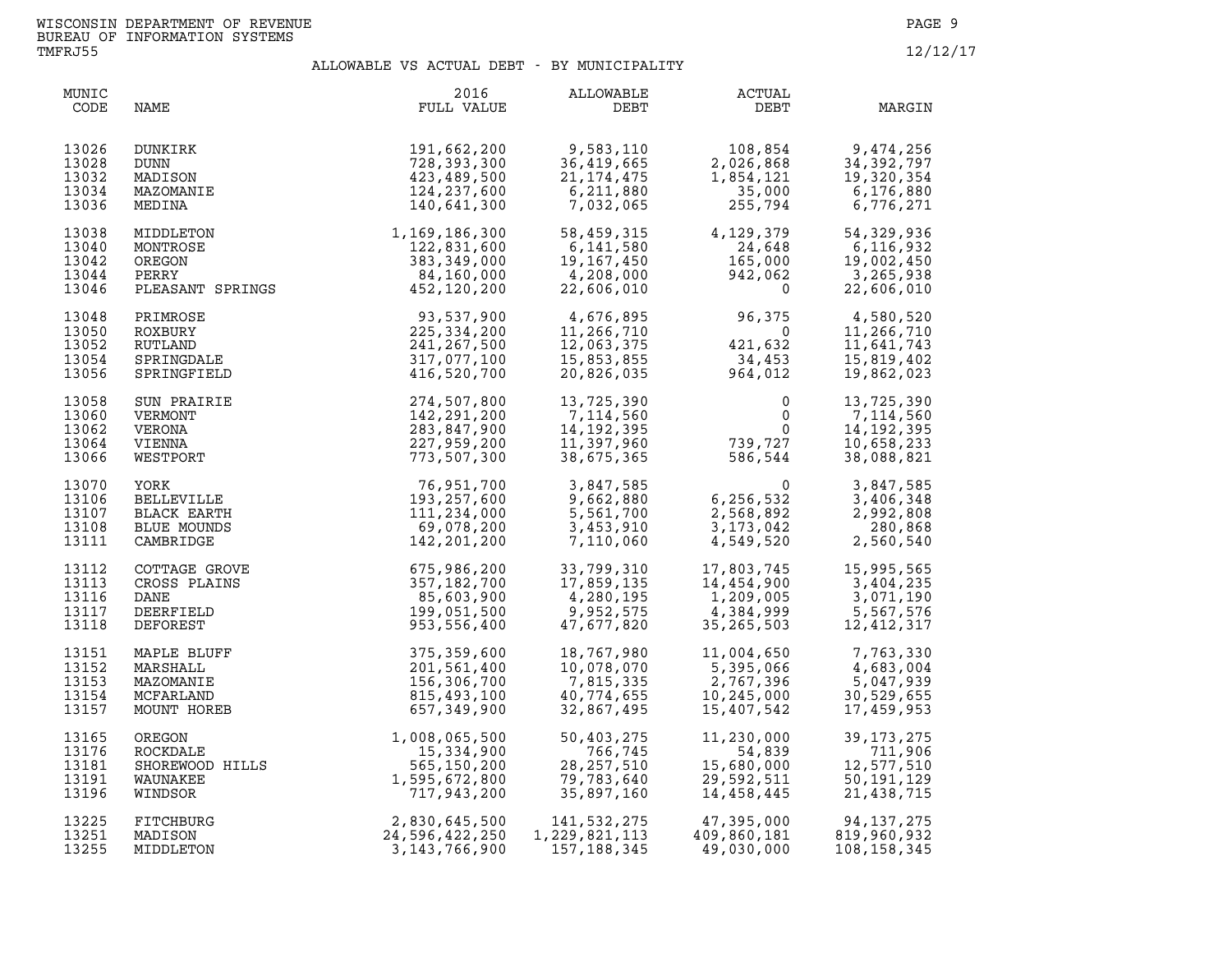| MUNIC<br>CODE                             | NAME                                                            | 2016<br>FULL VALUE                                                                   | ALLOWABLE<br>DEBT                                                                                                                                                                                                              | ACTUAL<br>DEBT                                                                                                                    | MARGIN                                                                |
|-------------------------------------------|-----------------------------------------------------------------|--------------------------------------------------------------------------------------|--------------------------------------------------------------------------------------------------------------------------------------------------------------------------------------------------------------------------------|-----------------------------------------------------------------------------------------------------------------------------------|-----------------------------------------------------------------------|
| 13258<br>13281                            | MONONA<br>STOUGHTON                                             | 1,187,593,600<br>1,000,796,500                                                       | 59,379,680<br>50,039,825                                                                                                                                                                                                       |                                                                                                                                   | $50,450,000$ $8,929,680$<br>$22,921,133$ $27,118,692$                 |
| 13282<br>13286<br>13999<br>14002<br>14004 | SUN PRAIRIE<br>VERONA<br>DANE<br>ASHIPPUN<br>BEAVER DAM         | IE<br>2,772,245,800<br>2,373,890,700<br>56,550,867,750<br>243,916,600<br>310,258,100 | 138,612,290<br>118,694,535<br>2,827,543,388<br>12,195,830<br>15,512,905<br>15,512,905                                                                                                                                          | 53, 112, 875<br>$50,266,176$<br>$229,361,641$<br>$478,747$<br>$84,277$<br>229,361,641<br>478,747<br>84,277                        | 85,499,415<br>68,428,359<br>2,598,181,747<br>11,717,083<br>15,428,628 |
| 14006<br>14008<br>14010<br>14012<br>14014 | <b>BURNETT</b><br>CALAMUS<br>CHESTER<br>CLYMAN<br>ELBA          |                                                                                      | $\begin{array}{llllll} 73, 084, 500 & 3, 654, 225 & 251, 797 \\ 93, 654, 800 & 4, 682, 740 & 0 \\ 49, 515, 100 & 2, 475, 755 & 0 \\ 70, 257, 900 & 3, 512, 895 & 42, 636 \\ 101, 682, 400 & 5, 084, 120 & 34, 345 \end{array}$ |                                                                                                                                   | 3,402,428<br>4,682,740<br>2,475,755<br>3,470,259<br>5,049,775         |
| 14016<br>14018<br>14020<br>14022<br>14024 | EMMET<br>FOX LAKE<br>HERMAN<br>HUBBARD<br>HUSTISFORD            | 122,376,900<br>207,867,800<br>101,778,000<br>205,196,400<br>138,491,200              | 6,118,845<br>10,393,390<br>5,088,900<br>10,259,820<br>6,924,560                                                                                                                                                                | $\begin{array}{ccc} & 0 & 6,118,845 \\ & 0 & 10,393,390 \\ & 0 & 5,088,900 \\ 279,054 & 9,980,766 \\ & 0 & 6,924,560 \end{array}$ |                                                                       |
| 14026<br>14028<br>14030<br>14032<br>14034 | LEBANON<br>LEROY<br>LOMIRA<br>LOWELL<br>OAK GROVE               | 124,964,200<br>88,264,700<br>126,483,800<br>103,335,600<br>98,718,700                | 6,248,210<br>4,413,235<br>6,324,190<br>5,166,780<br>4,935,935                                                                                                                                                                  | $218,558$<br>$0$<br>$175,720$<br>$205,286$<br>$20,000$                                                                            | 6,029,652<br>4,413,235<br>6,148,470<br>4,961,494<br>4,915,935         |
| 14036<br>14038<br>14040<br>14042<br>14044 | PORTLAND<br>RUBICON<br>SHIELDS<br>THERESA<br>TRENTON            | 95, 143, 100<br>196, 978, 600<br>50, 996, 300<br>91, 494, 800<br>116, 301, 400       |                                                                                                                                                                                                                                | $\begin{array}{llll} 4,757,155 & 0 \\ 9,848,930 & 0 \\ 2,549,815 & 0 \\ 4,574,740 & 190,128 \\ 5,815,070 & 70,860 \end{array}$    | 4,757,155<br>9,848,930<br>2,549,815<br>4,384,612<br>5,744,210         |
| 14046<br>14048<br>14106<br>14111<br>14136 | WESTFORD<br>WILLIAMSTOWN<br>BROWNSVILLE<br>CLYMAN<br>HUSTISFORD | 131,903,800<br>76,279,000<br>70,120,200<br>19,780,600<br>69,207,000                  |                                                                                                                                                                                                                                | $6,595,190$<br>$3,813,950$<br>$3,506,010$<br>$989,030$<br>$3,460,350$<br>$2,162,340$                                              | 6,595,190<br>3,813,950<br>3,056,299<br>631,949<br>1,298,010           |
| 14141<br>14143<br>14146<br>14147<br>14161 | IRON RIDGE<br>KEKOSKEE<br>LOMIRA<br>LOWELL<br>NEOSHO            | 50,720,500<br>9,311,300<br>157,895,800<br>13,062,500<br>37, 263, 300                 |                                                                                                                                                                                                                                | 2,536,025<br>465,565<br>7,894,790<br>5,212,940<br>653,125<br>1,863,165<br>530,482                                                 | 2,536,025<br>$-347,635$<br>2,681,850<br>244,375<br>1,332,683          |
| 14176<br>14177<br>14186<br>14206<br>14226 | RANDOLPH<br>REESEVILLE<br>THERESA<br>BEAVER DAM<br>FOX LAKE     | 99,310,100<br>31,291,500<br>57, 116, 200<br>1,062,794,600<br>78,585,100              | 4,965,505<br>1,564,575<br>2,855,810<br>53,139,730<br>3,030,730<br>$4,965,505$ 2,<br>1,564,575<br>2,855,810<br>3,929,255                                                                                                        | 2,401,142<br>750,988<br>0<br>24, 247, 580<br>695,752                                                                              | 2,564,363<br>813,587<br>2,855,810<br>28,892,150<br>3, 233, 503        |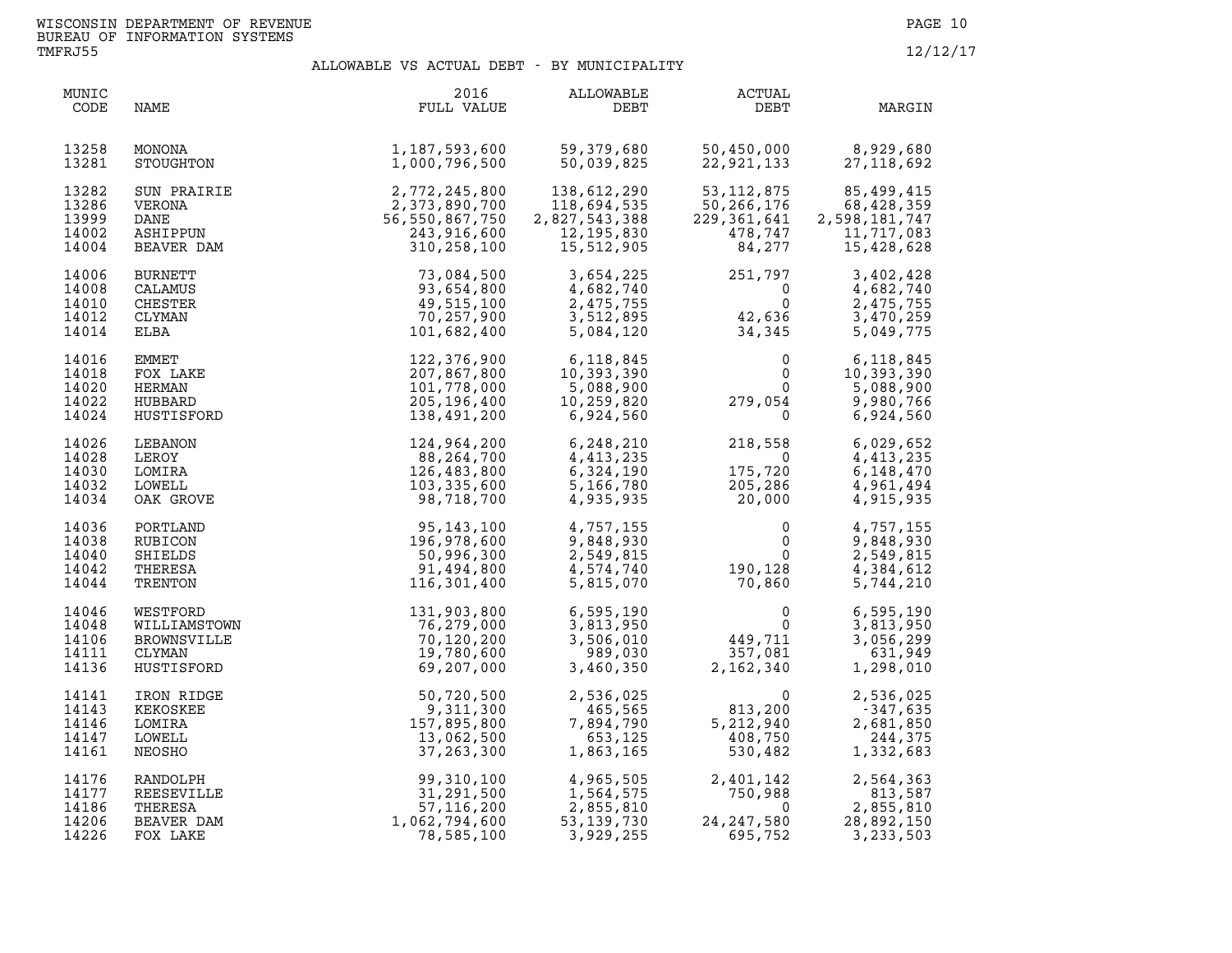| MUNIC<br>CODE                             | NAME                                                                       | 2016<br>FULL VALUE                                                                                     | ALLOWABLE<br>DEBT                                                                | ACTUAL<br>DEBT                                                                                  | MARGIN                                                               |
|-------------------------------------------|----------------------------------------------------------------------------|--------------------------------------------------------------------------------------------------------|----------------------------------------------------------------------------------|-------------------------------------------------------------------------------------------------|----------------------------------------------------------------------|
| 14236<br>14241<br>14251<br>14292<br>14999 | HORICON<br>JUNEAU<br>MAYVILLE<br>WAUPUN<br>DODGE                           | 215,734,300<br>104,786,400<br>308,510,800<br>424,076,300<br>6,097,891,400                              | 10,786,715<br>10,786,715<br>5,239,320<br>15,425,540<br>21,203,815<br>304,894,570 | $5,078,477$<br>$2,056,601$<br>$6,396,253$<br>$12,116,271$<br>$33,130,000$<br>27                 | 5,708,238<br>3, 182, 719<br>9,029,287<br>9,087,544<br>271,764,570    |
| 15002<br>15004<br>15006<br>15008<br>15010 | BAILEYS HARBOR<br>BRUSSELS<br>CLAY BANKS<br>EGG HARBOR<br>FORESTVILLE      | 477,463,700<br>83,764,400<br>67,326,900<br>534,238,500<br>81,760,000                                   | 23,873,185<br>4,188,220<br>3,366,345<br>26,711,925<br>4,088,000                  | 1,765,946<br>$\overline{0}$<br>$30,000$<br>0<br>$\mathbf 0$                                     | 22, 107, 239<br>4,188,220<br>3,336,345<br>26,711,925<br>4,088,000    |
| 15012<br>15014<br>15016<br>15018<br>15020 | GARDNER<br>GIBRALTAR<br>JACKSONPORT<br>LIBERTY GROVE<br>NASEWAUPEE         | $\begin{array}{c} 217,696,900 \\ 741,878,800 \\ 278,453,200 \\ 918,528,300 \\ 363,283,200 \end{array}$ | 10,884,845<br>37,093,940<br>13,922,660<br>45,926,415<br>18,164,160               | $55,475$<br>5,449,739<br>158,333<br>1,226,007<br>0                                              | 10,829,370<br>31,644,201<br>13,764,327<br>44,700,408<br>18, 164, 160 |
| 15022<br>15024<br>15026<br>15028<br>15118 | SEVASTOPOL<br>STURGEON BAY<br>UNION<br>WASHINGTON<br>EGG HARBOR<br>FPHEATY | 734,703,000<br>177,209,000<br>145,594,600<br>283,971,700<br>364,730,700                                | 36,735,150<br>8,860,450<br>$7,279,730$<br>14,198,585<br>18,236,535               | $305,000$<br>0<br>0<br>0<br>0326,986<br>7,073,826                                               | 36,430,150<br>8,860,450<br>7,279,730<br>13,871,599<br>11, 162, 709   |
| 15121<br>15127<br>15181<br>15281<br>15999 | EPHRAIM<br>FORESTVILLE<br>SISTER BAY<br>STURGEON BAY<br>DOOR 7,            | 339,420,000<br>20,980,000<br>407,459,600<br>813,098,700<br>7,051,561,200                               | 16,971,000<br>1,049,000<br>20,372,980<br>40,654,935<br>352,578,060               | $1,290,361$<br>$14,793,622$<br>$26,772,502$<br>$9,540,000$                                      | 15,680,639<br>1,049,000<br>5,579,358<br>13,882,433<br>343,038,060    |
| 16002<br>16004<br>16006<br>16008<br>16010 |                                                                            | 72,138,200<br>58,150,000<br>51,232,600<br>19,300,300<br>37,672,900                                     | 3,606,910<br>2,907,500<br>2,561,630<br>965,015<br>1,883,645                      | 623,055<br>125,950<br>182,586<br>164,113<br>36,781                                              | 2,983,855<br>2,781,550<br>2,379,044<br>800,902<br>1,846,864          |
| 16012<br>16014<br>16016<br>16018<br>16020 |                                                                            | 98,100,300<br>75,085,400<br>51,124,000<br>54, 267, 800<br>37,632,900                                   | 4,905,015<br>3,754,270<br>2,556,200<br>2,713,390<br>1,881,645                    | $\begin{array}{c} 481, 767\ 432, 810\ 269, 450\ 111, 914\ 430, 252 \end{array}$                 | 4,423,248<br>3,321,460<br>2,286,750<br>2,601,476<br>1,451,393        |
| 16022<br>16024<br>16026<br>16028<br>16030 |                                                                            | 86,137,300<br>78,131,000<br>120,915,300<br>85,985,700<br>189,895,200                                   | 4,306,865<br>3,906,550<br>6,045,765<br>4,299,285<br>9,494,760                    | $\begin{smallmatrix}&&&0\0&111\0&37,896\0&403,159\end{smallmatrix}$                             | 4,306,865<br>3,706,439<br>6,045,765<br>4,261,389<br>9,091,601        |
| 16032<br>16146<br>16165                   | WASCOTT<br>LAKE NEBAGAMON<br>OLIVER                                        | 276,755,800<br>169,024,400<br>24, 195, 200                                                             | 13,837,790<br>8,451,220<br>1,209,760                                             | 386,657         13,451,133<br>429,600           8,021,620<br>19,128         1.190 632<br>19,128 | 1,190,632                                                            |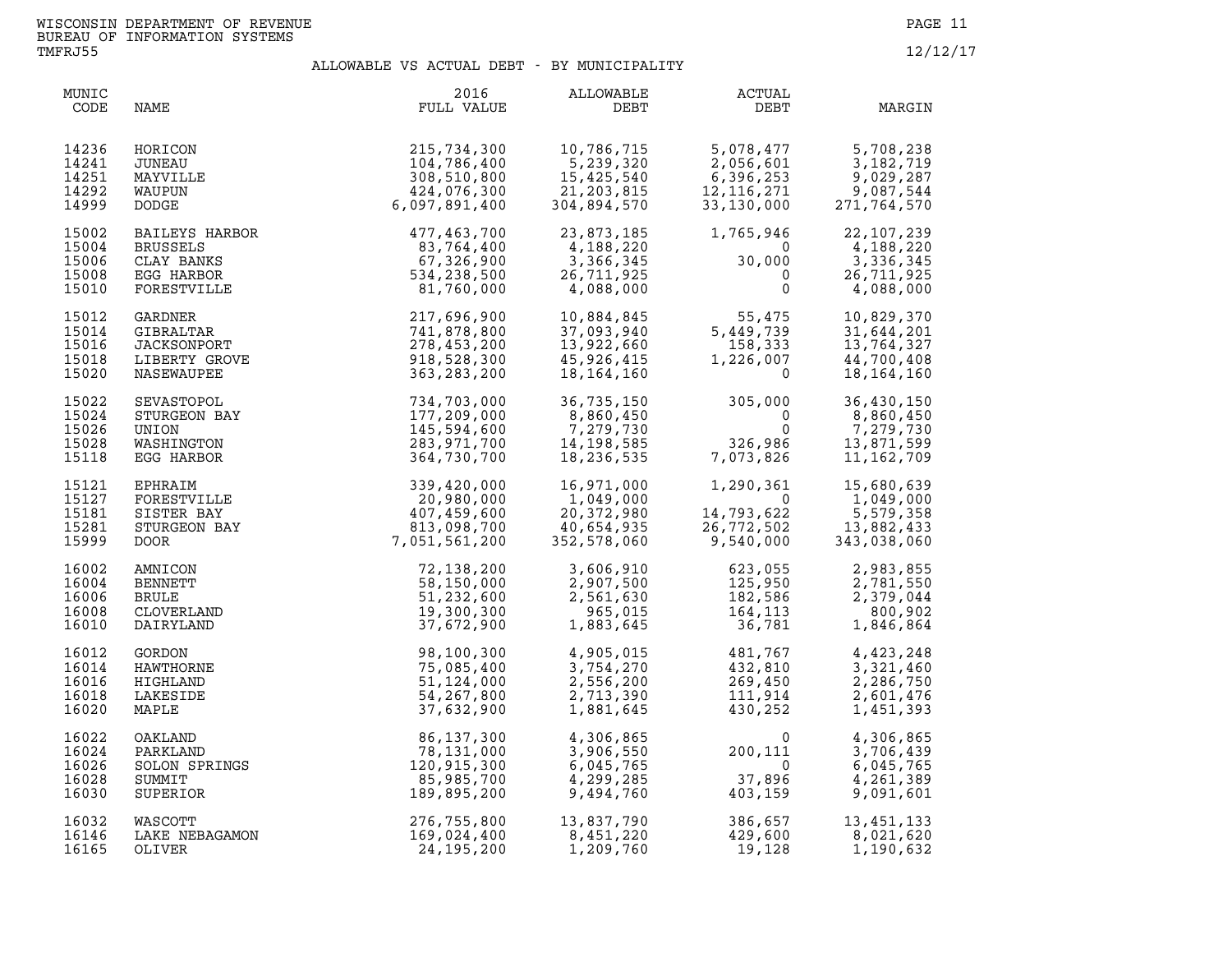| MUNIC<br>CODE                             | NAME                                                         | 2016<br>FULL VALUE                                                                                                       | ALLOWABLE<br>DEBT                                                            | ACTUAL<br>DEBT                                                                                                                                     | MARGIN                                                           |
|-------------------------------------------|--------------------------------------------------------------|--------------------------------------------------------------------------------------------------------------------------|------------------------------------------------------------------------------|----------------------------------------------------------------------------------------------------------------------------------------------------|------------------------------------------------------------------|
| 16171<br>16181                            | POPLAR<br>SOLON SPRINGS                                      | 40,203,300<br>45,258,400                                                                                                 | 2,010,165<br>2,262,920                                                       | 932,331<br>97.768<br>97,768                                                                                                                        | 1,077,834<br>2, 165, 152                                         |
| 16182<br>16281<br>16999<br>17002<br>17004 | SUPERIOR<br>SUPERIOR<br><b>DOUGLAS</b><br>COLFAX<br>DUNN     | $1,652,172,100$<br>$1,652,172,100$<br>$3,370,328,800$<br>$78,311,900$<br>$89,794,995$                                    | 2,347,535<br>82,608,605<br>168,516,440<br>3,915,595<br>4,489,710             | $83,762$<br>39,202,966<br>30,712,510<br>31,203<br>480,778                                                                                          | 2,263,773<br>43,405,639<br>137,803,930<br>3,884,392<br>4,008,932 |
| 17006<br>17008<br>17010<br>17012<br>17014 | <b>EAU GALLE</b><br>ELK MOUND<br>GRANT<br>HAY RIVER<br>LUCAS | 75,204,300<br>116,777,400<br>36,817,700<br>57,820,600<br>52,928,300                                                      |                                                                              | $3,760,215$<br>$5,838,870$<br>$1,840,885$<br>$2,891,030$<br>$2,646,415$<br>$12,858$                                                                | 3,760,215<br>5,654,239<br>1,840,885<br>2,858,818<br>2,633,557    |
| 17016<br>17018<br>17020<br>17022<br>17024 | MENOMONIE<br>NEW HAVEN<br>OTTER CREEK<br>PERU<br>RED CEDAR   | 223, 335, 300<br>39,958,900<br>39,035,300<br>16,488,200<br>179,472,600                                                   | 11, 166, 765<br>11,166,765<br>1,997,945<br>1,951,765<br>824,410<br>8,973,630 | 753,660<br>470,000<br>24,570<br>38,100<br>38,100                                                                                                   | 10,413,105<br>1,527,945<br>1,927,195<br>824,410<br>8,935,530     |
| 17026<br>17028<br>17030<br>17032<br>17034 |                                                              | ROCK CREEK<br>SAND CREEK<br>SHERIDAN 39,901,000<br>SHERIDAN 37,927,000<br>SHERMAN 67,261,000<br>SPRING BROOK 120,540,600 | 3,295,290<br>1,995,050<br>1,896,350<br>3,363,050<br>6,027,030                | $75,000$<br>0<br>0<br>40,401<br>140,567                                                                                                            | 3,220,290<br>1,995,050<br>1,896,350<br>3,322,649<br>5,886,463    |
| 17036<br>17038<br>17040<br>17042<br>17044 | STANTON<br>TAINTER<br>TIFFANY<br>WESTON<br>WILSON            | 53,473,600<br>211,011,400<br>39,617,500<br>45,822,500<br>36,868,900                                                      | 2,673,680<br>10,550,570<br>1,980,875<br>2,291,125<br>1,843,445               | $0$<br>0<br>0<br>242,337<br>0                                                                                                                      | 2,673,680<br>10,550,570<br>1,980,875<br>2,048,788<br>1,843,445   |
| 17106<br>17111<br>17116<br>17121<br>17141 | BOYCEVILLE<br>COLFAX<br>DOWNING<br>ELK MOUND<br>KNAPP        | 44,074,900<br>46,526,100<br>9,846,400<br>34,327,800<br>22,462,900                                                        | 492,320<br>1,716,390<br>1,123,145                                            | 2, 203, 745<br>2, 326, 305<br>4. 326, 305<br>1, 720, 077<br>$\begin{array}{ccc} & 0 & 492,320 \ 810,397 & 905,993 \ 299,935 & 823,210 \end{array}$ | 1,695,199<br>$606, 228$<br>$492, 320$                            |
| 17176<br>17191<br>17251<br>17999<br>18002 | RIDGELAND<br>WHEELER<br>MENOMONIE<br>DUNN<br>BRIDGE CREEK    | $\begin{array}{r} 13,831,900 \\ 9,527,300 \\ 1,006,475,400 \\ 2,911,346,700 \\ 147,584,600 \end{array}$                  | 691,595<br>476,365<br>50,323,770<br>145,567,335<br>7,379,230                 | $\begin{array}{cc} & 0 & 691,595 \ 19,369,468 & 30,954,302 \ 38,165,000 & 7,402,335 \end{array}$                                                   | 691,595<br>7,379,230                                             |
| 18004<br>18006<br>18008<br>18010<br>18012 | BRUNSWICK<br>CLEAR CREEK<br>DRAMMEN<br>FAIRCHILD<br>LINCOLN  | 159,380,400<br>59,144,600<br>69,411,900<br>30,456,600<br>95,298,200<br>95,298,200                                        | 7,969,020<br>2,957,230<br>3,470,595<br>1,522,830<br>4,764,910                | $164,525$<br>164,525<br>16,613<br>120,380                                                                                                          | 7,969,020<br>2,792,705<br>3,453,982<br>1,402,450<br>4,764,910    |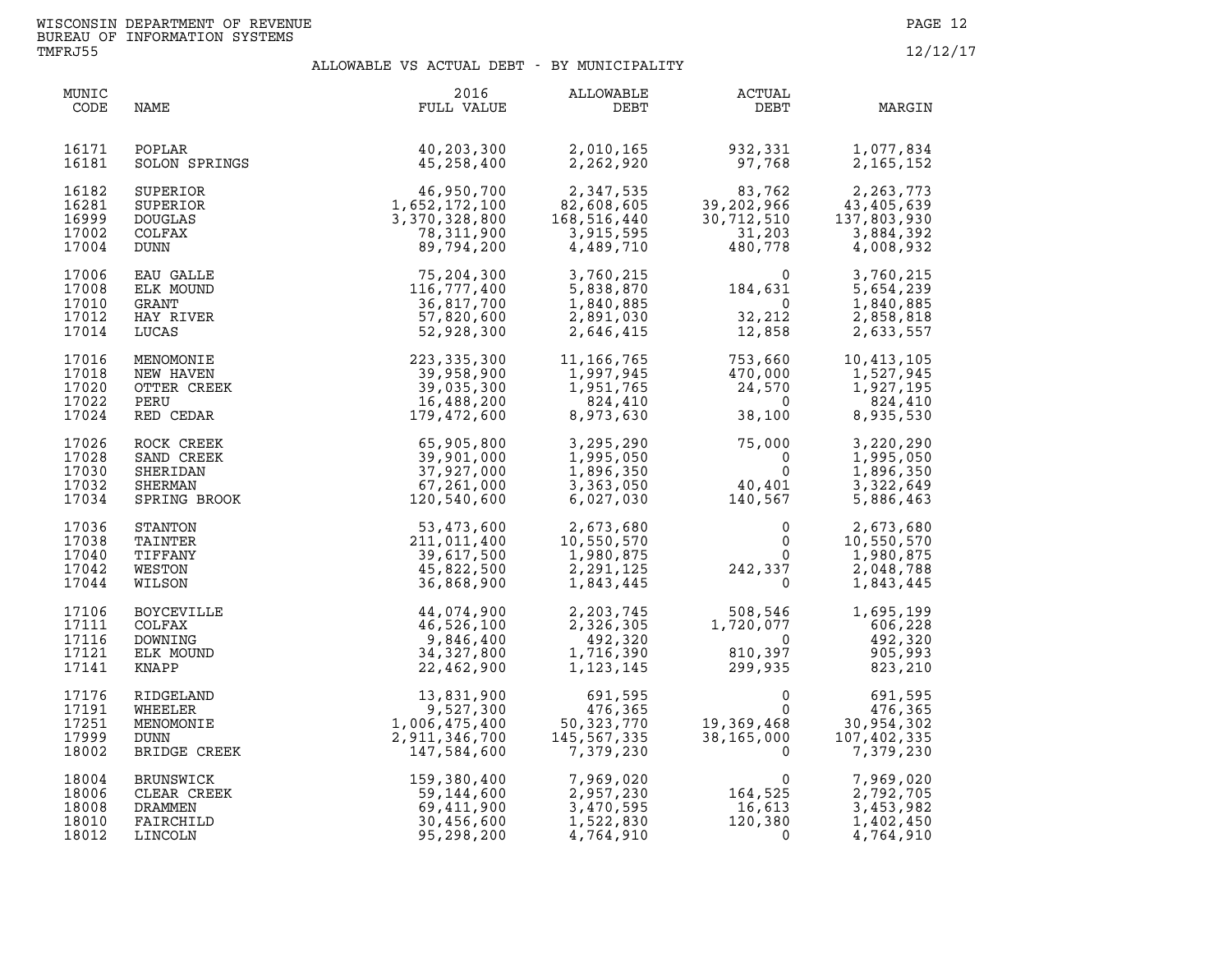| MUNIC<br>CODE                             | NAME                                                            | 2016<br>FULL VALUE                                                                 | ALLOWABLE<br>DEBT                                                                              | <b>ACTUAL</b><br>DEBT                                                                                                                   | MARGIN                                                             |
|-------------------------------------------|-----------------------------------------------------------------|------------------------------------------------------------------------------------|------------------------------------------------------------------------------------------------|-----------------------------------------------------------------------------------------------------------------------------------------|--------------------------------------------------------------------|
| 18014<br>18016<br>18018<br>18020<br>18022 | LUDINGTON<br>OTTER CREEK<br>PLEASANT VALLEY<br>SEYMOUR<br>UNION | 85,731,800<br>31,682,700<br>349,490,300<br>282,035,800<br>361,184,400              | 4,286,590<br>1,584,135<br>17,474,515<br>14, 101, 790<br>18,059,220                             | $\begin{array}{c} 0 \\ 28,382 \end{array}$<br>2,300,138<br>221,283<br>221,283<br>$\Omega$                                               | 4,286,590<br>1,555,753<br>15,174,377<br>13,880,507<br>18,059,220   |
| 18024<br>18026<br>18126<br>18127<br>18201 | WASHINGTON<br>WILSON<br>FAIRCHILD<br>FALL CREEK<br>ALTOONA      | 683,061,400<br>32,693,300<br>12,216,000<br>74,375,500<br>595,494,400               | 34,153,070<br>1,634,665<br>610,800<br>3,718,775<br>29,774,720                                  | $\mathbf 0$<br>$\overline{0}$<br>93,392<br>2,045,043<br>27,926,306                                                                      | 34, 153, 070<br>1,634,665<br>517,408<br>1,673,732<br>1,848,414     |
| 18202<br>18221<br>18999<br>19002<br>19004 | AUGUSTA<br>EAU CLAIRE<br>EAU CLAIRE<br>AURORA<br>COMMONWEALTH   | $88,674,000$<br>$4,872,721,700$<br>$7,850,311,700$<br>$69,357,700$<br>$47,417,400$ | 4,433,700<br>243,636,085<br>$\begin{array}{c} 252,515,535 \ 3,467,885 \ 2,370,870 \end{array}$ | $\begin{array}{c} 100,044 \\ 116,135,000 \\ 78,976,064 \\ 20,228 \\ 0 \end{array} \qquad \begin{array}{c} 1 \\ 1 \\ 3 \\ 2 \end{array}$ | 4,333,656<br>127,501,085<br>313,539,521<br>3,447,657<br>2,370,870  |
| 19006<br>19008<br>19010<br>19012<br>19014 | FENCE<br>FERN<br>FLORENCE<br>HOMESTEAD<br>LONG LAKE             | 38,069,000<br>48,643,700<br>305,975,300<br>45,005,600<br>40,676,900                | 1,903,450<br>2,432,185<br>15,298,765<br>2,250,280<br>2,033,845                                 | 0<br>34,746<br>1,925,000<br>38,639<br>159,724                                                                                           | 1,903,450<br>2,397,439<br>13, 373, 765<br>2, 211, 641<br>1,874,121 |
| 19016<br>19999<br>20002<br>20004<br>20006 | TIPLER<br>FLORENCE<br>ALTO<br>ASHFORD<br>AUBURN                 | 28,119,300<br>623, 264, 900<br>98,382,900<br>146,722,700<br>219,597,300            | 1,405,965<br>31,163,245<br>4 919 145<br>4,919,145<br>7,336,135<br>10,979,865                   | $\Omega$<br>$2,225,000$<br>213,102<br>2,225,000<br>$\mathbf{0}$<br>$\mathbf{0}$                                                         | 1,405,965<br>28,938,245<br>4,706,043<br>7,336,135<br>10,979,865    |
| 20008<br>20010<br>20012<br>20014<br>20016 | <b>BYRON</b><br>CALUMET<br>EDEN<br>ELDORADO<br><b>EMPIRE</b>    | 146,247,200<br>173,690,400<br>104,674,100<br>112,941,700<br>293,522,700            | 7,312,360<br>8,684,520<br>5,233,705<br>5,647,085<br>14,676,135                                 | $\mathbf 0$<br>482,361<br>$\overline{0}$<br>1,069,359<br>223,334                                                                        | 7,312,360<br>8,202,159<br>5,233,705<br>4,577,726<br>14,452,801     |
| 20018<br>20020<br>20022<br>20024<br>20026 | FOND DU LAC<br>FOREST<br>FRIENDSHIP<br>LAMARTINE<br>MARSHFIELD  | 322,744,800<br>95,118,500<br>157,686,800<br>140,565,800<br>105,013,400             | 16,137,240<br>4,755,925<br>7,884,340<br>7,028,290<br>5,250,670                                 | 3,597,676<br>$\Omega$<br>$\mathbf 0$<br>260,000                                                                                         | 12,539,564<br>4,755,925<br>7,884,340<br>6,768,290<br>5,250,670     |
| 20028<br>20030<br>20032<br>20034<br>20036 | METOMEN<br>OAKFIELD<br>OSCEOLA<br>RIPON<br>ROSENDALE            | 59,005,200<br>59,696,400<br>194,278,600<br>103,809,400<br>65,660,300               | 2,950,260<br>2,984,820<br>9,713,930<br>5,190,470<br>3,283,015                                  | $318,788$<br>0<br>0<br>$\mathbf 0$<br>$\mathbf{0}$                                                                                      | 2,631,472<br>2,984,820<br>9,713,930<br>5,190,470<br>3,283,015      |
| 20038<br>20040<br>20042                   | SPRINGVALE<br>TAYCHEEDAH<br>WAUPUN                              | 54,420,300<br>466,061,600<br>110,083,300                                           | 2,721,015<br>23,303,080<br>5,504,165                                                           | 21,270<br>118,147<br>$\mathbf 0$                                                                                                        | 2,699,745<br>23, 184, 933<br>5,504,165                             |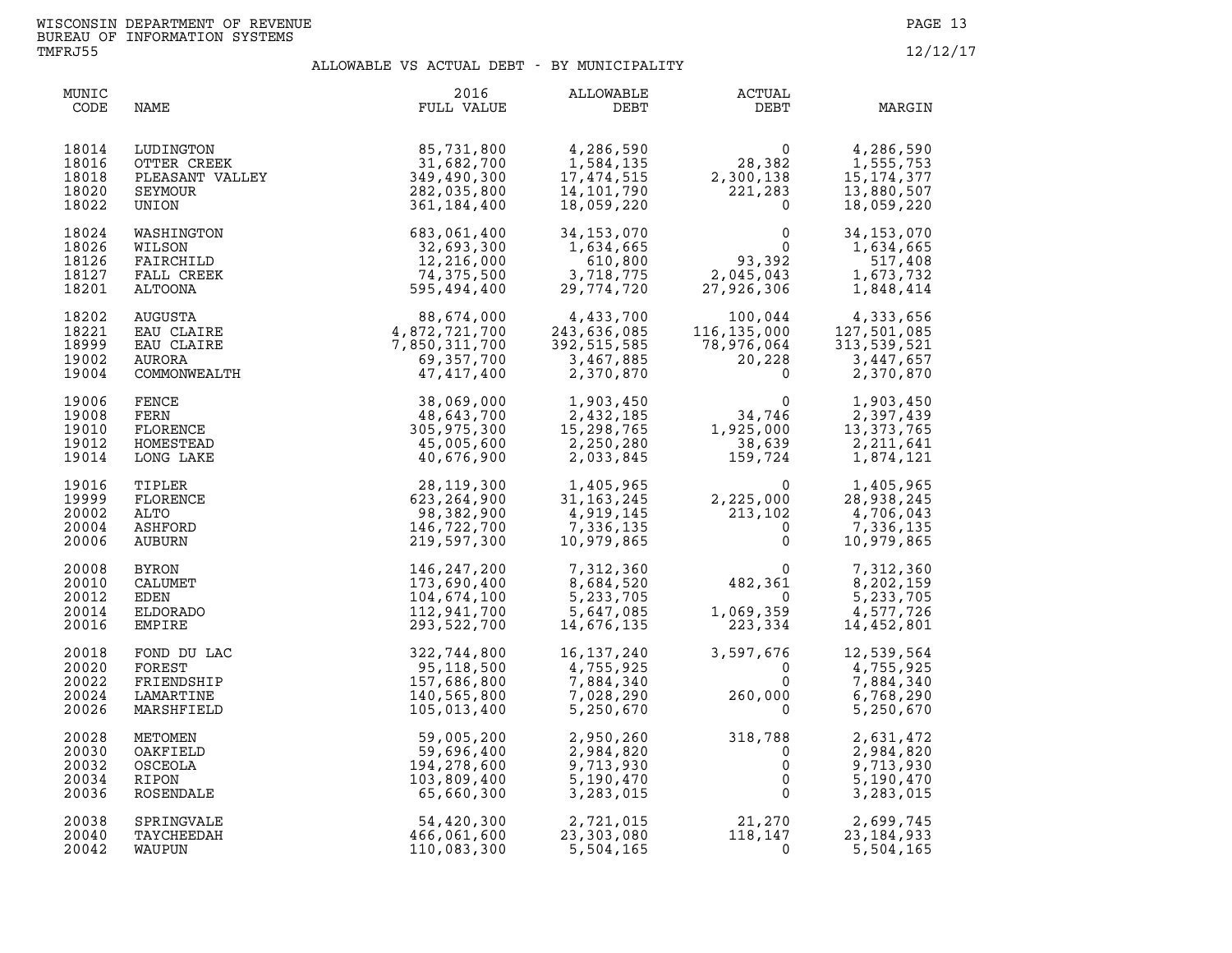| MUNIC<br>CODE                             | NAME                                                                                                                         | 2016<br>FULL VALUE                                                                                            | ALLOWABLE<br>DEBT                                                                                                                                       | ACTUAL<br>DEBT                                                                                                       | MARGIN                                                           |
|-------------------------------------------|------------------------------------------------------------------------------------------------------------------------------|---------------------------------------------------------------------------------------------------------------|---------------------------------------------------------------------------------------------------------------------------------------------------------|----------------------------------------------------------------------------------------------------------------------|------------------------------------------------------------------|
| 20106<br>20111                            | BRANDON 41,694,100<br>CAMPBELLSPORT 105,353,500                                                                              |                                                                                                               | 2,084,705<br>5,267,675                                                                                                                                  | 256, 144<br>4, 410, 473                                                                                              | 1,828,561<br>857,202                                             |
| 20121<br>20126<br>20151<br>20161<br>20165 | EDEN 45,815,300<br>FAIRWATER 19,930,500<br>MOUNT CALVARY 33,184,900<br>NORTH FOND DU LAC 197,257,300<br>OAKFIELD<br>OAKFIELD | 59,197,500                                                                                                    |                                                                                                                                                         | 2, 290, 765<br>996, 525<br>1, 659, 245<br>9, 862, 865<br>2, 959, 875<br>979, 485                                     | 2,290,765<br>850,786<br>1,134,245<br>4,528,085<br>1,980,390      |
| 20176<br>20181<br>20226<br>20276<br>20999 | ROSENDALE<br>SAINT CLOUD<br>FOND DU LAC<br>RIPON<br>FOND DU LAC                                                              | $57,959,700$<br>$26,036,900$<br>$2,716,586,500$<br>$451,652,600$<br>$7,182,759,600$                           | $59, 86$<br>$362, 86$<br>$359, 875$<br>2, 897, 985<br>1, 301, 845<br>929, 325<br>20<br>30<br>30<br>30<br>30<br>135,829,325<br>22,582,630<br>359,137,980 | 13,303<br>511,693<br>511,693<br>76,675,000<br>14,039,666<br>59,610,000                                               | 2,884,682<br>790,152<br>59, 154, 325<br>8,542,964<br>299,527,980 |
| 21002<br>21004<br>21006<br>21008<br>21010 | AKGONNE<br>ARMSTRONG CREEK<br>BLACKWELL<br>CASWELL<br>'RANDON<br>REEDOM                                                      | 38,752,100<br>36,528,100<br>42,382,400<br>23,620,000<br>11,100,200                                            | 1,937,605<br>1,826,405<br>2,119,120<br>1,181,000<br>555,010                                                                                             | $\begin{smallmatrix}&&&0\123,882\74,633\0\0\end{smallmatrix}$                                                        | 1,937,605<br>1,702,523<br>2,044,487<br>1,181,000<br>555,010      |
| 21012<br>21014<br>21016<br>21018<br>21020 | FREEDOM<br>HILES<br>LAONA<br>LINCOLN                                                                                         | 52,579,400<br>75,859,700<br>131,639,200<br>96,877,400<br>178,048,700                                          | 2,628,970<br>3,792,985<br>6,581,960<br>4,843,870<br>8,902,435                                                                                           | $100,000$<br>$131,789$<br>$166,833$<br>$0$                                                                           | 2,528,970<br>3,792,985<br>6,450,171<br>4,677,037<br>8,902,435    |
| 21022<br>21024<br>21026<br>21028<br>21211 | NASHVILLE<br>POPPLE RIVER<br>ROSS<br>WABENO<br>CRANDON<br>CRANDON                                                            | 202,339,500<br>12,796,700<br>12,967,800<br>78,188,400<br>91,089,400                                           | 10,116,975<br>639,835<br>$648,390$<br>$3,909,420$<br>$4,554,470$                                                                                        | $452,600$<br>0<br>0<br>576,218                                                                                       | 9,664,375<br>639,835<br>648,390<br>3,909,420<br>3,978,252        |
| 21999<br>22002<br>22004<br>22006<br>22008 | FOREST<br>BEETOWN<br>BLOOMINGTON<br><b>BOSCOBEL</b><br>CASSVILLE                                                             | $1,084,769,000 \ \begin{array}{c} 46,704,400 \ 46,707,600 \ 31,767,600 \ 24,420,400 \ 30,708,900 \end{array}$ | 54, 238, 450<br>$\begin{array}{r} 2,335,220\ 2,335,220\ 1,588,380\ 1,221,020\ 1,535,445 \end{array}$                                                    | 925,892<br>$\begin{bmatrix} 2 & 0 & 0 \\ 0 & 0 & 0 \\ 2 & 0 & 0 & 0 \\ 2 & 0 & 0 & 0 \\ 7 & 2 & 0 & 3 \end{bmatrix}$ | 53, 312, 558<br>2,335,220<br>1,198,380<br>1,201,020<br>1,463,069 |
| 22010<br>22012<br>22014<br>22016<br>22018 | CASTLE ROCK<br>CLIFTON<br>ELLENBORO<br>FENNIMORE<br>GLEN HAVEN                                                               | 19,271,000<br>32, 247, 700<br>38,710,200<br>34,498,900<br>26,854,700                                          | 963,550<br>1,612,385<br>1,935,510<br>1,724,945<br>1,342,735                                                                                             | $\begin{array}{c} 0 \\ 64\, , 739 \\ 107\, , 470 \\ 54\, , 425 \\ 50\, , 000 \end{array}$                            | 963,550<br>1,547,646<br>1,828,040<br>1,670,520<br>1,292,735      |
| 22020<br>22022<br>22024<br>22026<br>22028 | HARRISON<br>HAZEL GREEN<br>HICKORY GROVE<br><b>JAMESTOWN</b><br>LIBERTY                                                      | 41,756,000<br>66,560,800<br>33,253,900<br>184,039,500<br>38,513,700                                           | 2,087,800<br>3,328,040<br>1,662,695<br>9,201,975<br>1,925,685                                                                                           | $136,050\n 0\n 32,824\n 383,337\n 48,233$                                                                            | 1,951,750<br>3,328,040<br>1,629,871<br>8,818,638<br>1,877,452    |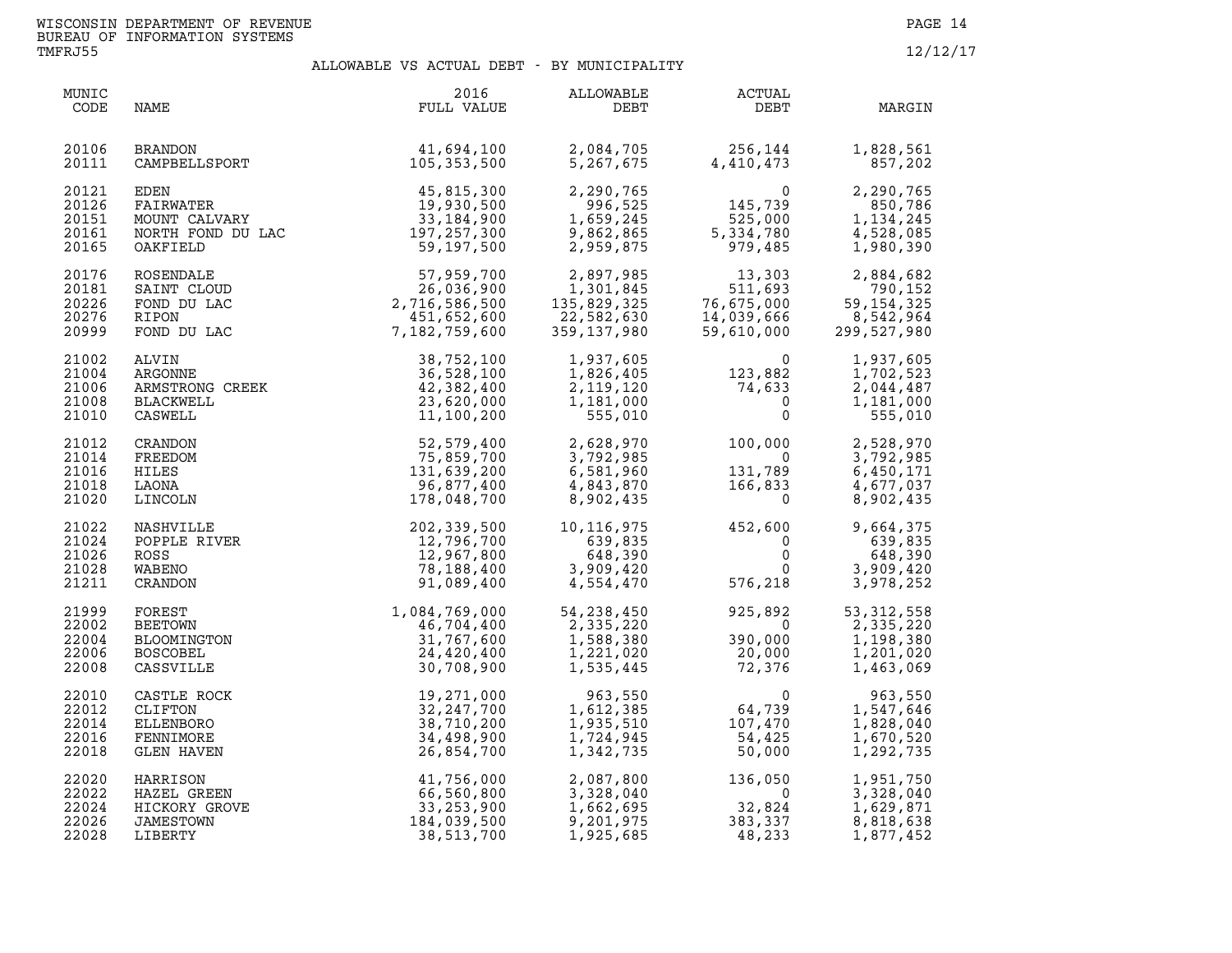| MUNIC<br>CODE                             | NAME                                                                 | 2016<br>FULL VALUE                                                                                                                                    | ALLOWABLE<br>DEBT                                                     | <b>ACTUAL</b><br>DEBT                                                                                                                                                                     | MARGIN                                                                                                                 |
|-------------------------------------------|----------------------------------------------------------------------|-------------------------------------------------------------------------------------------------------------------------------------------------------|-----------------------------------------------------------------------|-------------------------------------------------------------------------------------------------------------------------------------------------------------------------------------------|------------------------------------------------------------------------------------------------------------------------|
| 22030<br>22032<br>22034<br>22036<br>22038 | LITTLE GRANT<br>MARION<br>MILLVILLE<br>MUNT HOPE<br>MOUNT HOPE       | 48,143,600<br>25,941,200<br>31,790,100<br>10,967,400<br>21,604,100                                                                                    | 2,407,180<br>1,297,060<br>1,589,505<br>548,370<br>1,080,205           | $\begin{array}{ccc} 48,522 & 2,358,658 \\ 0 & 1,297,060 \\ 473,555 & 1,115,950 \\ 0 & 548,370 \\ 102,896 & 977,309 \end{array}$                                                           |                                                                                                                        |
| 22040<br>22042<br>22044<br>22046<br>22048 | MOUNT IDA<br>MUSCODA<br>NORTH LANCASTER<br>PARIS<br>PATCH GROVE      | 31,979,200<br>47,471,100<br>45,683,300<br>58,974,700<br>22,658,500                                                                                    | 1,598,960<br>2,373,555<br>2, 284, 165<br>2,948,735<br>1,132,925       | $240, 193$<br>0<br>120,118<br>182,458<br>158,635                                                                                                                                          | 1,358,767<br>2,373,555<br>2,164,047<br>2,766,277<br>974,290                                                            |
| 22050<br>22052<br>22054<br>22056<br>22058 |                                                                      | PLATTEVILLE 131, 272, 800<br>POTOSI 62, 264, 100<br>SMELSER 64, 474, 800<br>SOUTH LANCASTER 59, 450, 100<br>WATERLOO 48, 575, 100                     |                                                                       |                                                                                                                                                                                           |                                                                                                                        |
| 22060<br>22062<br>22064<br>22066<br>22106 | WATTERSTOWN<br>WINGVILLE<br>WOODMAN<br>WYALUSING<br>BAGLEY           | 27,358,200<br>27,338,000<br>15,388,500<br>29,871,000<br>21,233,300                                                                                    |                                                                       | $1,367,910$<br>$1,366,900$<br>$769,425$<br>$1,493,550$<br>$1,061,665$<br>$1,186$                                                                                                          | 1,367,910<br>1,103,300<br>544,390<br>1,493,550<br>1,046,479                                                            |
| 22107<br>22108<br>22111<br>22116<br>22136 | BLOOMINGTON<br>BLUE RIVER<br>CASSVILLE<br>DICKEYVILLE<br>HAZEL GREEN | 27,774,300<br>13,852,600<br>45,329,100<br>59,570,700<br>53,830,600                                                                                    |                                                                       | $\begin{array}{llll} 1,388,715 & 130,187 \\ 692,630 & 57,882 \\ 2,266,455 & 202,257 \\ 2,978,535 & 919,060 \\ 2,691,530 & 1,334,806 \end{array}$                                          | 1,258,528<br>634,748<br>2,064,198<br>2,059,475<br>1,356,724                                                            |
| 22147<br>22151<br>22152<br>22153<br>22171 | LIVINGSTON<br>MONTFORT<br>MOUNT HOPE<br>MUSCODA<br>PATCH GROVE       | 27,372,200<br>34,091,300<br>6,396,700<br>70,488,200<br>7,925,700                                                                                      |                                                                       | $\begin{array}{cccc} 1,368,610 & 946,906 & 421,704 \\ 1,704,565 & 1,185,480 & 519,085 \\ 319,835 & 0 & 319,835 \\ 3,524,410 & 1,785,000 & 1,739,410 \\ 396,285 & 0 & 396,285 \end{array}$ |                                                                                                                        |
| 22172<br>22186<br>22191<br>22206<br>22211 | POTOSI<br>TENNYSON<br>WOODMAN<br><b>BOSCOBEL</b><br>CUBA CITY        | 33,692,600<br>17,483,000<br>4,012,600<br>118,718,500<br>118,573,000                                                                                   | $1,684,630$<br>$874,150$<br>$200,630$<br>5,935,925<br>5,928,650<br>1, | $\overline{0}$<br>$1,990,359$<br>257,882                                                                                                                                                  | $\begin{array}{cc} 46,381 & 1,638,249 \\ 58,947 & 815,203 \\ 200,630 \end{array}$<br>200,630<br>3,945,566<br>5,670,768 |
| 22226<br>22246<br>22271<br>22999<br>23002 | FENNIMORE<br>LANCASTER<br>PLATTEVILLE<br>GRANT<br>ADAMS              | $107, 183, 900$<br>$224, 088, 300$<br>$651, 905, 300$<br>$3, 073, 043, 000$<br>$51, 814, 500$<br>$103, 753, 900$<br>$114, 152, 300$<br>$66, 090, 200$ | 5,359,195<br>11,204,415<br>32,595,265<br>153,652,150<br>2,590,725     | $977,179$<br>8, 109, 753<br>21, 162, 647<br>4, 498, 654<br>24, 147                                                                                                                        | 4,382,016<br>3,094,662<br>11,432,618<br>149,153,496<br>2,566,578                                                       |
| 23004<br>23006<br>23008                   | ALBANY<br>BROOKLYN<br>CADIZ                                          |                                                                                                                                                       |                                                                       |                                                                                                                                                                                           | 5,187,695<br>5,201,716<br>3,244,510                                                                                    |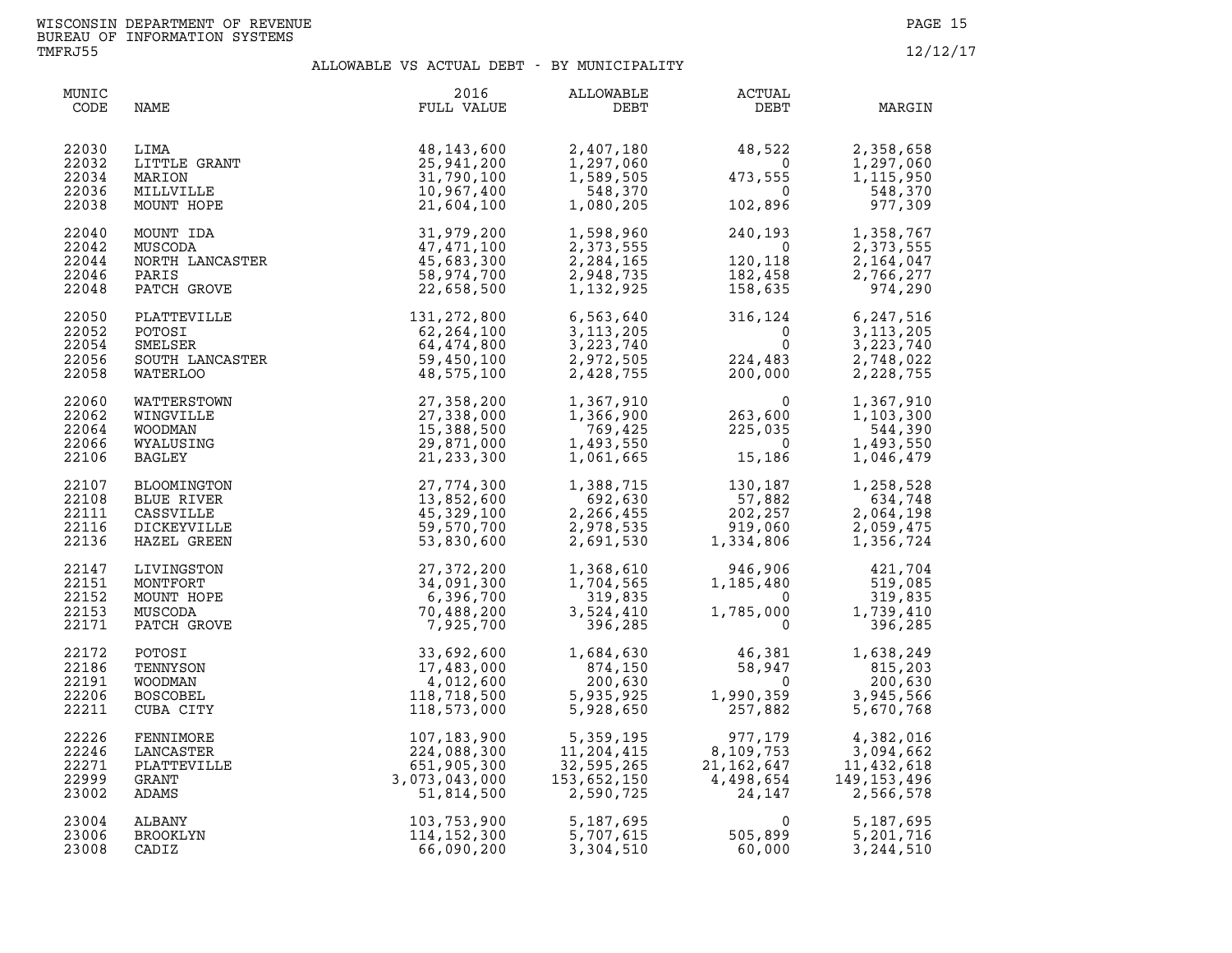| MUNIC<br>CODE                             | NAME                                                               | 2016<br>FULL VALUE                                                          | ALLOWABLE<br>DEBT                                                                               | <b>ACTUAL</b><br>DEBT                                                                                       | MARGIN                                                                   |
|-------------------------------------------|--------------------------------------------------------------------|-----------------------------------------------------------------------------|-------------------------------------------------------------------------------------------------|-------------------------------------------------------------------------------------------------------------|--------------------------------------------------------------------------|
| 23010<br>23012                            | CLARNO<br>DECATUR                                                  | 91,035,000<br>144,604,000                                                   | 4,551,750<br>7,230,200                                                                          | $\overline{0}$<br>$\Omega$                                                                                  | 4,551,750<br>7,230,200                                                   |
| 23014<br>23016<br>23018<br>23020<br>23022 | EXETER<br><b>JEFFERSON</b><br>JORDAN<br>MONROE<br>MOUNT PLEASANT   | 192,545,400<br>86,954,100<br>65,765,500<br>113, 225, 700<br>59,617,200      | 9,627,270<br>4,347,705<br>3,288,275<br>5,661,285<br>2,980,860                                   | $\begin{array}{r} 82,566 \\ 112,948 \\ 139,222 \\ 0 \\ 74,298 \end{array}$                                  | 9,544,704<br>4,234,757<br>3,149,053<br>5,661,285<br>2,906,562            |
| 23024<br>23026<br>23028<br>23030<br>23032 | NEW GLARUS<br>SPRING GROVE<br>SYLVESTER<br>WASHINGTON<br>YORK      | 155,737,400<br>84,300,000<br>108,907,100<br>78,911,300<br>96,866,500        | 7,786,870<br>4,215,000<br>5,445,355<br>3,945,565<br>4,843,325                                   | $1,890,846$<br>0<br>0<br>$\overline{0}$<br>94,424<br>89,590                                                 | 5,896,024<br>4,215,000<br>5,445,355<br>3,851,141<br>4,753,735            |
| 23101<br>23109<br>23110<br>23151<br>23161 | ALBANY<br>BROOKLYN<br>BROWNTOWN<br>MONTICELLO<br>NEW GLARUS        | 49,897,700<br>92,186,500<br>11,792,900<br>76,847,600<br>170,748,600         | 2,494,885<br>4,609,325<br>589,645<br>3,842,380<br>8,537,430                                     | $\overline{0}$<br>2,771,795<br>6,181,599                                                                    | 2,004,930<br>1,698,573<br>0 589,645<br>589,645<br>1,070,585<br>2,355,831 |
| 23206<br>23251<br>23999<br>24002<br>24004 | <b>BRODHEAD</b><br>MONROE<br>GREEN<br><b>BERLIN</b><br>BROOKLYN    | 168, 179, 800<br>687,514,200<br>2,834,897,000<br>103,208,300<br>464,506,800 | 8,408,990<br>34, 375, 710<br>141,744,850<br>5,160,415<br>23, 225, 340                           | 3,363,303 5,045,687<br>15,286,115 19,089,595<br>12,795,000 128,949,850<br>$\overline{0}$<br>378,678         | 5,160,415<br>22,846,662                                                  |
| 24006<br>24008<br>24010<br>24012<br>24014 | GREEN LAKE<br>KINGSTON<br>MACKFORD<br>MANCHESTER<br>MARQUETTE      | 429,895,100<br>53,160,900<br>54,741,200<br>63,696,700<br>79,281,000         | 21,494,755<br>2,658,045<br>2,737,060<br>3, 184, 835<br>3,964,050                                | $361,308$<br>0<br>306,939                                                                                   | 21,494,755<br>2,296,737<br>2,737,060<br>3,184,835<br>3,657,111           |
| 24016<br>24018<br>24020<br>24141<br>24154 | PRINCETON<br>SAINT MARIE<br>SENECA<br>KINGSTON<br>MARQUETTE        | 313,210,600<br>35,070,300<br>32,903,600<br>16,718,200<br>16,079,600         | 15,660,530<br>$\begin{array}{r} -1,753,515\ 1,645,180\ 835,910\ 803,980 \end{array}$<br>803,980 | $\begin{array}{c} 0 \\ 54,570 \\ 0 \\ 141,587 \\ 65,000 \end{array}$<br>$\overline{0}$<br>141,587<br>65,000 | 15,660,530<br>1,698,945<br>1,645,180<br>694,323<br>738,980               |
| 24206<br>24231<br>24251<br>24271<br>24999 | <b>BERLIN</b><br>GREEN LAKE<br>MARKESAN<br>PRINCETON<br>GREEN LAKE | 263,627,500<br>224,899,200<br>71,351,200<br>51,464,100<br>2,261,538,700     | 13, 181, 375<br>11,244,960<br>3,567,560<br>2,573,205<br>113,076,935                             | 4,563,511<br>6,805,228<br>$600, 290$<br>$893, 686$<br>$17, 310, 000$                                        | 8,617,864<br>4,439,732<br>2,967,270<br>1,679,519<br>95,766,935           |
| 25002<br>25004<br>25006<br>25008<br>25010 | ARENA<br>BRIGHAM<br>CLYDE<br><b>DODGEVILLE</b><br>EDEN             | 151,149,500<br>118,554,700<br>50,202,100<br>186, 331, 700<br>34,792,300     | 7,557,475<br>5,927,735<br>2,510,105<br>9,316,585<br>1,739,615                                   | 242,193<br>108,424<br>108,652<br>77,456<br>$108,424$<br>$108,652$<br>$77,456$<br>0                          | 7,315,282<br>5,819,311<br>2,401,453<br>9,239,129<br>1,739,615            |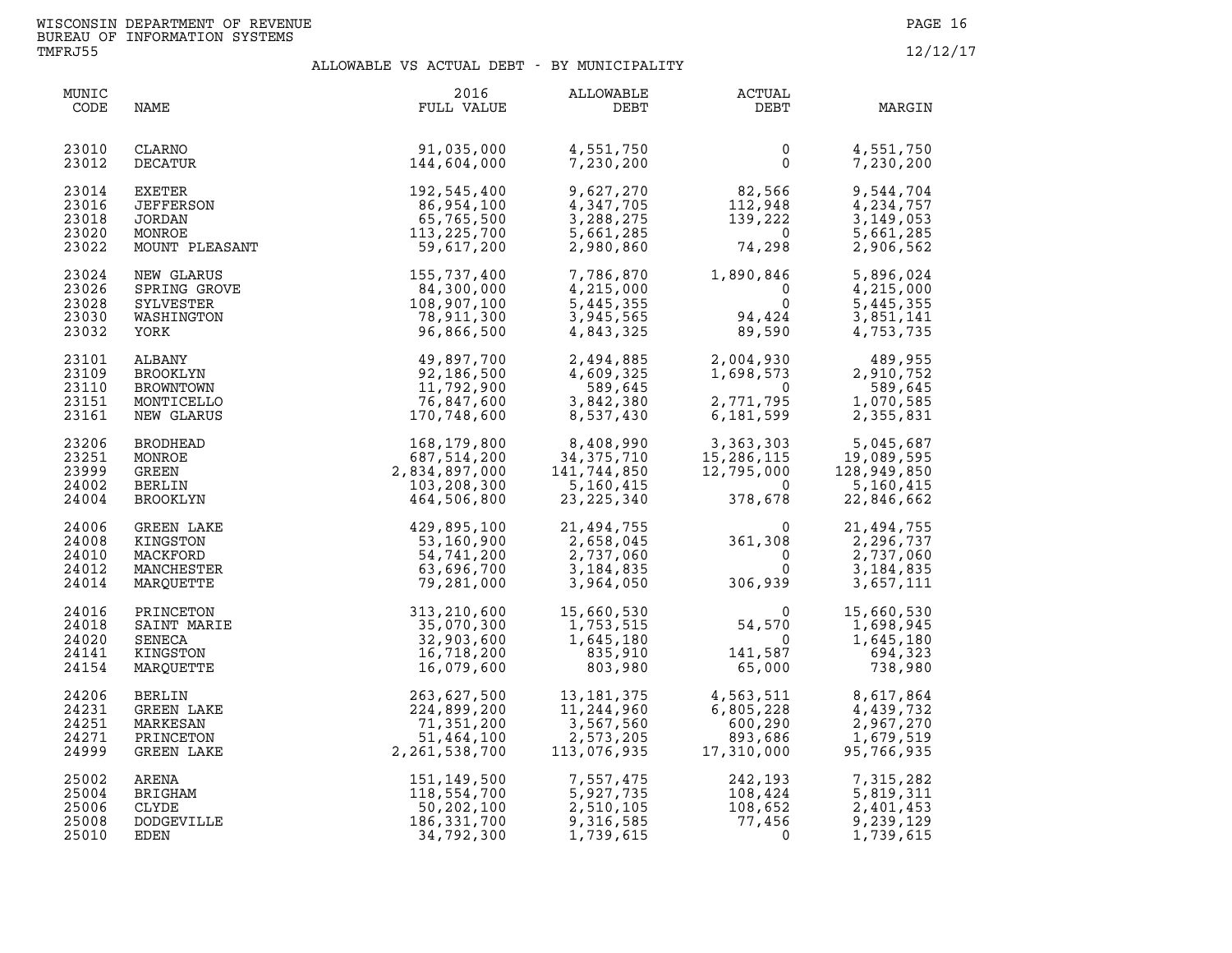| MUNIC<br>CODE                             | NAME                                                          | 2016<br>FULL VALUE                                                                                                                                                 | <b>ALLOWABLE</b><br>DEBT                                                                                                                                                                     | ACTUAL<br>DEBT                                                                                   | MARGIN                                                                                             |
|-------------------------------------------|---------------------------------------------------------------|--------------------------------------------------------------------------------------------------------------------------------------------------------------------|----------------------------------------------------------------------------------------------------------------------------------------------------------------------------------------------|--------------------------------------------------------------------------------------------------|----------------------------------------------------------------------------------------------------|
| 25012<br>25014<br>25016<br>25018<br>25020 | HIGHLAND<br>LINDEN<br>MIFFLIN<br>MINERAL POINT<br>MOSCOW      | 65,968,300<br>53,761,400<br>35, 189, 100<br>81,798,400<br>57,581,900                                                                                               | 3,298,415<br>2,688,070<br>1,759,455<br>4,089,920<br>2,879,095                                                                                                                                | 0<br>24,020<br>12,380<br>163,830<br>30,900                                                       | 3,298,415<br>2,664,050<br>1,747,075<br>3,926,090<br>2,848,195                                      |
| 25022<br>25024<br>25026<br>25028<br>25101 | PULASKI<br>RIDGEWAY<br>WALDWICK<br>WYOMING<br>ARENA           | 34,720,600<br>60,909,700<br>41,921,000<br>94,438,300<br>43,538,300                                                                                                 | 1,736,030<br>3,045,485<br>2,096,050<br>4,721,915<br>2,176,915                                                                                                                                | $\begin{array}{c} 0 \\ 47,384 \\ 11,463 \\ 0 \\ 38,379 \end{array}$<br>738,379                   | 1,736,030<br>2,998,101<br>2,084,587<br>4,721,915<br>1,438,536                                      |
| 25102<br>25106<br>25111<br>25136<br>25137 | AVOCA<br>BARNEVELD<br>COBB<br>HIGHLAND<br>HOLLANDALE          | 17,257,600<br>90,803,200<br>24, 297, 700<br>37,268,700<br>13,730,000                                                                                               | 862,880<br>4,540,160<br>1,214,885<br>1,863,435<br>686,500                                                                                                                                    | 281,908 580,972<br>2,119,129 2,421,031<br>450,065 764,820<br>895,526 967,909<br>69,479 617,021   |                                                                                                    |
| 25146<br>25176<br>25177<br>25216<br>25251 | LINDEN<br>REWEY<br>RIDGEWAY<br>DODGEVILLE<br>MINERAL POINT    | 16,627,000<br>7,237,300<br>32,226,600<br>68,143,300 1<br>368, 143, 300<br>186,531,000                                                                              | 831,350<br>361,865<br>1,611,330<br>18,407,165<br>9,326,550                                                                                                                                   | 82,463                                                                                           | 831,350<br>$456,884$<br>3,375,000<br>3,375,000<br>2,882,108<br>3,375,000<br>3,375,000<br>3,375,000 |
| 25999<br>26002<br>26004<br>26006<br>26008 | IOWA<br>ANDERSON<br>CAREY<br>GURNEY<br>KIMBALL                |                                                                                                                                                                    | 96,349,240<br>860,850<br>1,005,735<br>698,345<br>2,292,830                                                                                                                                   | 2,508,576<br>0<br>113,615<br>76,469<br>103,851<br>2,508,576<br>0<br>113,615<br>76,469<br>103,851 | 93,840,664<br>860,850<br>892,120<br>621,876<br>2,188,979                                           |
| 26010<br>26012<br>26014<br>26016<br>26018 | KNIGHT<br>MERCER<br>OMA<br>PENCE<br>SAXON                     | $1,926,984,800$<br>$17,217,000$<br>$20,114,700$<br>$13,966,900$<br>$45,856,600$<br>$444,261,700$<br>$444,261,700$<br>$111,847,800$<br>$17,139,300$<br>$25,823,200$ | $\begin{array}{cccc} 1,117,550 & 136,397 & 981,153 \\ 22,213,085 & 11,284 & 22,201,801 \\ 5,592,390 & 0 & 5,592,390 \\ 856,965 & 0 & 856,965 \\ 1,291,160 & 170,453 & 1,120,707 \end{array}$ |                                                                                                  |                                                                                                    |
| 26020<br>26236<br>26251<br>26999<br>27002 | SHERMAN<br>HURLEY<br>MONTREAL<br>IRON<br>ADAMS                | 131,410,100<br>62,220,900<br>32,370,200<br>944,579,400<br>154,029,000                                                                                              | 6,570,505<br>3,111,045<br>3,111,045<br>1,618,510<br>47,228,970<br>7,701,450                                                                                                                  | 96,500<br>1,166,830<br>1,116,194<br>2,551,967<br>$\mathbf 0$                                     | 6,474,005<br>1,944,215<br>502,316<br>44,677,003<br>7,701,450                                       |
| 27004<br>27006<br>27008<br>27010<br>27012 | ALBION<br>ALMA<br>BEAR BLUFF<br><b>BROCKWAY</b><br>CITY POINT | 103,889,200<br>118,029,300<br>29,524,800<br>120,351,600<br>32,291,200                                                                                              | 5,194,460<br>5,901,465<br>1,476,240<br>6,017,580<br>1,614,560                                                                                                                                | $0 \qquad \qquad$<br>$\overline{0}$                                                              | 5,194,460<br>5,901,465<br>1,476,240<br>5,968,380<br>1,614,560                                      |
| 27014<br>27016<br>27018                   | CLEVELAND<br>CURRAN<br>FRANKLIN                               | 42,829,000<br>92,833,700<br>43,557,400                                                                                                                             | 2,141,450<br>4,641,685<br>2,177,870                                                                                                                                                          | $142,845$<br>$45,421$<br>$\mathbf{0}$                                                            | 1,998,605<br>4,596,264<br>2,177,870                                                                |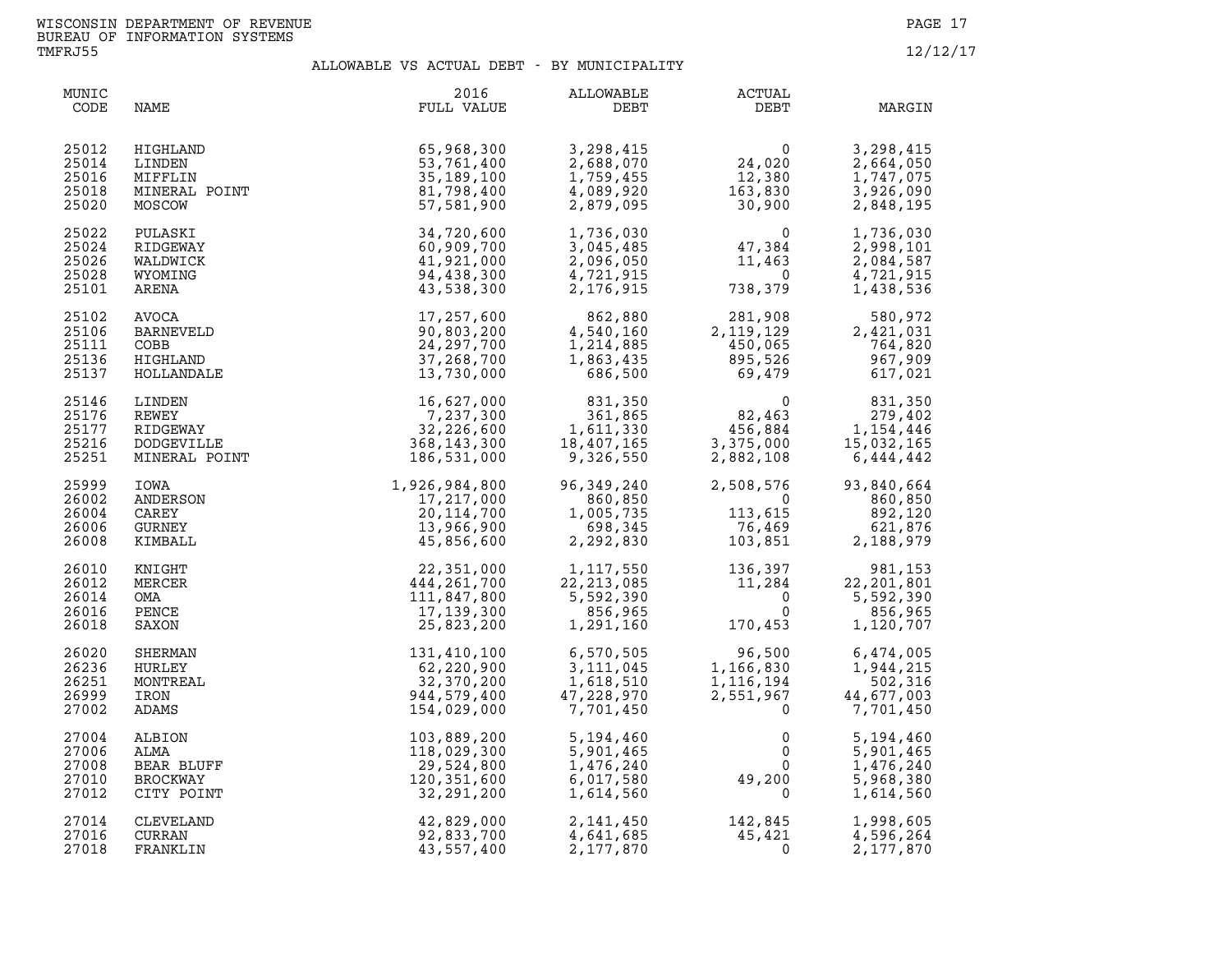| MUNIC<br>CODE                             | NAME                                                              | 2016<br>FULL VALUE                                                       | ALLOWABLE<br>DEBT                                                 | <b>ACTUAL</b><br>DEBT                                                                                             | MARGIN                                                                                           |
|-------------------------------------------|-------------------------------------------------------------------|--------------------------------------------------------------------------|-------------------------------------------------------------------|-------------------------------------------------------------------------------------------------------------------|--------------------------------------------------------------------------------------------------|
| 27020<br>27022                            | GARDEN VALLEY<br>GARFIELD                                         | 35,356,600<br>51,419,000                                                 | 1,767,830<br>2,570,950                                            | 0<br>279,481                                                                                                      | 1,767,830<br>2,291,469                                                                           |
| 27024                                     | HIXTON                                                            | 48,171,800                                                               | 2,408,590                                                         | $50,897$<br>$246,000$<br>$0$                                                                                      | 2,408,590                                                                                        |
| 27026                                     | IRVING                                                            | 64,983,500                                                               | 3,249,175                                                         |                                                                                                                   | 3,198,278                                                                                        |
| 27028                                     | KNAPP                                                             | 48,712,200                                                               | 2,435,610                                                         |                                                                                                                   | 2,435,610                                                                                        |
| 27030                                     | KOMENSKY                                                          | 10,696,200                                                               | 534,810                                                           |                                                                                                                   | 288,810                                                                                          |
| 27032                                     | MANCHESTER                                                        | 74,530,900                                                               | 3,726,545                                                         |                                                                                                                   | 3,726,545                                                                                        |
| 27034<br>27036<br>27038<br>27040<br>27042 | MELROSE<br>MILLSTON<br>NORTH BEND<br>NORTHFIELD<br>SPRINGFIELD    | 40,078,800<br>15,853,200<br>41,203,500<br>45,283,900<br>58,515,000       | 2,003,940<br>792,660<br>2,060,175<br>2,264,195<br>2,925,750       | $\begin{smallmatrix}0&&&0\\&0&\\14&,534\end{smallmatrix}$<br>107,542<br>116,182                                   | 2,003,940<br>792,660<br>2,045,641<br>2,156,653<br>2,809,568                                      |
| 27101                                     | ALMA CENTER                                                       | 17, 159, 100                                                             | 857,955                                                           | 421,101<br>^^7.699                                                                                                | 436,854                                                                                          |
| 27136                                     | HIXTON                                                            | 28,889,700                                                               | 1,444,485                                                         |                                                                                                                   | 1,176,786                                                                                        |
| 27151                                     | MELROSE                                                           | 22,804,200                                                               | 1,140,210                                                         | $\overline{0}$                                                                                                    | 1,140,210                                                                                        |
| 27152                                     | MERRILLAN                                                         | 19,304,700                                                               | 965,235                                                           | 701,430                                                                                                           | 263,805                                                                                          |
| 27186                                     | TAYLOR                                                            | 13,655,900                                                               | 682,795                                                           | $\mathbf 0$                                                                                                       | 682,795                                                                                          |
| 27206<br>27999<br>28002<br>28004<br>28006 | BLACK RIVER FALLS<br>JACKSON<br>AZTALAN<br>COLD SPRING<br>CONCORD | 242,574,200<br>1,616,527,600<br>129,921,600<br>73,343,000<br>175,855,600 | 12, 128, 710<br>80,826,380<br>6,496,080<br>3,667,150<br>8,792,780 | $\Omega$<br>$\Omega$<br>206,032                                                                                   | 3, 245, 595<br>3, 890, 000<br>76, 936, 380<br>6, 436, 380<br>6,496,080<br>3,667,150<br>8,586,748 |
| 28008                                     | FARMINGTON                                                        | 138,655,100                                                              | 6,932,755                                                         | $\begin{array}{r}0\\ -106,032\\ 0\\ \hline 5\\ 260,000\\ 346,240\\ 1,241.26\end{array}$                           | 6,932,755                                                                                        |
| 28010                                     | HEBRON                                                            | 99,644,500                                                               | 4,982,225                                                         |                                                                                                                   | 4,722,225                                                                                        |
| 28012                                     | IXONIA                                                            | 444,159,700                                                              | 22, 207, 985                                                      |                                                                                                                   | 21,861,745                                                                                       |
| 28014                                     | JEFFERSON                                                         | 188,369,600                                                              | 9,418,480                                                         |                                                                                                                   | 8,177,083                                                                                        |
| 28016                                     | KOSHKONONG                                                        | 371,324,300                                                              | 18,566,215                                                        |                                                                                                                   | 18,566,215                                                                                       |
| 28018<br>28020<br>28022<br>28024<br>28026 | LAKE MILLS<br>MILFORD<br>OAKLAND<br>PALMYRA<br>SULLIVAN           | 295,610,500<br>106,674,000<br>353,811,100<br>182,498,300<br>190,371,400  | 14,780,525<br>5,333,700<br>17,690,555<br>9,124,915<br>9,518,570   | 435,000<br>$\begin{array}{r} 35,935 \\ 95,935 \\ 0 \\ 3,779 \\ 148,018 \end{array}$<br>3,779<br>18.018<br>148,018 | 14, 345, 525<br>5,237,765<br>17,690,555<br>9,121,136<br>9,370,552                                |
| 28028                                     | SUMNER                                                            | 113,024,600                                                              | 5,651,230                                                         | 120,000                                                                                                           | 5,531,230                                                                                        |
| 28030                                     | WATERLOO                                                          | 93,207,300                                                               | 4,660,365                                                         | 25,000                                                                                                            | 4,635,365                                                                                        |
| 28032                                     | WATERTOWN                                                         | 183,496,800                                                              | 9,174,840                                                         | $\Omega$                                                                                                          | 9,174,840                                                                                        |
| 28141                                     | JOHNSON CREEK                                                     | 312,986,500                                                              | 15,649,325                                                        | 4,560,000                                                                                                         | 11,089,325                                                                                       |
| 28171                                     | PALMYRA                                                           | 122,758,200                                                              | 6,137,910                                                         | 2,116,500                                                                                                         | 4,021,410                                                                                        |
| 28181                                     | SULLIVAN                                                          | 45,368,900                                                               | 2,268,445                                                         | 790,784                                                                                                           | 1,477,661                                                                                        |
| 28226                                     | FORT ATKINSON                                                     | 870,654,000                                                              | 43,532,700                                                        | $790,784$<br>13,561,250<br>6,732,882<br>15,912,217                                                                | 29,971,450                                                                                       |
| 28241                                     | <b>JEFFERSON</b>                                                  | 481,469,500                                                              | 24,073,475                                                        | 6,732,882                                                                                                         | 17,340,593                                                                                       |
| 28246                                     | LAKE MILLS                                                        | 511,900,300                                                              | 25,595,015                                                        | 15,912,217                                                                                                        | 9,682,798                                                                                        |
| 28290                                     | <b>WATERLOO</b>                                                   | 210,992,900                                                              | 10,549,645                                                        | 3,011,506                                                                                                         | 7,538,139                                                                                        |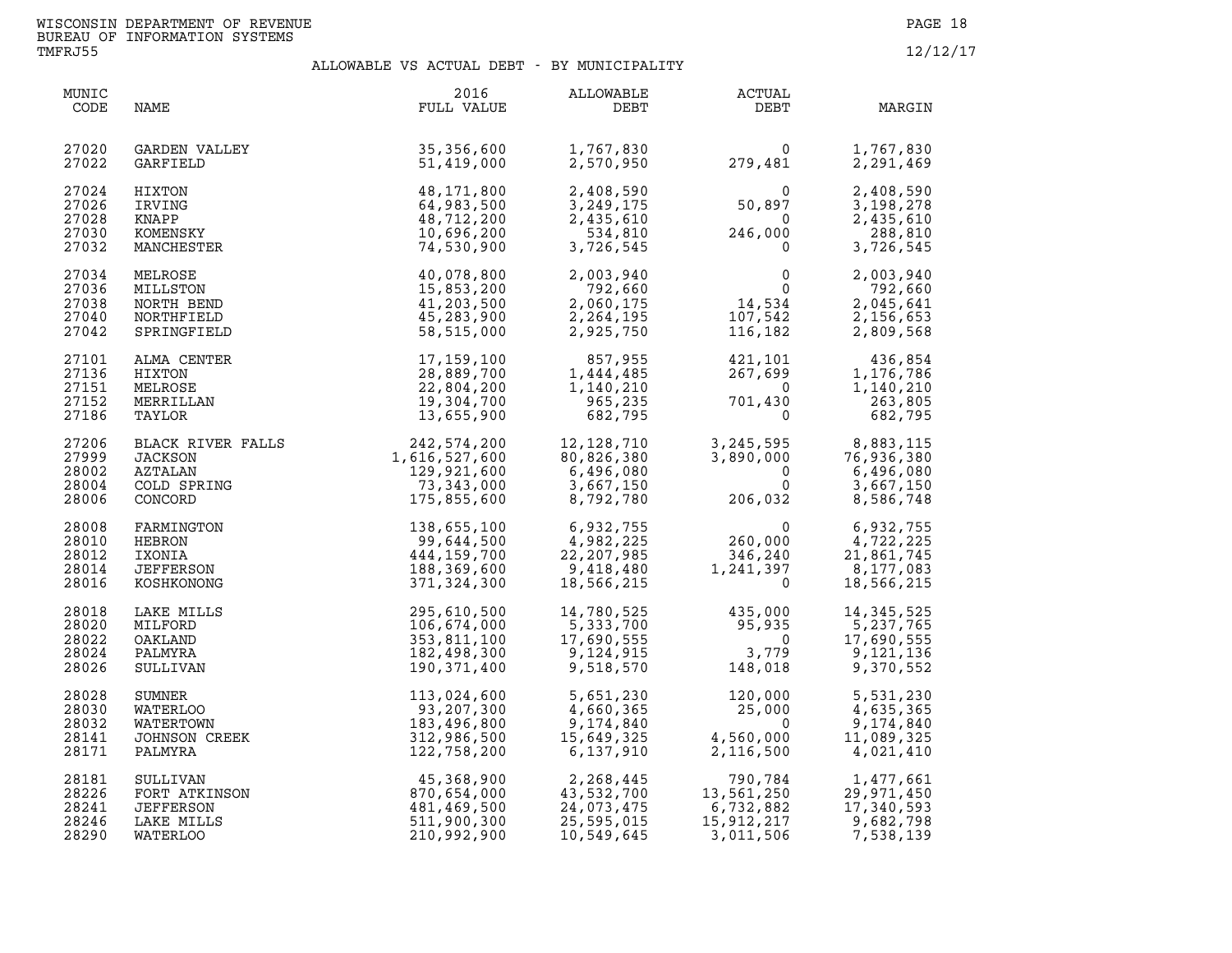| MUNIC<br>CODE                             | NAME                                                      | 2016<br>FULL VALUE                                                                                                                                                                                                                                                       | ALLOWABLE<br>DEBT                                                                                         | ACTUAL<br>DEBT                                                                                       | MARGIN                                                                                                                                                                  |
|-------------------------------------------|-----------------------------------------------------------|--------------------------------------------------------------------------------------------------------------------------------------------------------------------------------------------------------------------------------------------------------------------------|-----------------------------------------------------------------------------------------------------------|------------------------------------------------------------------------------------------------------|-------------------------------------------------------------------------------------------------------------------------------------------------------------------------|
| 28291<br>28999<br>29002<br>29004<br>29006 | WATERTOWN<br>JEFFERSON<br>ARMENIA<br>CLEARFIELD<br>CUTLER | 1, 319, 746, 400<br>6, 659, 943, 700<br>137, 326, 400<br>66, 943, 900<br>29, 996, 500                                                                                                                                                                                    | 65,987,320<br>332,997,185<br>6,866,320<br>3,347,195<br>1,499,825                                          | $\Omega$                                                                                             | $\begin{array}{lll} 41, 564, 681 & 24, 422, 639 \\ 15, 645, 000 & 317, 352, 185 \\ 116, 411 & 6, 749, 909 \\ & & 0 & 3, 347, 195 \end{array}$<br>3,347,195<br>1,499,825 |
| 29008<br>29010<br>29012<br>29014<br>29016 | FINLEY<br>FOUNTAIN<br>GERMANTOWN<br>KILDARE<br>KINGSTON   | 16,628,700<br>36,012,200<br>356,813,600<br>68,891,600<br>3,732,100                                                                                                                                                                                                       | $\begin{array}{r} 831,435 \\ 1,800,610 \\ 17,840,680 \\ 3,444,580 \\ \hline 1,665 \end{array}$<br>186,605 | $\begin{array}{c}0\\44,016\\0\\0\end{array}$ 1<br>$\mathsf{O}$                                       | 831,435<br>1,756,594<br>17,840,680<br>3,444,580<br>186,605                                                                                                              |
| 29018<br>29020<br>29022<br>29024<br>29026 | LEMONWEIR<br>LINDINA<br>LISBON<br>LYNDON<br>MARION        | 115,917,800<br>52,971,600<br>60,089,300<br>113,629,100<br>52,064,600                                                                                                                                                                                                     | 5,795,890<br>2,648,580<br>3,004,465<br>5,681,455<br>2,603,230                                             | $227,850$<br>0<br>34,546<br>7,000                                                                    | 5,568,040<br>2,648,580<br>2,969,919<br>5,681,455<br>2,596,230                                                                                                           |
| 29028<br>29030<br>29032<br>29034<br>29036 |                                                           | NECEDAH<br>NECEDAH<br>ORANGE<br>PLYMOUTH<br>SEVEN MILE CREEK<br>SEVEN MILE CREEK<br>32,059,600<br>SUMMIT<br>51,087,400                                                                                                                                                   | 9,293,410<br>1,865,805<br>2,768,080<br>1,602,980<br>2,554,370                                             | $\begin{array}{c} 41,701\ 193,473\ 0\ 331,376\ 0 \end{array}$                                        | 9,251,709<br>1,672,332<br>2,768,080<br>1,271,604<br>2,554,370                                                                                                           |
| 29038<br>29111<br>29136<br>29146<br>29161 |                                                           | 43,571,100<br>23,336,200<br>9,015,300<br>22,055,200<br>41,826,500                                                                                                                                                                                                        | 1,166,810<br>450,765<br>1,102,760<br>2,091,325                                                            | 2, 178, 555 49, 604<br>$2,128,951$<br>$475,000$<br>$54,442$<br>$179,213$<br>$1,576,081$<br>$515,244$ | 2,128,951                                                                                                                                                               |
| 29186<br>29191<br>29221<br>29251<br>29261 | UNION CENTER<br>WONEWOC<br>ELROY<br>MAUSTON<br>NEW LISBON | 10,681,300<br>20,468,300<br>51,608,400<br>205,067,900<br>72,828,400                                                                                                                                                                                                      | 534,065<br>1,023,415<br>2,580,420<br>10,253,395<br>3,641,420                                              | $162, 228$<br>$692, 786$<br>$1, 689, 866$<br>$5, 768, 721$<br>$2, 299, 415$<br>$1$                   | 371,837<br>330,629<br>890,554<br>4,484,674<br>1,342,005                                                                                                                 |
| 29999<br>30002<br>30006<br>30010<br>30012 |                                                           |                                                                                                                                                                                                                                                                          | 98,678,270<br>98,678,270<br>9,106,160<br>10,777,940<br>24,337,600<br>53,352,570<br>53, 352, 570           | 12,539,930<br>$\Omega$<br>$\mathbf 0$<br>000,000, 29,172<br>369, 172<br>3,380,000<br>29.172.369      | $80,150,160$<br>9,106,160<br>10,777,940<br>20,957,600<br>24,180,201                                                                                                     |
| 30014<br>30016<br>30104<br>30171<br>30174 |                                                           | UNEAU<br>UNEAU<br>BRIGHTON<br>PARIS<br>PARIS<br>PARIS<br>PARIS<br>215,558,800<br>RANDALL<br>486,752,000<br>SALEM<br>31,475,700<br>WHEATLAND<br>BRISTIAND<br>BRISTIAND<br>BRISTIAND<br>BRISTIAND<br>BRISTOL<br>PADDOCK LAKE<br>220,744,500<br>PADDOCK LAKE<br>220,744,500 | 4,573,785<br>15.189.200<br>15,189,300<br>27, 163, 545<br>11,037,225<br>158,845,815                        | 3,457,366<br>762,572<br>2,045,000<br>3,495,000<br>86,565,000                                         | 1,116,419<br>14,426,728<br>25, 118, 545<br>7,542,225<br>72,280,815                                                                                                      |
| 30181<br>30182<br>30186                   | SILVER LAKE<br>SOMERS<br>TWIN LAKES                       | 169,524,300<br>674,803,200<br>717,040,200                                                                                                                                                                                                                                | 8,476,215<br>33,740,160<br>35,852,010                                                                     | 719,065<br>25,134,018<br>4,078,362                                                                   | 7,757,150<br>8,606,142<br>31,773,648                                                                                                                                    |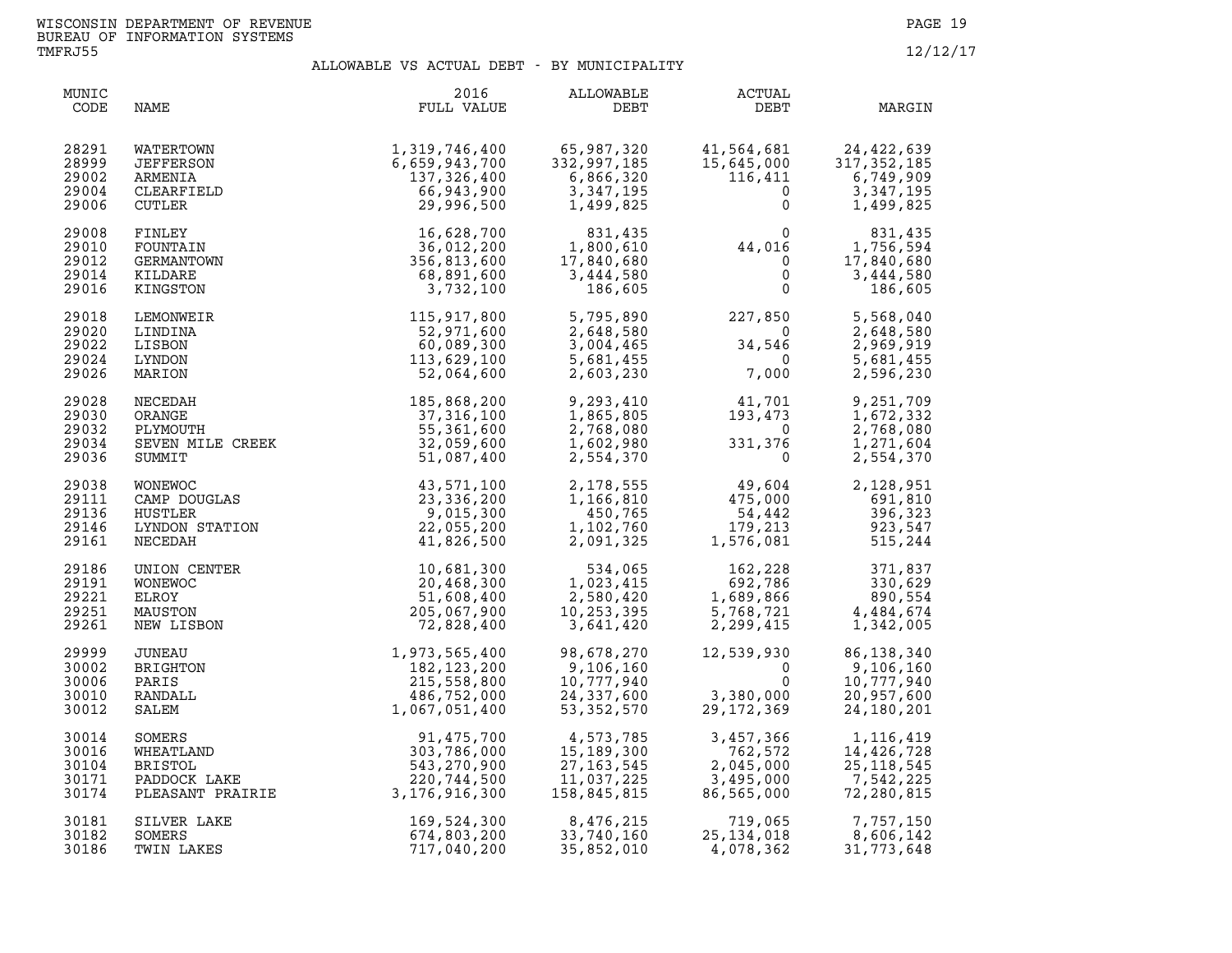| MUNIC<br>CODE                             | NAME                                                            | 2016<br>FULL VALUE                                                     | ALLOWABLE<br>DEBT                                             | <b>ACTUAL</b><br>DEBT                                       | MARGIN                                                        |
|-------------------------------------------|-----------------------------------------------------------------|------------------------------------------------------------------------|---------------------------------------------------------------|-------------------------------------------------------------|---------------------------------------------------------------|
| 30241                                     | KENOSHA                                                         | 6,072,614,200                                                          | 303,630,710                                                   | 103,590,011                                                 | 200,040,699                                                   |
| 30999                                     | KENOSHA                                                         | 13,921,985,000                                                         | 696,099,250                                                   | 118,970,000                                                 | 577, 129, 250                                                 |
| 31002                                     | AHNAPEE                                                         | 86,194,200                                                             | 4,309,710                                                     | 183,421                                                     | 4,126,289                                                     |
| 31004                                     | CARLTON                                                         | 539,054,300                                                            | 26,952,715                                                    | $\overline{0}$                                              | 26,952,715                                                    |
| 31006                                     | CASCO                                                           | 93,686,000                                                             | 26,952,715<br>4,684,300                                       | $\mathbf 0$                                                 | 4,684,300                                                     |
| 31008                                     | FRANKLIN                                                        | 93, 135, 100                                                           | 4,656,755                                                     | $\mathsf{O}$                                                | 4,656,755                                                     |
| 31010                                     | LINCOLN                                                         | 98,496,900                                                             | 4,924,845                                                     | $\Omega$                                                    | 4,924,845                                                     |
| 31012<br>31014<br>31016<br>31018<br>31020 | LUXEMBURG<br>MONTPELIER<br>PIERCE<br>RED RIVER<br>WEST KEWAUNEE | 129,801,600<br>128,555,800<br>81,260,200<br>147,928,200<br>102,904,200 | 6,490,080<br>6,427,790<br>4,063,010<br>7,396,410<br>5,145,210 | 16,699<br>$\overline{\mathbf{0}}$<br>200,000<br>$\mathbf 0$ | 6,490,080<br>6,411,091<br>4,063,010<br>7,196,410<br>5,145,210 |
| 31111                                     | CASCO                                                           | 28,188,500                                                             | 1,409,425                                                     | 814,210                                                     | 595,215                                                       |
| 31146                                     | LUXEMBURG                                                       | 168,690,700                                                            | 8,434,535                                                     | 2,938,213                                                   | 5,496,322                                                     |
| 31201                                     | ALGOMA                                                          | 164,202,800                                                            | 8,210,140                                                     | 4,179,456                                                   | 4,030,684                                                     |
| 31241                                     | KEWAUNEE                                                        | 155,633,600                                                            | 7,781,680                                                     | 4,107,971                                                   | 3,673,709                                                     |
| 31999                                     | KEWAUNEE                                                        | 2,017,732,100                                                          | 100,886,605                                                   | 14,270,000                                                  | 86,616,605                                                    |
| 32002                                     | <b>BANGOR</b>                                                   | 58,165,400                                                             | 2,908,270                                                     | 34,313                                                      | 2,873,957                                                     |
| 32004                                     | <b>BARRE</b>                                                    | 107,480,700                                                            | 5,374,035                                                     | 31,255                                                      | 5,342,780                                                     |
| 32006                                     | <b>BURNS</b>                                                    | 88,313,200                                                             | 4,415,660                                                     | $\overline{0}$                                              | 4,415,660                                                     |
| 32008                                     | CAMPBELL                                                        | 351,191,100                                                            | 17,559,555                                                    | 765,287<br>400.000                                          | 16,794,268                                                    |
| 32010                                     | FARMINGTON                                                      | 159,843,500                                                            | 7,992,175                                                     | 400,000                                                     | 7,592,175                                                     |
| 32012                                     | GREENFIELD                                                      | 165,777,700                                                            | 8,288,885                                                     | 544,484                                                     | 7,744,401                                                     |
| 32014                                     | HAMILTON                                                        | 246,733,200                                                            | 12,336,660                                                    | $\bigcirc$                                                  | 12,336,660                                                    |
| 32016                                     | HOLLAND                                                         | 354, 212, 300                                                          | 17,710,615                                                    | 110,539                                                     | 17,600,076                                                    |
| 32018                                     | MEDARY                                                          | 156,214,400                                                            | 7,810,720                                                     | $\mathbf 0$                                                 | 7,810,720                                                     |
| 32020                                     | ONALASKA                                                        | 511,884,700                                                            | 25,594,235                                                    | 619,821                                                     | 24,974,414                                                    |
| 32022                                     | SHELBY                                                          | 419,734,200                                                            | 20,986,710                                                    | 711,785                                                     | 20, 274, 925                                                  |
| 32024                                     | WASHINGTON                                                      | 51,872,400                                                             | 2,593,620                                                     | $\overline{0}$                                              | 2,593,620                                                     |
| 32106                                     | <b>BANGOR</b>                                                   | 75,329,600                                                             | 3,766,480                                                     | 529,620                                                     | 3,236,860                                                     |
| 32136                                     | HOLMEN                                                          | 595,613,600                                                            | 29,780,680                                                    | 529,620<br>16,987,316                                       | 12,793,364                                                    |
| 32176                                     | ROCKLAND                                                        | 32,913,400                                                             | 1,645,670                                                     | 823,470                                                     | 822,200                                                       |
| 32191                                     | WEST SALEM                                                      | 379,870,200                                                            | 18,993,510                                                    | $\Omega$                                                    | 18,993,510                                                    |
| 32246                                     | LA CROSSE                                                       | 3,456,944,100                                                          | 172,847,205                                                   | 63,473,203                                                  | 109,374,002                                                   |
| 32265                                     | ONALASKA                                                        | 1,835,270,200                                                          | 91,763,510                                                    | 42,061,888                                                  | 49,701,622                                                    |
| 32999                                     | LA CROSSE                                                       | 9,044,241,400                                                          | 452, 212, 070                                                 | 107, 237, 495                                               | 344,974,575                                                   |
| 33002                                     | ARGYLE                                                          | 51,098,700                                                             | 2,554,935                                                     | $\mathbf 0$                                                 | 2,554,935                                                     |
| 33004                                     | <b>BELMONT</b>                                                  | 55,489,200                                                             | 2,774,460                                                     | 0                                                           | 2,774,460                                                     |
| 33006                                     | <b>BENTON</b>                                                   | 37,457,800                                                             | 1,872,890                                                     | $\Omega$                                                    | 1,872,890                                                     |
| 33008                                     | BLANCHARD                                                       | 24,919,500                                                             | 1,245,975                                                     | $\Omega$                                                    | 1,245,975                                                     |
| 33010                                     | DARLINGTON                                                      | 74,592,600                                                             | 3,729,630                                                     | 159,194                                                     | 3,570,436                                                     |
| 33012                                     | ELK GROVE                                                       | 38,509,400                                                             | 1,925,470                                                     | 117,378                                                     | 1,808,092                                                     |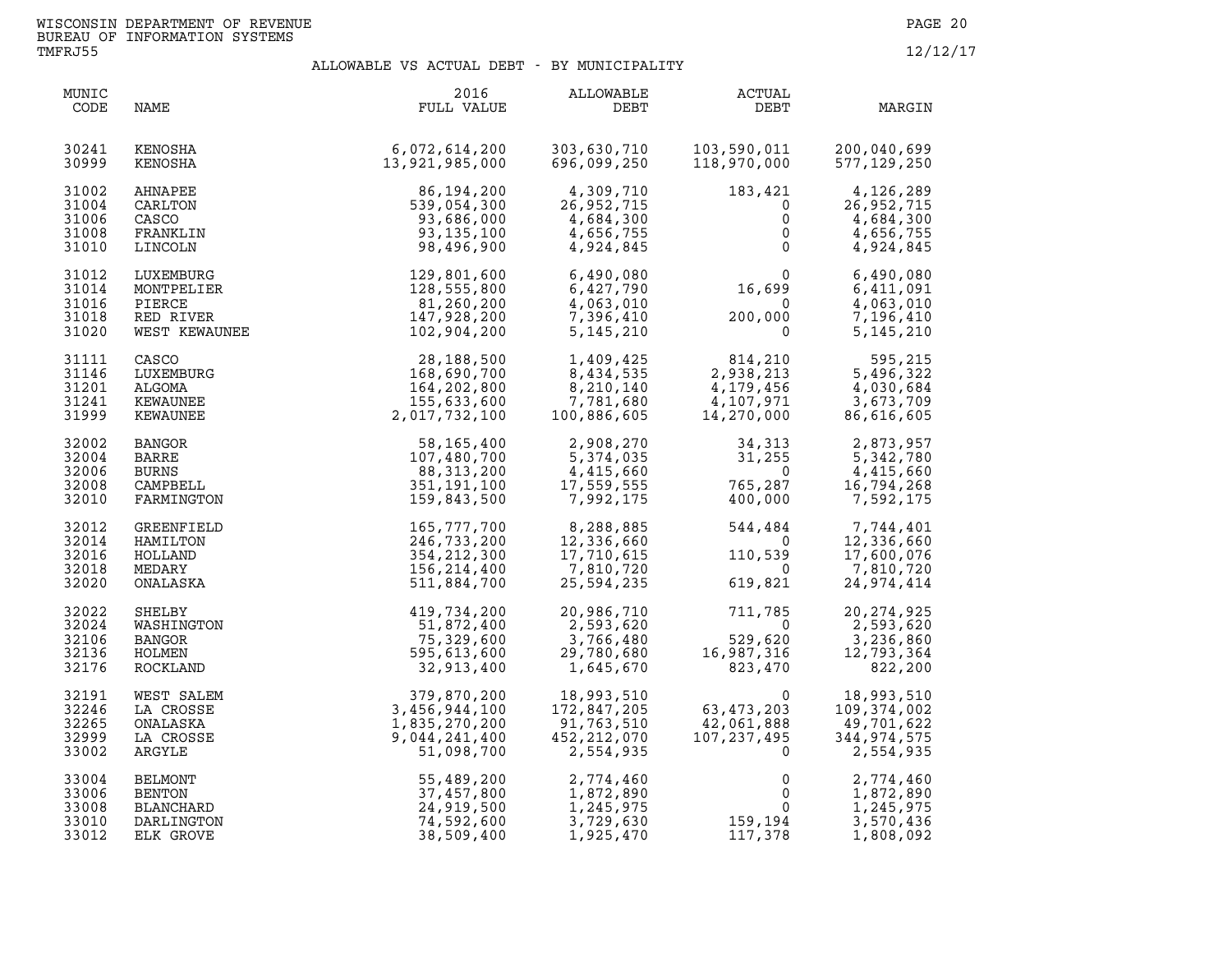| MUNIC<br>CODE                             | NAME                                                                 | 2016<br>FULL VALUE                                                                | ALLOWABLE<br>DEBT                                                | ACTUAL<br>DEBT                                                                                | MARGIN                                                          |
|-------------------------------------------|----------------------------------------------------------------------|-----------------------------------------------------------------------------------|------------------------------------------------------------------|-----------------------------------------------------------------------------------------------|-----------------------------------------------------------------|
| 33014<br>33016<br>33018<br>33020<br>33022 | FAYETTE<br><b>GRATIOT</b><br>KENDALL<br>LAMONT<br>MONTICELLO         | 32,794,600<br>44,990,000<br>36,612,200<br>20,505,900<br>12,593,500                | 1,639,730<br>2,249,500<br>1,830,610<br>1,025,295<br>629,675      | 40,000<br>94,028<br>94,786<br>175,000<br>$\Omega$                                             | 1,599,730<br>2, 155, 472<br>1,735,824<br>850,295<br>629,675     |
| 33024<br>33026<br>33028<br>33030<br>33032 | NEW DIGGINGS<br>SEYMOUR<br>SHULLSBURG<br>WAYNE<br>WHITE OAK SPRINGS  | 31,027,200<br>40,135,600<br>48,499,500<br>35,642,200<br>10,646,200                | 1,551,360<br>2,006,780<br>2,424,975<br>1,782,110<br>532,310      | $\begin{array}{c} 0 \\ 21,377 \\ 110,920 \end{array}$<br>110,000<br>150,000<br>$\overline{0}$ | 1,551,360<br>1,985,403<br>2,314,975<br>1,632,110<br>532,310     |
| 33034<br>33036<br>33101<br>33106<br>33107 | WILLOW SPRINGS<br>WIOTA<br>ARGYLE<br><b>BELMONT</b><br>BENTON        | 65,792,500<br>70,729,600<br>35,435,900<br>65,753,200<br>41,109,400                | 3,289,625<br>3,536,480<br>1,771,795<br>3,287,660<br>2,055,470    | 11,000<br>0<br>586,273<br>1,493,100<br>$\overline{0}$                                         | 3,278,625<br>3,536,480<br>1,185,522<br>1,794,560<br>2,055,470   |
| 33108<br>33131<br>33181<br>33216<br>33281 | BLANCHARDVILLE<br>GRATIOT<br>SOUTH WAYNE<br>DARLINGTON<br>SHULLSBURG | 39,410,300<br>8,249,900<br>18,880,500<br>116,320,300<br>57,105,200                | 1,970,515<br>412,495<br>944,025<br>5,816,015<br>2,855,260        | 153,546<br>$\overline{\mathbf{0}}$<br>436,510<br>2,309,275<br>1,480,209                       | 1,816,969<br>412,495<br>507,515<br>3,506,740<br>1,375,051       |
| 33999<br>34002<br>34004<br>34006<br>34008 | LAFAYETTE<br>ACKLEY<br>AINSWORTH<br>ANTIGO<br>ELCHO                  | 1, 123, 288, 200<br>39, 255, 000<br>79, 751, 700<br>94, 663, 500<br>256, 530, 400 | 56,164,410<br>1,962,750<br>3,987,585<br>4,733,175<br>12,826,520  | 3,482,383<br>$254,571$<br>0<br>0<br>0                                                         | 52,682,027<br>1,962,750<br>3,733,014<br>4,733,175<br>12,826,520 |
| 34010<br>34012<br>34014<br>34016<br>34018 | EVERGREEN<br>LANGLADE<br>NEVA<br>NORWOOD<br>PARRISH                  | 34,690,900<br>61,098,400<br>66,929,800<br>67,340,600<br>13,723,100                | 1,734,545<br>3,054,920<br>3,346,490<br>3,367,030<br>686,155      | $\mathsf{O}$<br>0<br>$\mathsf{O}$<br>$\overline{0}$<br>$\mathsf{O}$                           | 1,734,545<br>3,054,920<br>3,346,490<br>3,367,030<br>686,155     |
| 34020<br>34022<br>34024<br>34026<br>34028 | PECK<br>POLAR<br>PRICE<br>ROLLING<br>SUMMIT                          | 29,404,000<br>75,923,400<br>19,875,900<br>101,742,800<br>21,102,200               | 1,470,200<br>3,796,170<br>993,795<br>5,087,140<br>1,055,110      | $\begin{smallmatrix}&&&0\&42\, ,\,167\&&0\0\end{smallmatrix}$<br>$\mathbf{0}$                 | 1,470,200<br>3,754,003<br>993,795<br>5,087,140<br>1,055,110     |
| 34030<br>34032<br>34034<br>34191<br>34201 | UPHAM<br>VILAS<br>WOLF RIVER<br>WHITE LAKE<br>ANTIGO                 | 187, 215, 600<br>27,176,700<br>115,449,700<br>17,312,500<br>366,966,200           | 9,360,780<br>1,358,835<br>5,772,485<br>865,625<br>18,348,310     | $\mathsf{O}\xspace$<br>$\Omega$<br>$\mathsf{O}\xspace$<br>0<br>9,964,999                      | 9,360,780<br>1,358,835<br>5,772,485<br>865,625<br>8,383,311     |
| 34999<br>35002<br>35004                   | LANGLADE<br>BIRCH<br>BRADLEY                                         | 1,676,152,400<br>37,756,600<br>437,434,600                                        | 83,807,620<br>, دہ , دہ<br>1,887,830<br>-- 071 730<br>21,871,730 | 1,242,633<br>$\Omega$<br>$\Omega$                                                             | 82,564,987<br>1,887,830<br>21,871,730                           |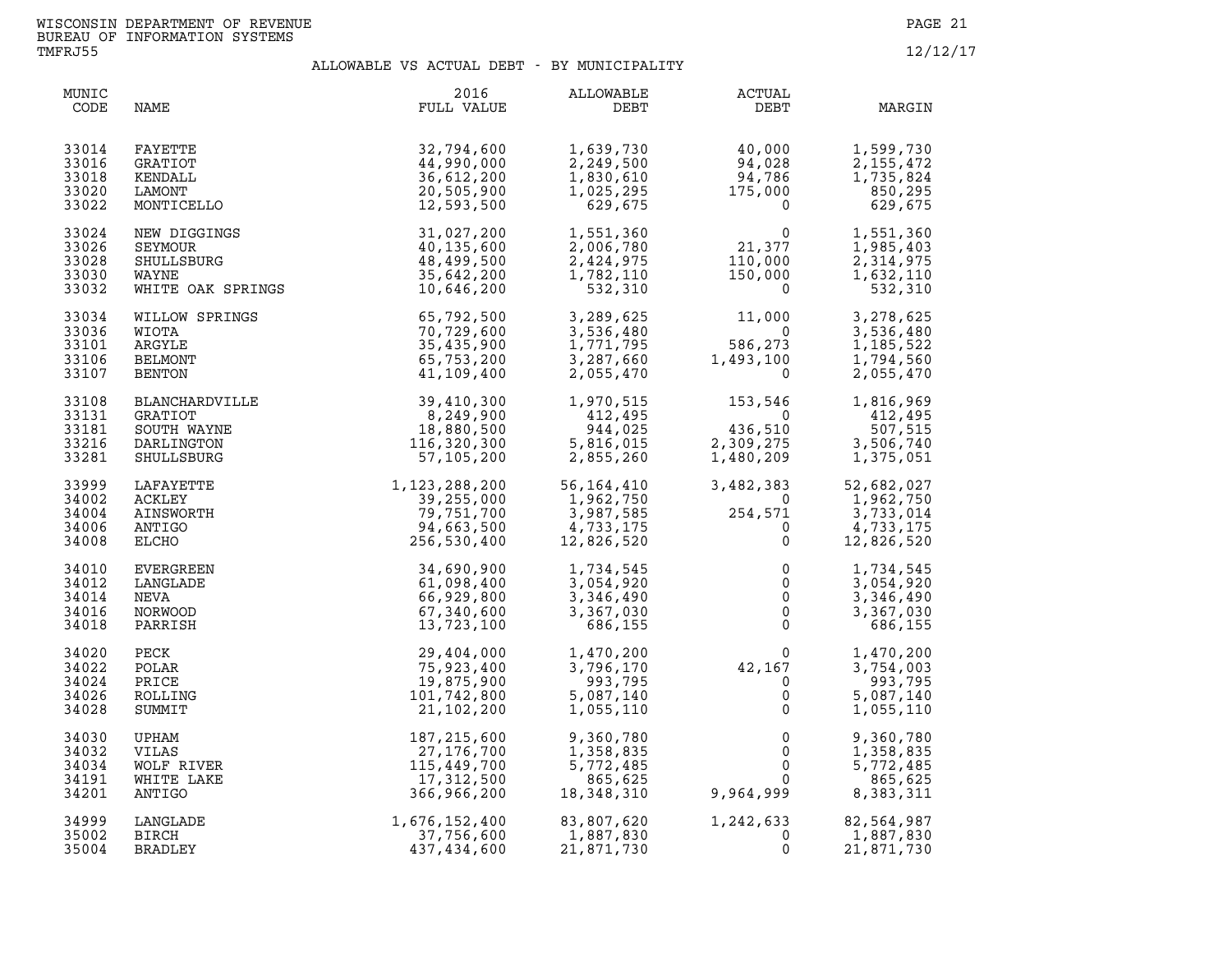| MUNIC<br>CODE                             | NAME                                                                | 2016<br>FULL VALUE                                                                   | ALLOWABLE<br>DEBT                                                                              | <b>ACTUAL</b><br>DEBT                                                                                                                                          | MARGIN                                                                                                     |
|-------------------------------------------|---------------------------------------------------------------------|--------------------------------------------------------------------------------------|------------------------------------------------------------------------------------------------|----------------------------------------------------------------------------------------------------------------------------------------------------------------|------------------------------------------------------------------------------------------------------------|
| 35006<br>35008                            | CORNING<br>HARDING                                                  | 71,144,400<br>46,086,800                                                             | 3,557,220<br>2,304,340                                                                         | 0<br>$\mathbf{0}$                                                                                                                                              | 3,557,220<br>2,304,340                                                                                     |
| 35010<br>35012<br>35014<br>35016<br>35018 | HARRISON<br>KING<br>MERRILL<br>PINE RIVER<br>ROCK FALLS             | 161,611,700<br>160,052,600<br>191,391,700<br>139,170,400<br>80,862,200               | 8,080,585<br>8,002,630<br>9,569,585<br>6,958,520<br>4,043,110                                  | $\begin{smallmatrix}&&&0\0&&&0\245\,,711\0&&&0\end{smallmatrix}$                                                                                               | 8,080,585<br>8,002,630<br>9,323,874<br>6,958,520<br>4,043,110                                              |
| 35020<br>35022<br>35024<br>35026<br>35028 | RUSSELL<br>SCHLEY<br><b>SCOTT</b><br>SKANAWAN<br>SOMO               | 40,631,700<br>64,332,900<br>100,479,900<br>50,295,700<br>19,761,700                  | 2,031,585<br>3,216,645<br>5,023,995<br>2,514,785<br>988,085                                    | $98,262$<br>0<br>0<br>0<br>0                                                                                                                                   | 2,031,585<br>3,216,645<br>$\begin{bmatrix} 2 \\ 0 \\ 0 \end{bmatrix}$<br>4,925,733<br>2,514,785<br>988,085 |
| 35030<br>35032<br>35251<br>35286<br>35999 | TOMAHAWK<br>WILSON<br>MERRILL<br>TOMAHAWK<br>LINCOLN                | 62,311,400<br>66,736,100<br>367, 161, 200<br>225,347,500<br>2,322,569,100            | 3,115,570<br>3,336,805<br>18,358,060<br>11,267,375<br>116,128,455<br>11,267,375<br>116,128,455 | $\overline{0}$<br>$\overline{0}$<br>14,667,235<br>6,505,930<br>10,810,000                                                                                      | 3, 115, 570<br>3,336,805<br>3,690,825<br>4,761,445<br>105, 318, 455                                        |
| 36002<br>36004<br>36006<br>36008<br>36010 | CATO<br>CENTERVILLE<br>COOPERSTOWN<br>EATON<br>FRANKLIN             | 145,304,700<br>71,095,600<br>103,426,100<br>75,238,400<br>104,423,400                | 7,265,235<br>3,554,780<br>5, 171, 305<br>3,761,920<br>5,221,170                                | $\mathbf 0$<br>$\mathsf{O}$<br>$\begin{matrix} 0 \\ 0 \end{matrix}$<br>$\Omega$                                                                                | 7,265,235<br>3,554,780<br>5, 171, 305<br>3,761,920<br>5,221,170                                            |
| 36012<br>36014<br>36016<br>36018<br>36020 |                                                                     | GIBSON<br>KOSSUTH 163,940,300<br>LIBERTY 138,845,600<br>MANITOWOC RAPIDS 204,525,900 | 5,320,870<br>8,197,015<br>$\overline{1}$<br>6,942,280<br>4,479,325<br>10,226,295               | $\begin{smallmatrix}&&&0\\&&&0\\0&&&&0\\2&3&4&\mathbf{,}\ 0&0&0\end{smallmatrix}$<br>$\overline{0}$<br>$\begin{smallmatrix}&&&0\0&204\,,&870\end{smallmatrix}$ | 5,320,870<br>8,197,015<br>6,708,280<br>4,479,325<br>10,021,425                                             |
| 36022<br>36024<br>36026<br>36028<br>36030 | MAPLE GROVE<br>MEEME<br>MISHICOT<br>NEWTON<br>ROCKLAND              | 67,452,200<br>112,911,800<br>91,609,600<br>222,840,100<br>86,140,000                 | 3,372,610<br>5,645,590<br>4,580,480<br>11,142,005<br>4,307,000                                 | $\begin{smallmatrix}&&&0\140,938\168,294\0\168,938\end{smallmatrix}$                                                                                           | 3,372,610<br>5,504,652<br>4,412,186<br>11, 142, 005<br>4,138,062                                           |
| 36032<br>36034<br>36036<br>36112<br>36126 | SCHLESWIG<br>TWO CREEKS<br>TWO RIVERS<br>CLEVELAND<br>FRANCIS CREEK | 228, 467, 300<br>43, 887, 300<br>133, 851, 400<br>89, 813, 800<br>39, 123, 600       | $11, 42, 7, 2, 194, 365$<br>2, 194, 365<br>6,692,570<br>4,490,690<br>1,956,180                 | 0<br>$\mathbf 0$<br>$1,575,000$<br>330,424                                                                                                                     | 11,423,365<br>2,194,365<br>6,692,570<br>2,915,690<br>1,625,756                                             |
| 36132<br>36147<br>36151<br>36176<br>36181 | KELLNERSVILLE<br>MARIBEL<br>MISHICOT<br>REEDSVILLE<br>SAINT NAZIANZ | 12,800,600<br>16,184,600<br>80,177,300<br>49,449,100<br>38,434,800                   | 640,030<br>809,230<br>4,008,865<br>2,472,455<br>1,921,740                                      | $\begin{array}{c} 0 \ 135,411 \ 400,815 \ 915,041 \end{array}$<br>915,041<br>1,244,831                                                                         | 640,030<br>673,819<br>3,608,050<br>1,557,414<br>676,909                                                    |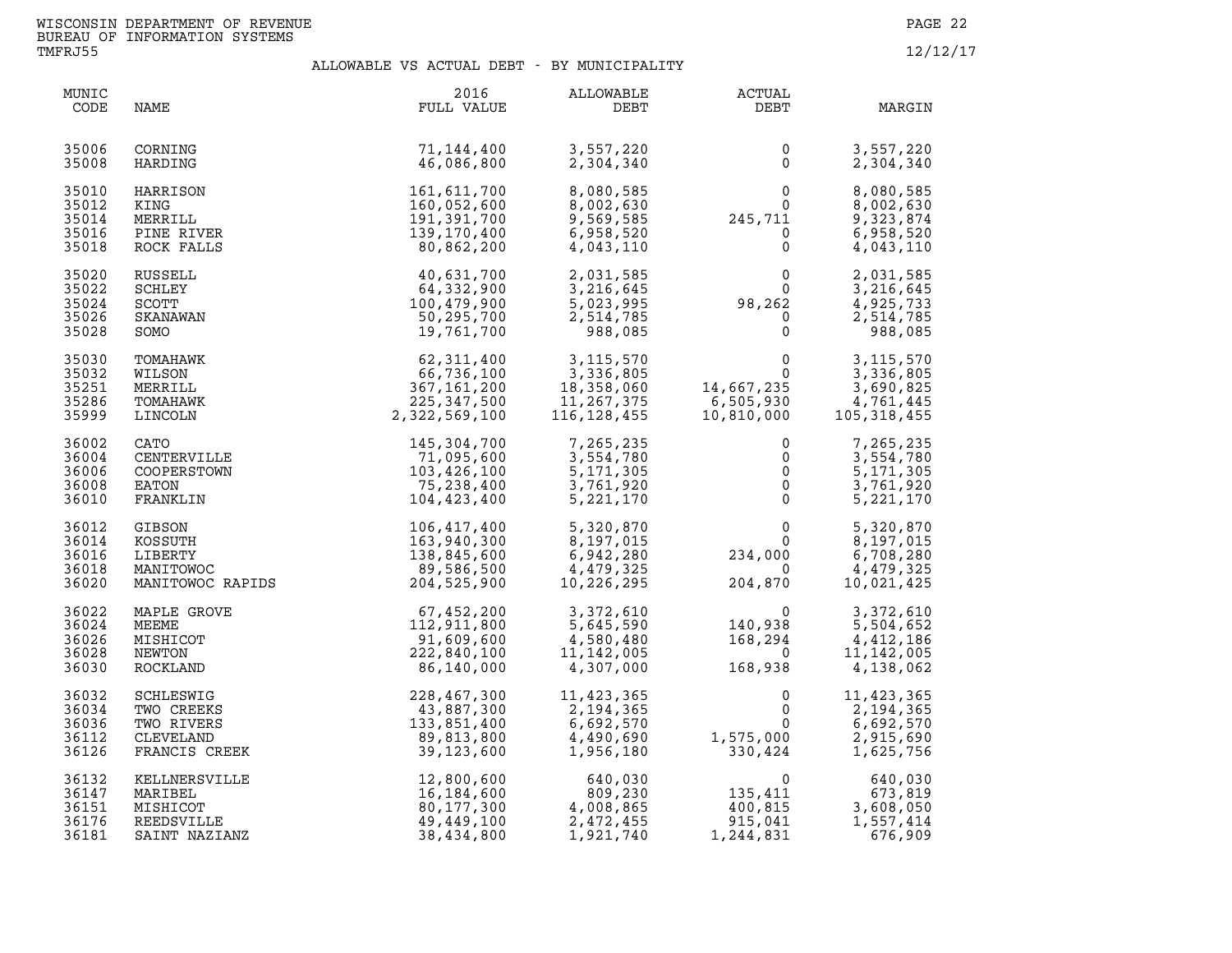| MUNIC<br>CODE                             | NAME                                                | 2016<br>FULL VALUE                                                    | ALLOWABLE<br>DEBT                                                | <b>ACTUAL</b><br>DEBT                                                     | MARGIN                                                         |
|-------------------------------------------|-----------------------------------------------------|-----------------------------------------------------------------------|------------------------------------------------------------------|---------------------------------------------------------------------------|----------------------------------------------------------------|
| 36186                                     | VALDERS                                             | 53,160,000                                                            | 2,658,000                                                        | 1,607,700                                                                 | 1,050,300                                                      |
| 36191                                     | WHITELAW                                            | 39,678,400                                                            | 1,983,920                                                        | 379,292                                                                   | 1,604,628                                                      |
| 36241                                     | KIEL                                                | 272, 252, 300                                                         | 13,612,615                                                       | 11,755,453                                                                | 1,857,162                                                      |
| 36251                                     | MANITOWOC                                           | 1,915,217,400                                                         | 95,760,870                                                       | 52,029,000                                                                | 43,731,870                                                     |
| 36286                                     | TWO RIVERS                                          | 509,197,200                                                           | 25,459,860                                                       | 18,356,074                                                                | 7,103,786                                                      |
| 36999                                     | MANITOWOC                                           | 5, 275, 735, 800                                                      | 263,786,790                                                      | 20,365,000                                                                | 243, 421, 790                                                  |
| 37002                                     | BERGEN                                              | 72,632,500                                                            | 3,631,625                                                        | 183,559                                                                   | 3,448,066                                                      |
| 37004                                     | BERLIN                                              | 69,666,200                                                            | 3,483,310                                                        | $\mathbf 0$                                                               | 3,483,310                                                      |
| 37006                                     | BERN                                                | 35, 362, 000                                                          | 1,768,100                                                        | $\mathbf 0$                                                               | 1,768,100                                                      |
| 37008                                     | <b>BEVENT</b>                                       | 93,676,500                                                            | 4,683,825                                                        | $\mathbf 0$                                                               | 4,683,825                                                      |
| 37010                                     | BRIGHTON                                            | 43,319,500                                                            | 2,165,975                                                        | 119,676                                                                   | 2,046,299                                                      |
| 37012                                     | CASSEL                                              | 70, 213, 200                                                          | 3,510,660                                                        | $\overline{0}$                                                            | 3,510,660                                                      |
| 37014                                     | CLEVELAND                                           | 108,585,900                                                           | 5,429,295                                                        | 200,000                                                                   | 5,229,295                                                      |
| 37016                                     | DAY                                                 | 77,978,300                                                            | 3,898,915                                                        | 668,535                                                                   | 3,230,380                                                      |
| 37018                                     | EASTON                                              | 81,967,100                                                            | 4,098,355                                                        | 215,087                                                                   | 3,883,268                                                      |
| 37020                                     | EAU PLEINE                                          | 63, 137, 500                                                          | 3,156,875                                                        | $\mathbf 0$                                                               | 3,156,875                                                      |
| 37022                                     | ELDERON                                             | 54,538,400                                                            | 2,726,920                                                        | 0                                                                         | 2,726,920                                                      |
| 37024                                     | <b>EMMET</b>                                        | 71,397,100                                                            | 3,569,855                                                        | $\overline{0}$                                                            | 3,569,855                                                      |
| 37026                                     | FRANKFORT                                           | 42,817,500                                                            | 2,140,875                                                        | $\overline{0}$                                                            | 2,140,875                                                      |
| 37028                                     | FRANZEN                                             | 44,442,500                                                            | 2,222,125                                                        | 70,267                                                                    | 2,151,858                                                      |
| 37030                                     | GREEN VALLEY                                        | 55,910,800                                                            | 2,795,540                                                        | 77,162                                                                    | 2,718,378                                                      |
| 37032                                     | GUENTHER                                            | 34,018,700                                                            | 1,700,935                                                        | $\overline{0}$                                                            | 1,700,935                                                      |
| 37034                                     | HALSEY                                              | 38,583,000                                                            | 1,929,150                                                        | 41,342                                                                    | 1,887,808                                                      |
| 37036                                     | HAMBURG                                             | 58,779,900                                                            | 2,938,995                                                        | 36,387                                                                    | 2,902,608                                                      |
| 37038                                     | HARRISON                                            | 25,418,100                                                            | 1,270,905                                                        | $\overline{0}$                                                            | 1,270,905                                                      |
| 37040<br>37042<br>37044<br>37046<br>37048 | HEWITT<br>HOLTON<br>HULL<br>JOHNSON<br>KNOWLTON     | 49,579,000<br>55,677,100<br>55,304,700<br>48,594,700<br>243, 312, 000 | 2,478,950<br>2,783,855<br>2,765,235<br>2,429,735<br>12, 165, 600 | $\begin{smallmatrix}0&0\\0&37,862\end{smallmatrix}$<br>280,670<br>491,286 | 2,478,950<br>2,783,855<br>2,727,373<br>2,149,065<br>11,674,314 |
| 37054<br>37056<br>37058<br>37060<br>37062 | MARATHON<br>MCMILLAN<br>MOSINEE<br>NORRIE<br>PLOVER | 95,937,300<br>193,680,500<br>162,911,100<br>73,304,400<br>46,870,000  | 4,796,865<br>9,684,025<br>8,145,555<br>3,665,220<br>2,343,500    | $\Omega$<br>$83,393$<br>$100,000$<br>0<br>278,378                         | 4,796,865<br>9,600,632<br>8,045,555<br>3,665,220<br>2,065,122  |
| 37064                                     | REID                                                | 96,094,100                                                            | 4,804,705                                                        | 75,000                                                                    | 4,729,705                                                      |
| 37066                                     | RIB FALLS                                           | 78,248,800                                                            | 3,912,440                                                        | $\overline{0}$                                                            | 3,912,440                                                      |
| 37068                                     | RIB MOUNTAIN                                        | 762,532,100                                                           | 38,126,605                                                       | 8,220,000                                                                 | 29,906,605                                                     |
| 37070                                     | RIETBROCK                                           | 50,753,900                                                            | 2,537,695                                                        | 118,950                                                                   | 2,418,745                                                      |
| 37072                                     | RINGLE                                              | 147,460,200                                                           | 7,373,010                                                        | 171,913                                                                   | 7,201,097                                                      |
| 37074                                     | SPENCER                                             | 115,601,800                                                           | 5,780,090                                                        | 0                                                                         | 5,780,090                                                      |
| 37076                                     | STETTIN                                             | 240,443,000                                                           | 12,022,150                                                       | $\mathbf{0}$                                                              | 12,022,150                                                     |
| 37078                                     | TEXAS                                               | 115,429,200                                                           | 5,771,460                                                        | 12,458                                                                    | 5,759,002                                                      |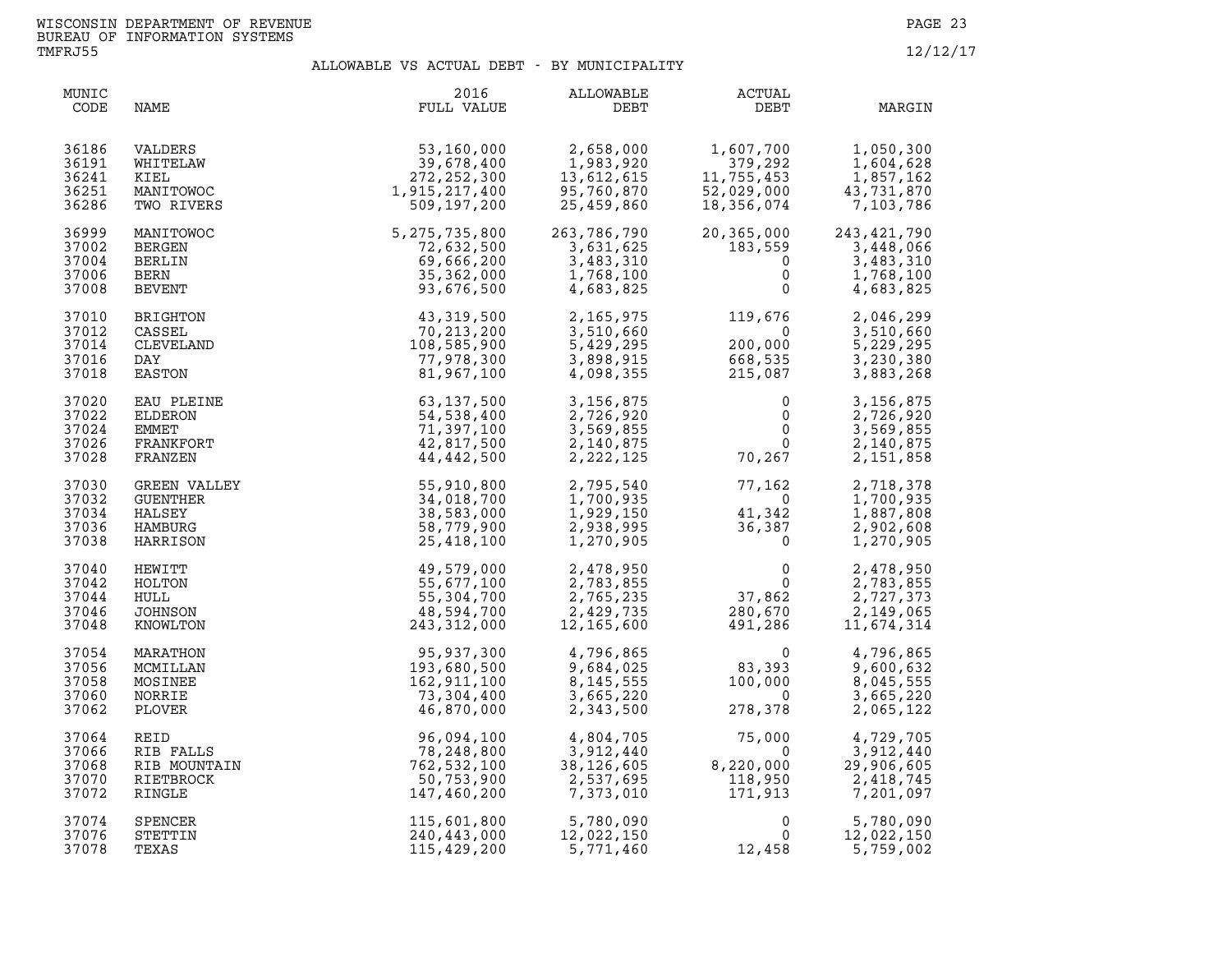| MUNIC<br>CODE                             | NAME                                                            | 2016<br>FULL VALUE                                                          | ALLOWABLE<br>DEBT                                                              | ACTUAL<br>DEBT                                                                                                                     | MARGIN                                                              |
|-------------------------------------------|-----------------------------------------------------------------|-----------------------------------------------------------------------------|--------------------------------------------------------------------------------|------------------------------------------------------------------------------------------------------------------------------------|---------------------------------------------------------------------|
| 37080<br>37082                            | WAUSAU<br>WESTON                                                | 158,772,700<br>55,659,900                                                   | 7,938,635<br>2,782,995                                                         | 276,271<br>$\Omega$                                                                                                                | 7,662,364<br>2,782,995                                              |
| 37084<br>37102<br>37106<br>37121<br>37122 | WIEN<br>ATHENS<br><b>BROKAW</b><br>EDGAR<br>ELDERON             | 60,969,100<br>54,150,900<br>20,883,100<br>69,590,200<br>7,153,800           | 3,048,455<br>2,707,545<br>1,044,155<br>3,479,510<br>357,690                    | 0<br>302,800<br>466,769<br>395,000<br>153,621                                                                                      | 3,048,455<br>2,404,745<br>577,386<br>3,084,510<br>204,069           |
| 37126<br>37136<br>37145<br>37146<br>37151 | FENWOOD<br>HATLEY<br>KRONENWETTER<br>MATNE<br>MAINE<br>MARATHON | 6, 263, 400<br>34,512,700<br>547,201,800<br>203,603,100<br>128,629,900      | 313,170<br>1,725,635<br>27,360,090<br>10,180,155<br>6,431,495                  | 48,195<br>542,004<br>18,295,000<br>80,709<br>6,222,676                                                                             | 264,975<br>1,183,631<br>9,065,090<br>10,099,446<br>208,819          |
| 37176<br>37181<br>37182<br>37186<br>37192 | ROTHSCHILD<br>SPENCER<br>STRATFORD<br>UNITY<br>WESTON           | 436,511,400<br>101,684,800<br>101,737,700<br>14,209,300<br>1,091,885,500    | 21,825,570<br>$21, 02, 240$<br>5,084,240<br>5,086,885<br>710,465<br>54,594,275 | 7,303,266<br>7, 303, 23<br>2, 270, 686<br>^^7_711<br>26,134<br>9,877,972                                                           | $14, 522, 554$<br>2,813,554<br>2, 119, 174<br>684,331<br>44,716,303 |
| 37251<br>37281<br>37291<br>37999<br>38002 | MOSINEE<br>SCHOFIELD<br>WAUSAU<br>MARATHON<br>AMBERG            | 279,062,400<br>209,107,100<br>2,608,454,600<br>10,156,245,000<br>91,795,100 | 13,953,120<br>10,455,355<br>130,422,730<br>507,812,250<br>4,589,755            | 9,410,472<br>2,760,831<br>2,760,831<br>75,079,604<br>11,420,000  4<br>0                                                            | 4,542,648<br>7,694,524<br>55, 343, 126<br>496,392,250<br>4,589,755  |
| 38004<br>38006<br>38008<br>38010<br>38012 | ATHELSTANE<br><b>BEAVER</b><br>BEECHER<br>DUNBAR<br>GOODMAN     | 120,226,900<br>145,873,000<br>89,710,400<br>72,562,600<br>72,098,900        | 6,011,345<br>7,293,650<br>4,485,520<br>3,628,130<br>3,604,945                  | 271,920<br>$\overline{\mathbf{0}}$<br>196,545<br>$\overline{0}$<br>420,187                                                         | 5,739,425<br>7,293,650<br>4,288,975<br>3,628,130<br>3,184,758       |
| 38014<br>38016<br>38018<br>38020<br>38022 | GROVER<br>LAKE<br>MIDDLE INLET<br>NIAGARA<br>PEMBINE            | 126,731,100<br>160,686,700<br>105,230,200<br>75,424,600<br>85,701,800       | 6,336,555<br>8,034,335<br>5,261,510<br>3,771,230<br>4,285,090                  | $\begin{smallmatrix}&&&0\133\,,\,4\,5\,3\0\0\phantom{0}0\phantom{0}\0\phantom{0}\phantom{0}\,0\end{smallmatrix}$<br>$\overline{0}$ | 6,336,555<br>7,900,882<br>5,261,510<br>3,771,230<br>4,195,485       |
| 38024<br>38026<br>38028<br>38030<br>38032 | PESHTIGO<br>PORTERFIELD<br>POUND<br>SILVER CLIFF<br>STEPHENSON  | 325,960,900<br>163,697,200<br>99,416,800<br>125,954,900<br>533,234,500      | 16,298,045<br>8,184,860<br>4,970,840<br>6,297,745<br>26,661,725                | 0<br>$\mathsf{O}$<br>$\mathsf{O}$<br>$\mathsf{O}$<br>$\Omega$                                                                      | 16,298,045<br>8,184,860<br>4,970,840<br>6,297,745<br>26,661,725     |
| 38034<br>38036<br>38111<br>38121<br>38171 | WAGNER<br>WAUSAUKEE<br>COLEMAN<br>CRIVITZ<br>POUND              | 98,297,900<br>167,665,500<br>38,037,400<br>73,084,200<br>12,637,400         | 4,914,895<br>8,383,275<br>1,901,870<br>3,654,210<br>631,870                    | 97,623<br>47,027<br>760,000<br>2,565,000<br>653,153                                                                                | 4,817,272<br>8,336,248<br>1,141,870<br>1,089,210<br>$-21,283$       |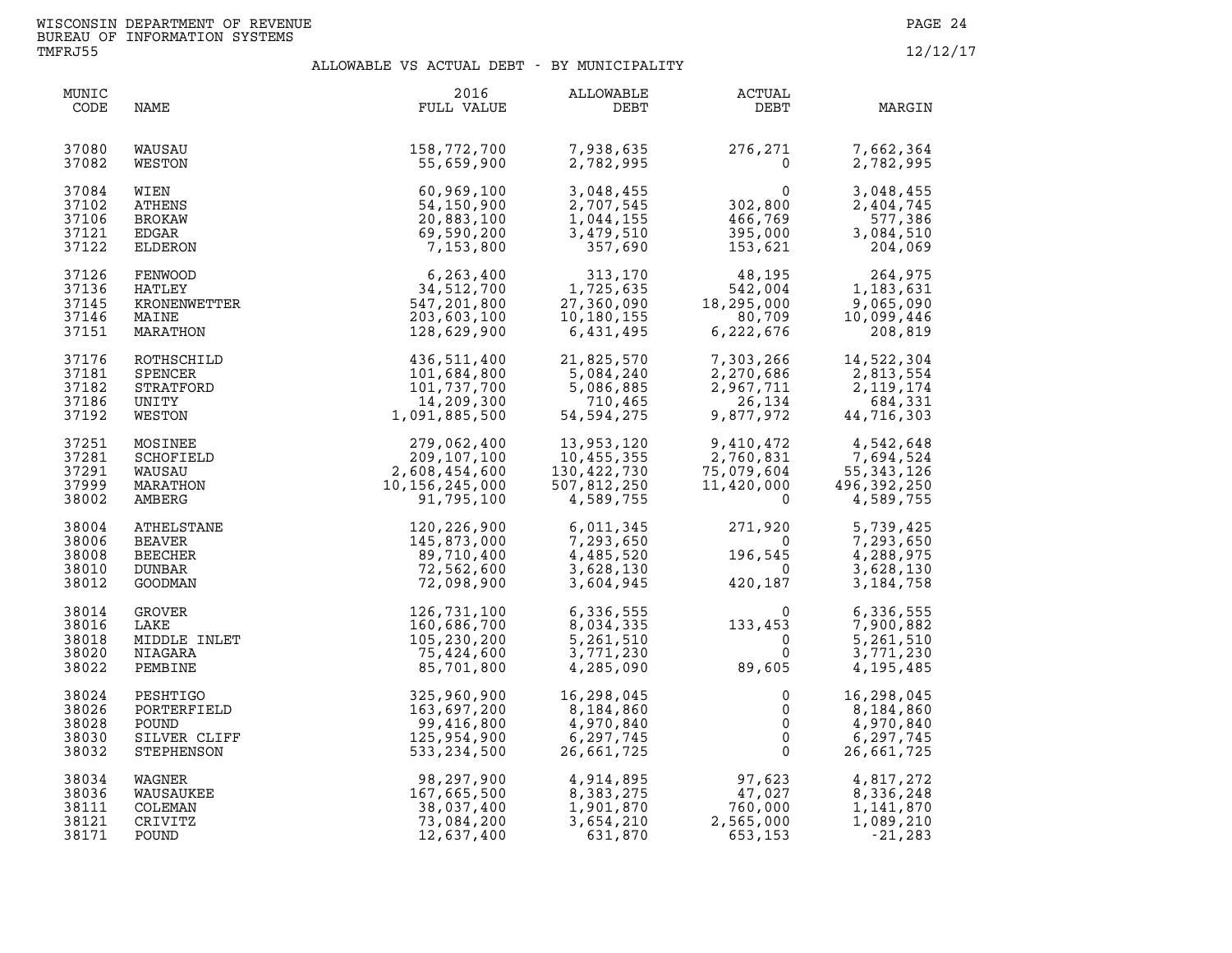| MUNIC<br>CODE                             | NAME                                                                    | 2016<br>FULL VALUE                                                                 | ALLOWABLE<br>DEBT                                                                                              | ACTUAL<br>DEBT                                                                                                                  | MARGIN                                                                           |
|-------------------------------------------|-------------------------------------------------------------------------|------------------------------------------------------------------------------------|----------------------------------------------------------------------------------------------------------------|---------------------------------------------------------------------------------------------------------------------------------|----------------------------------------------------------------------------------|
| 38191<br>38251<br>38261<br>38271<br>38999 | WAUSAUKEE<br>MARINETTE<br>NIAGARA<br>PESHTIGO<br>MARINETTE              | 24,340,100<br>658,740,300<br>72,594,700<br>166,217,700<br>3,705,920,800            | $1,217,005$<br>32.927.005<br>3,629,735<br>8,310,885<br>185,296,040                                             | $632,171$<br>7,318<br>$\begin{array}{cc} \n 71 & 25 \\  \times 456,616 & 2 \\  489,924 & 7.8 \\  30,240,000 & 15\n \end{array}$ | 584,834<br>25,618,244<br>2,173,119<br>7,820,961<br>155,056,040                   |
| 39002<br>39004<br>39006<br>39008<br>39010 | BUFFALO<br>CRYSTAL LAKE<br><b>DOUGLAS</b><br>HARRIS<br>MECAN            | 96,289,000<br>119,393,800<br>70,355,300<br>69,246,500<br>113,612,300               | 4,814,450<br>5,969,690<br>3,517,765<br>3,462,325<br>5,680,615                                                  | $\begin{bmatrix} 0 \\ 0 \end{bmatrix}$<br>$\overline{0}$                                                                        | 4,814,450<br>5,969,690<br>3,517,765<br>3,462,325<br>5,680,615                    |
| 39012<br>39014<br>39016<br>39018<br>39020 | MONTELLO<br>MOUNDVILLE<br>NESHKORO<br>NEWTON<br>OXFORD                  | 146,910,500<br>41,619,700<br>87,583,600<br>63,830,200<br>99,198,200                | 7,345,525<br>2,080,985<br>4,379,180<br>3,191,510<br>4,959,910                                                  | $278,361$<br>0<br>0<br>0<br>0                                                                                                   | 7,345,525<br>1,802,624<br>4,379,180<br>3,191,510<br>4,959,910                    |
| 39022<br>39024<br>39026<br>39028<br>39121 | PACKWAUKEE<br>SHIELDS<br>SPRINGFIELD<br>WESTFIELD<br>ENDEAVOR           | 141,297,600<br>53,361,800<br>127, 231, 500<br>95,935,900<br>17,981,700             | 7,064,880<br>2,668,090<br>6,361,575<br>4,796,795<br>899,085                                                    | $\begin{smallmatrix}&&&0\\&&0\\0&2\\2&4&6&0\\&&-1\end{smallmatrix}$<br>$\overline{0}$<br>749,545                                | $0 \qquad \qquad$<br>7,064,880<br>2,668,090<br>6,329,115<br>4,796,795<br>149,540 |
| 39161<br>39165<br>39191<br>39251<br>39999 | NESHKORO<br>OXFORD<br>WESTFIELD<br>MONTELLO<br>MAROUETTE                | $22,499,700$<br>$25,502,400$<br>$56,502,000$<br>$88,304,200$<br>$1,536,655,900$    | $\label{eq:2.1} \frac{1}{2} \int_{-\infty}^{\infty} \frac{1}{2} \, \mathrm{d} x \, \mathrm{d} x$<br>76,832,795 | 1, 124, 985<br>1, 275, 120<br>2, 825, 100<br>4, 415, 210<br>76, 832, 795<br>13, 461, 179                                        | 1,124,985<br>1,148,056<br>1,537,983<br>2,165,056<br>63, 371, 616                 |
| 40106<br>40107<br>40126<br>40131<br>40136 | <b>BAYSIDE</b><br>BROWN DEER<br>FOX POINT<br>GREENDALE<br>HALES CORNERS | $631, 854, 400$<br>912,669,500<br>91,107,760,900<br>1,356,408,500<br>660,067,300   | 31,592,720<br>45,633,475<br>55,388,045<br>67,820,425<br>33,003,365                                             | 11,329,328<br>22, 220, 515<br>12,980,000<br>24,100,000<br>6,657,617                                                             | 20, 263, 392<br>23,412,960<br>42,408,045<br>43,720,425<br>26, 345, 748           |
| 40176<br>40181<br>40191<br>40192<br>40211 | RIVER HILLS<br>SHOREWOOD<br>WEST MILWAUKEE<br>WHITEFISH BAY<br>CUDAHY   | 495,681,900<br>1,567,602,300<br>358,999,400<br>2,160,617,700<br>1,089,420,200      | 24,784,095<br>78,380,115<br>17,949,970<br>108,030,885<br>54,471,010                                            | 3,710,535<br>56,075,260<br>15,036,756<br>52,011,833<br>34,420,001                                                               | 21,073,560<br>22,304,855<br>2,913,214<br>56,019,052<br>20,051,009                |
| 40226<br>40231<br>40236<br>40251<br>40265 | FRANKLIN<br>GLENDALE<br>GREENFIELD<br>MILWAUKEE<br>OAK CREEK            | 3,729,003,100<br>2,109,206,100<br>2,800,792,400<br>27,042,046,500<br>3,108,897,900 | 186,450,155<br>105,460,305<br>140,039,620<br>1,352,102,325<br>155,444,895                                      | 32,625,228<br>32,470,242<br>77,045,000<br>924,538,214<br>97,330,000                                                             | 153,824,927<br>72,990,063<br>62,994,620<br>427,564,111<br>58, 114, 895           |
| 40281<br>40282<br>40291                   | SAINT FRANCIS<br>SOUTH MILWAUKEE<br>WAUWATOSA                           | 579,648,800<br>1,187,956,600<br>5,699,272,300                                      | 28,982,440<br>59.397.920<br>59,397,830<br>284,963,615                                                          | 14, 435, 713<br>28,055,000<br>109,710,000                                                                                       | 14,546,727<br>31,342,830<br>175, 253, 615                                        |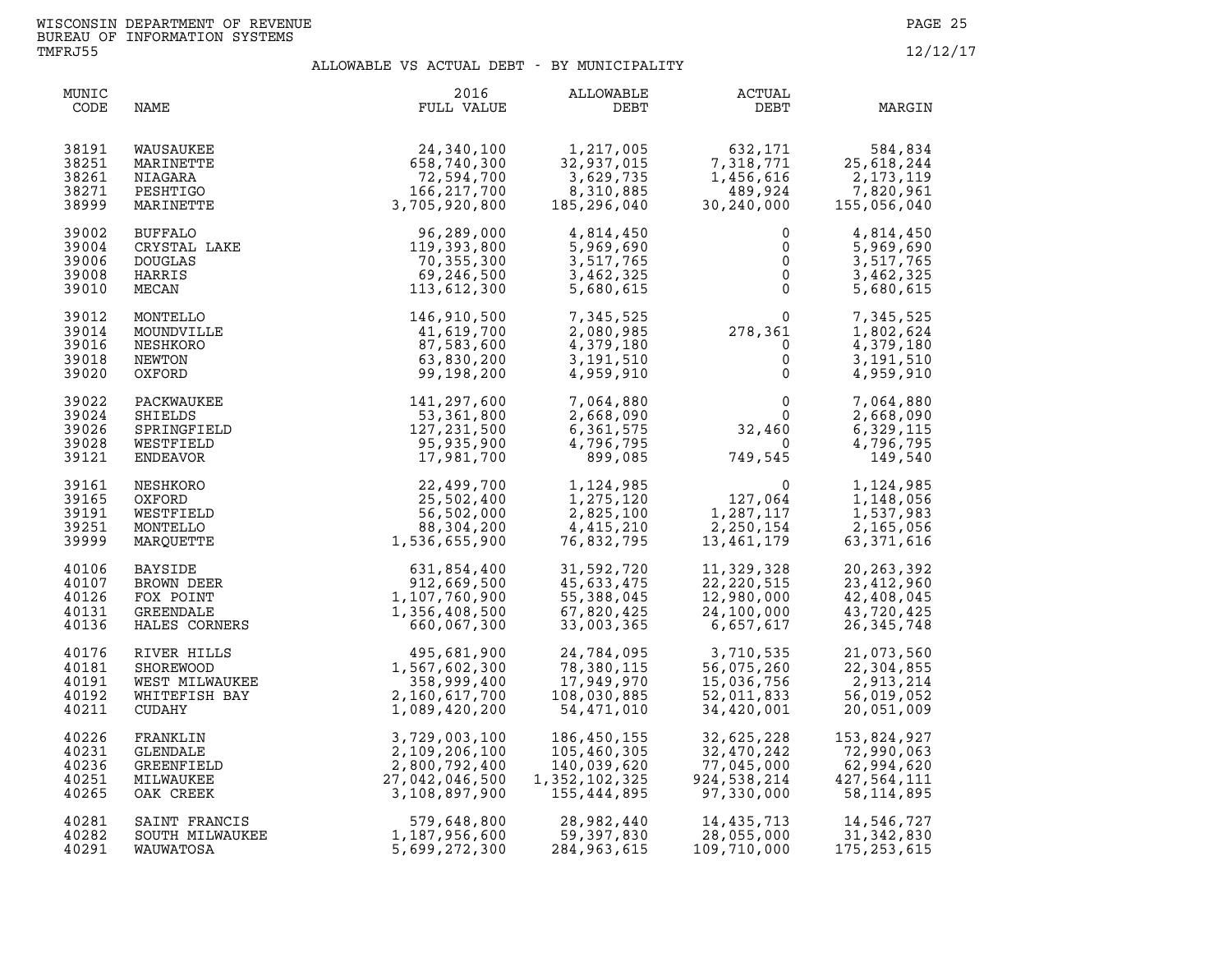| MUNIC<br>CODE                             | NAME                                                        | 2016<br>FULL VALUE                                                                                             | ALLOWABLE<br>DEBT                                               | ACTUAL<br>DEBT                                                                               | MARGIN                                                                                                       |
|-------------------------------------------|-------------------------------------------------------------|----------------------------------------------------------------------------------------------------------------|-----------------------------------------------------------------|----------------------------------------------------------------------------------------------|--------------------------------------------------------------------------------------------------------------|
| 40292<br>40999                            | WEST ALLIS<br>MILWAUKEE                                     | 3,735,583,600<br>60,292,559,700                                                                                | 186,779,180<br>3,014,627,985                                    | 72,209,037<br>588,271,405                                                                    | 114,570,143<br>2,426,356,580                                                                                 |
| 41002<br>41004<br>41006<br>41008<br>41010 | ADRIAN<br>ANGELO<br>BYRON<br>CLIFTON<br>GLENDALE            | 69,044,300<br>70,666,800<br>109,763,800<br>36,998,900<br>41,476,600                                            | 3,452,215<br>3,533,340<br>5,488,190<br>1,849,945<br>2,073,830   | $115,000$<br>$21,726$<br>$0$<br>$59,819$<br>$\begin{bmatrix} 726\0\0\end{bmatrix}$<br>59,819 | 3,337,215<br>3,511,614<br>5,488,190<br>1,849,945<br>2,014,011                                                |
| 41012<br>41014<br>41016<br>41018<br>41020 | GRANT<br>GREENFIELD<br>JEFFERSON<br>LA FAYETTE<br>LA GRANGE | $11,647,800$<br>$131,849,900$<br>$47,542,400$<br>$23,371,600$<br>$151,831,700$<br>$90,393,400$                 | 2,082,390<br>6,592,495<br>2,377,120<br>1,168,580<br>7,591,585   | $\overline{0}$<br>$\overline{0}$                                                             | 2,082,390<br>6,592,495<br>2,377,120<br>$\begin{bmatrix} 0 \\ 0 \\ 0 \end{bmatrix}$<br>1,168,580<br>7,591,585 |
| 41022<br>41024<br>41026<br>41028<br>41030 |                                                             | LEON 90,393,400<br>LINCOLN 77,922,000<br>LITTLE FALLS 118,636,200<br>NEW LYME 23,031,600<br>OAKDALE 94,897,300 | 4,519,670<br>3,896,100<br>5,931,810<br>1,151,580<br>4,744,865   | $90,322$<br>$387,593$<br>$0$<br>$0$<br>$0$                                                   | 4,429,348<br>3,508,507<br>5,931,810<br>1,151,580<br>4,744,865                                                |
| 41032<br>41034<br>41036<br>41038<br>41040 | PORTLAND<br>RIDGEVILLE<br>SCOTT<br>SHELDON<br>SPARTA        | 57,460,700<br>39,592,100<br>12,881,000<br>36,328,600<br>230,469,400                                            | 2,873,035<br>1,979,605<br>644,050<br>1,816,430<br>11,523,470    | $\begin{array}{c} 0 \\ 43,113 \\ 0 \\ 0 \\ 168,762 \end{array}$                              | 2,873,035<br>$\overline{0}$<br>1,936,492<br>644,050<br>1,816,430<br>11,354,708                               |
| 41042<br>41044<br>41046<br>41048<br>41111 | TOMAH<br>WELLINGTON<br>WELLS<br>WILTON<br>CASHTON           | 121,416,200<br>38,610,000<br>48,924,500<br>43,395,800<br>73,025,700                                            | 6,070,810<br>1,930,500<br>2,446,225<br>2,169,790<br>3,651,285   | $32,729$<br>0<br>45,586<br>0<br>844,094                                                      | 6,038,081<br>1,930,500<br>2,400,639<br>2,169,790<br>2,807,191                                                |
| 41141<br>41151<br>41161<br>41165<br>41185 | KENDALL<br>MELVINA<br>NORWALK<br>OAKDALE<br>WARRENS         | 17,049,300<br>2,334,400<br>15,694,100<br>23,700,800<br>55,113,500                                              | 852,465<br>116,720<br>784,705<br>1,185,040<br>2,755,675         | $441, 444$<br>$0$<br>$494, 277$<br>$150, 033$<br>$2, 295, 052$<br>2,295,052                  | 411,021<br>116,720<br>290,428<br>1,035,007<br>460,623                                                        |
| 41191<br>41192<br>41281<br>41286<br>41999 | WILTON<br>WYEVILLE<br>SPARTA<br>TOMAH<br>MONROE             | 26,614,900<br>5,734,800<br>556,984,700<br>632,502,100<br>3,170,029,400                                         | 1,330,745<br>286,740<br>27,849,235<br>31,625,105<br>158,501,470 | 1,191,358<br>$\overline{0}$<br>9,895,907<br>14,384,730<br>25,020,000                         | $\begin{array}{c} 139,387 \\ 286,740 \\ 17,953,328 \\ 17,240,375 \end{array}$<br>133,481,470                 |
| 42002<br>42006<br>42008<br>42010<br>42012 | ABRAMS<br><b>BAGLEY</b><br>BRAZEAU<br><b>BREED</b><br>CHASE | 158,395,200<br>44,828,600<br>246,472,700<br>75,801,600<br>233, 191, 000                                        | 7,919,760<br>2,241,430<br>12,323,635<br>3,790,080<br>11,659,550 | $64, 617$<br>33, 385<br>0<br>215,000<br>105,556                                              | 7,855,143<br>2,208,045<br>12,323,635<br>3,575,080<br>11,553,994                                              |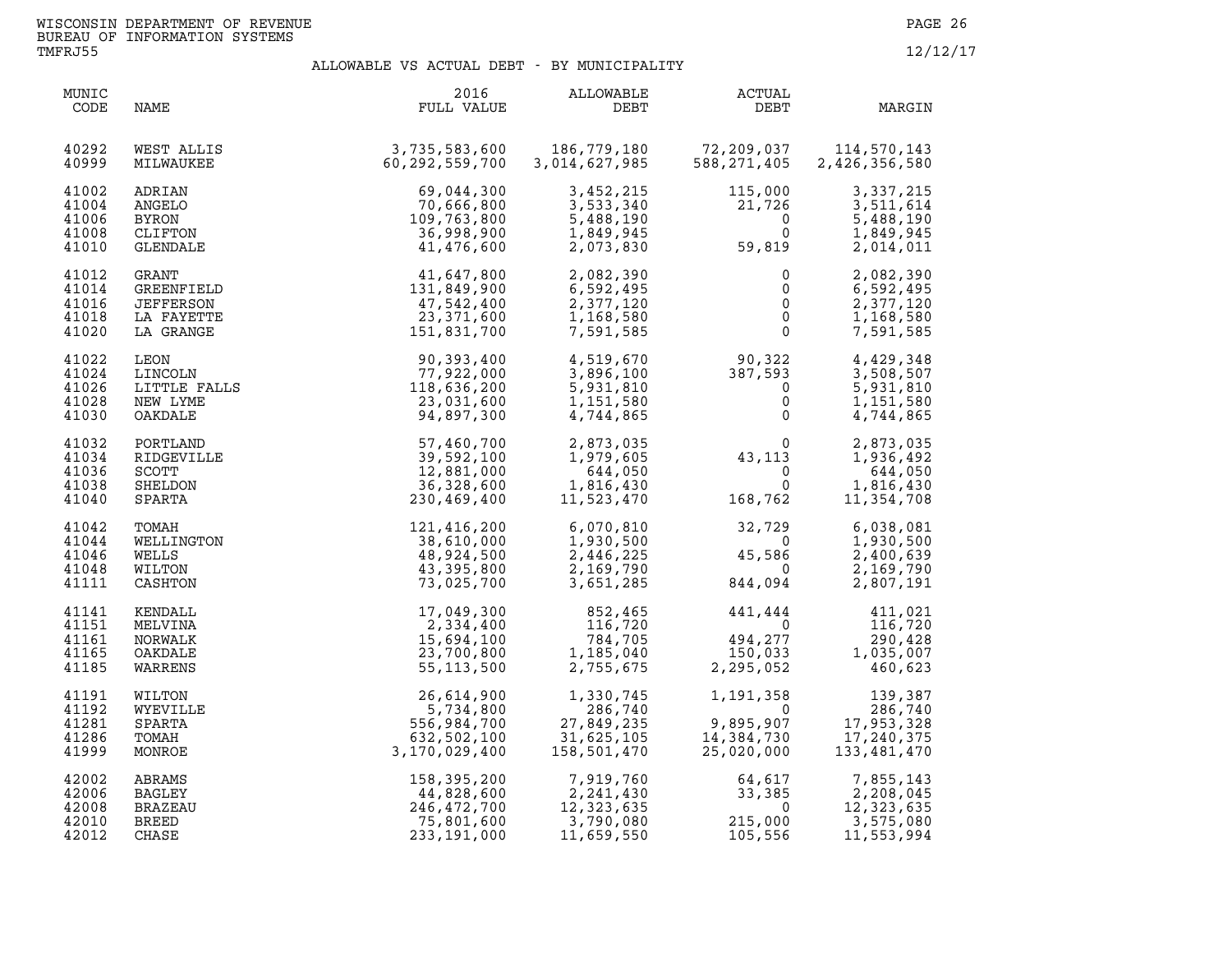| MUNIC<br>CODE                             | NAME                                                                 | 2016<br>FULL VALUE                                                                                                                                                                                                                                                               | ALLOWABLE<br>DEBT                                                                                  | <b>ACTUAL</b><br>DEBT                                                                                                                      | MARGIN                                                               |
|-------------------------------------------|----------------------------------------------------------------------|----------------------------------------------------------------------------------------------------------------------------------------------------------------------------------------------------------------------------------------------------------------------------------|----------------------------------------------------------------------------------------------------|--------------------------------------------------------------------------------------------------------------------------------------------|----------------------------------------------------------------------|
| 42014<br>42016<br>42018<br>42019<br>42020 | DOTY<br>GILLETT<br>HOW<br>LAKEWOOD<br>LENA                           | 99,933,700<br>74,264,800<br>41,381,600<br>226,673,800<br>55,969,700                                                                                                                                                                                                              | 4,996,685<br>3,713,240<br>$2, 333, 62, 2, 798, 485$<br>2,798,485                                   | 281,544<br>930,675                                                                                                                         | 4,715,141<br>3,713,240<br>2,069,080<br>10,403,015<br>2,798,485       |
| 42022<br>42024<br>42026<br>42028<br>42029 | LITTLE RIVER<br>LITTLE SUAMICO<br>MAPLE VALLEY<br>MORGAN<br>MOUNTAIN | $81, 775, 600$<br>$418, 658, 800$<br>$53, 844, 900$<br>$82, 834, 200$<br>$156, 188, 400$                                                                                                                                                                                         | 4,088,780<br>20,932,940<br>2,692,245<br>4,141,710<br>7,809,420                                     | $\begin{smallmatrix} & & & 0\ & & & 0\ & & & 0\ & & & 0\ & & & & 0\ & & & & 0\ & & & & 0\ & & & & 139\, ,\, 080 & & & & \end{smallmatrix}$ | 4,088,780<br>20,932,940<br>2,692,245<br>4,141,710<br>7,670,340       |
| 42030<br>42032<br>42034<br>42036<br>42038 |                                                                      | 0CONTO<br>0CONTO FALLS<br>0CONTO FALLS<br>92,980,800<br>PENSAUKEE 119,798,900<br>RIVERVIEW 119,798,900<br>SPRUCE 108.307.300                                                                                                                                                     | 5,183,020<br>4,649,040<br>5,989,945                                                                | $\begin{array}{cc} 270,566 & 4,912,454\ 0 & 4,649,040\ 0 & 5,989,945\ 0 & 12,225,170\ 77,451 & 5,337,914 \end{array}$                      |                                                                      |
| 42040<br>42042<br>42044<br>42146<br>42181 |                                                                      | AUKEE<br>SEVIEW<br>CCE<br>ILES<br>ILES<br>MNSEND<br>MNSEND<br>SENA<br>ENA<br>ENA<br>SERIELLETT<br>SENA<br>29, 8000<br>14, 155, 9700<br>14, 155, 9700<br>1, 081, 650<br>1, 081, 765<br>CULETT<br>COONTO<br>FALLS<br>COONTO<br>TALLS<br>24, 667, 900<br>9, 835, 445<br>OCONTO<br>1 |                                                                                                    | $\begin{array}{c} 0 \\ 206,001 \\ 17,869 \\ 484,217 \end{array}$<br>484,217<br>464,217<br>784,029                                          | 6,174,490<br>14,841,149<br>4,138,106<br>997,433<br>299,736           |
| 42231<br>42265<br>42266<br>42999<br>43002 |                                                                      |                                                                                                                                                                                                                                                                                  |                                                                                                    | $1, 137, 201$<br>$5, 308, 734$<br>$2, 509, 050$<br>$23, 750, 000$<br>$79, 747$                                                             | 1,605,299<br>4,526,711<br>5,345,675<br>160,649,410<br>12,016,088     |
| 43004<br>43006<br>43008<br>43010<br>43012 | CRESCENT<br>ENTERPRISE<br>HAZELHURST<br>LAKE TOMAHAWK<br>LITTLE RICE | 71,406,400                                                                                                                                                                                                                                                                       | $12, 103, 480$<br>$4, 738, 955$<br>$17, 904, 825$<br>$11, 517, 600$<br>$3, 570, 320$<br>$0$<br>$0$ |                                                                                                                                            | 11,788,488<br>4,419,276<br>17,052,781<br>11,517,600<br>3,570,320     |
| 43014<br>43016<br>43018<br>43020<br>43022 | <b>LYNNE</b><br>MINOCQUA<br>MONICO<br>NEWBOLD<br>NOKOMIS             | 33,782,000<br>1,535,712,800<br>27,840,100<br>489,203,300<br>222,693,900                                                                                                                                                                                                          | 1,689,100<br>76,785,640<br>1,392,005<br>24,460,165<br>11,134,695                                   | 23,526<br>2,363,115<br>23,526<br>$\overline{0}$<br>0<br>179,440<br>0                                                                       | 1,665,574<br>74,422,525<br>1,392,005<br>24, 280, 725<br>11, 134, 695 |
| 43024<br>43026<br>43028<br>43030<br>43032 | PELICAN<br>PIEHL<br>PINE LAKE<br><b>SCHOEPKE</b><br>STELLA           | 296,726,500<br>15,922,900<br>293, 157, 500<br>121,341,700<br>78,052,600                                                                                                                                                                                                          | 14,836,325<br>796,145<br>14,657,875<br>6,067,085<br>3,902,630                                      | $\begin{array}{c} 0 \\ 0 \\ 570, 931 \\ 212, 597 \end{array}$<br>213,597<br>108,154                                                        | 14,836,325<br>796,145<br>14,086,944<br>5,853,488<br>3,794,476        |
| 43034<br>43036<br>43038                   | SUGAR CAMP<br>THREE LAKES<br>WOODBORO                                | 388,461,500<br>922,162,100<br>164,871,500                                                                                                                                                                                                                                        | 19,423,075<br>46,108,105<br>8,243,575                                                              | $\Omega$<br>736,660<br>$\mathbf{0}$                                                                                                        | 19,423,075<br>45,371,445<br>8,243,575                                |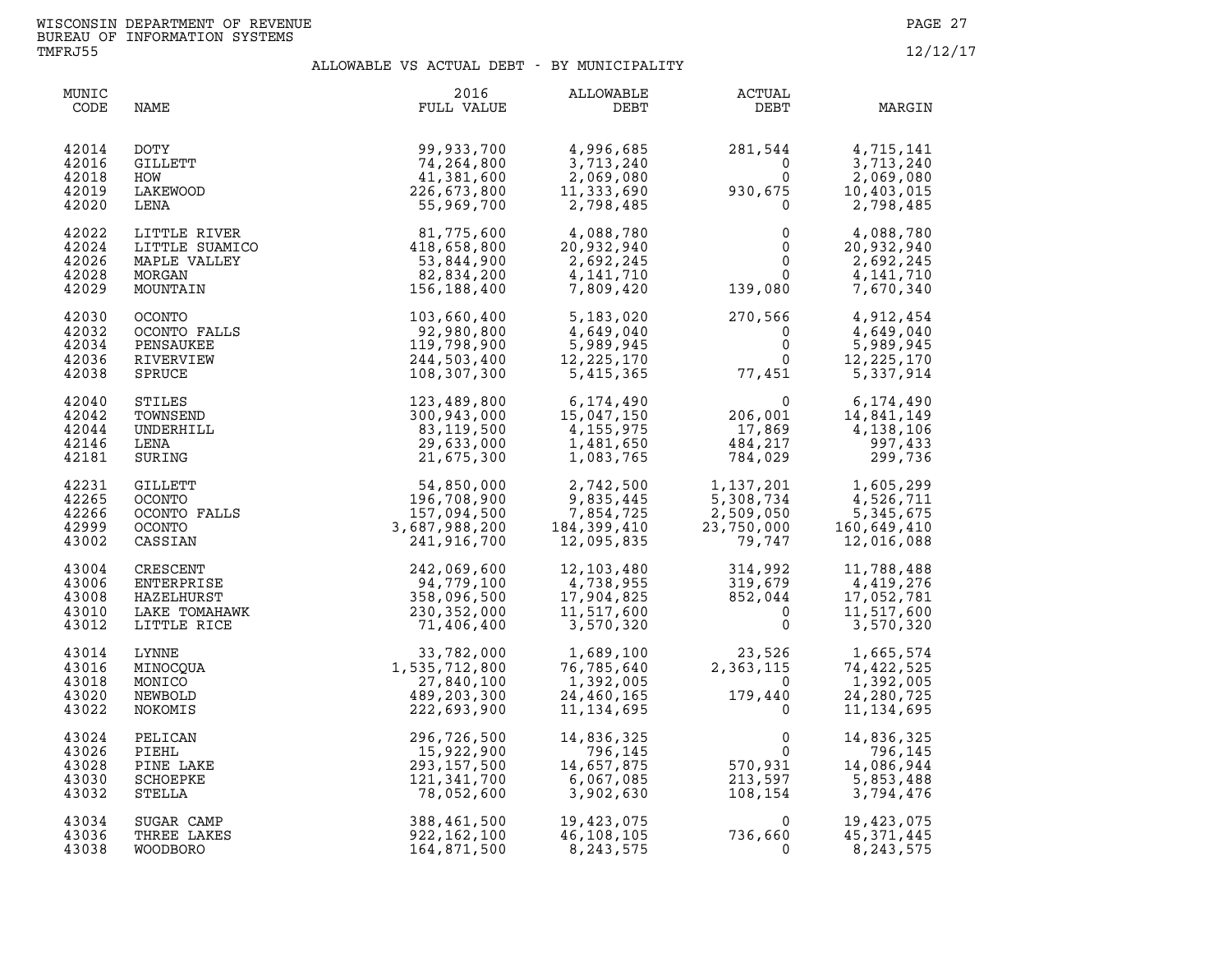| MUNIC<br>CODE                             | NAME                                                                      | 2016<br>FULL VALUE                                                                                                                                                                   | ALLOWABLE<br>DEBT                                                   | <b>ACTUAL</b><br>DEBT                                                                              | MARGIN                                                              |
|-------------------------------------------|---------------------------------------------------------------------------|--------------------------------------------------------------------------------------------------------------------------------------------------------------------------------------|---------------------------------------------------------------------|----------------------------------------------------------------------------------------------------|---------------------------------------------------------------------|
| 43040<br>43276                            | WOODRUFF<br>RHINELANDER                                                   | 343,027,600<br>592,567,100                                                                                                                                                           | 17,151,380<br>29,628,355                                            | 1,360,337<br>17,306,634                                                                            | 15,791,043<br>12,321,721                                            |
| 43999<br>44002<br>44004<br>44006<br>44008 | ONEIDA<br>BLACK CREEK<br><b>BOVINA</b><br>BUCHANAN<br>CENTER              | $6,764,143,400$ $94,568,400$ $92,439,200$ $608,179,700$ $322,679,499$                                                                                                                | 338,207,170<br>4,728,420<br>4,621,960<br>30,408,985<br>16,133,970   | 15,000,000<br>$\overline{0}$<br>$\mathbf{0}$<br>2,000,000<br>227,295                               | 323, 207, 170<br>4,728,420<br>4,621,960<br>28,408,985<br>15,906,675 |
| 44010<br>44012<br>44014<br>44016<br>44018 | CICERO<br>DALE<br>DEER CREEK<br>ELLINGTON<br>FREEDOM                      | 85,362,900<br>238,888,100<br>41,969,900<br>242,180,100<br>475,807,300                                                                                                                | 4,268,145<br>11,944,405<br>2,098,495<br>12,109,005<br>23,790,365    | $0$<br>306,585<br>442,422                                                                          | 4,268,145<br>11,944,405<br>2,098,495<br>11,802,420<br>17,347,943    |
| 44020<br>44022<br>44024<br>44026<br>44028 | GRAND CHUTE<br>GREENVILLE<br>HORTONIA<br>KAUKAUNA<br>LIBERTY              |                                                                                                                                                                                      | 121,794,950<br>60,406,580<br>5,849,880<br>6,360,850<br>3,455,050    | 21,805,000<br>2,916,357<br>$\mathbf 0$<br>$\mathbf 0$<br>$\mathsf{O}\xspace$                       | 99,989,950<br>57,490,223<br>5,849,880<br>6,360,850<br>3,455,050     |
| 44030<br>44032<br>44034<br>44036<br>44038 | MAINE<br>MAPLE CREEK<br>ONEIDA<br>OSBORN<br>SEYMOUR                       | $\begin{array}{r} 2,435,899,000\ 1,208,131,600\ 116,997,600\ 127,217,000\ 69,101,000\ \end{array}$<br>$\begin{array}{r} 60,724,800\ 43,946,300\ 95,761,200\ 96,304,400\ \end{array}$ | 3,486,240<br>2,197,315<br>9,974,680<br>4,788,060<br>4,815,220       | $\begin{array}{c} 0 \\ 0 \\ 0 \\ 0 \\ 0 \end{array}$                                               | 3,486,240<br>2,197,315<br>9,974,680<br>4,788,060<br>4,815,220       |
| 44040<br>44106<br>44107<br>44111<br>44136 | VANDENBROEK<br>BEAR CREEK<br>BLACK CREEK<br>COMBINED LOCKS<br>HORTONVILLE | $148, 673, 900$<br>$15, 733, 800$<br>$64, 599, 500$<br>$265, 689, 300$<br>$182, 750, 600$                                                                                            | 7,433,695<br>786,690<br>3,229,975<br>13,284,465<br>9,137,530        | $\begin{smallmatrix}&&&0\\&&&0\\&&338,587\\7,031,640\\^{\smallfrown}\quad?82,993\end{smallmatrix}$ | 7,433,695<br>786,690<br>2,891,388<br>6,252,825<br>2,854,537         |
| 44141<br>44146<br>44155<br>44181<br>44201 | KIMBERLY<br>LITTLE CHUTE<br>NICHOLS<br>SHIOCTON<br>APPLETON               | 472,151,600<br>726,771,000<br>8,742,900<br>38,627,100<br>4,938,725,300                                                                                                               | 23,607,580<br>36, 338, 550<br>437,145<br>1,931,355<br>246,936,265   | 3,751,000<br>18,560,152<br>18,560,152<br>24,060<br>466,440<br>47,049,999                           | 19,856,580<br>17,778,398<br>413,085<br>1,464,915<br>199,886,266     |
| 44241<br>44281<br>44999<br>45002<br>45004 | KAUKAUNA<br>SEYMOUR<br>OUTAGAMIE<br>BELGIUM<br>CEDARBURG                  | $18,7538,725,300$<br>987,250,900<br>189,028,400<br>14,067,089,500<br>258,636,500<br>832,167 000                                                                                      | 49,362,545<br>9,451,420<br>703,354,475<br>12,931,825<br>41,608,350  | 35,400,000<br>1,705,000<br>43,887,250<br>61,205<br>925,000                                         | 13,962,545<br>7,746,420<br>659,467,225<br>12,870,620<br>40,683,350  |
| 45006<br>45008<br>45012<br>45014<br>45106 | FREDONIA<br>GRAFTON<br>PORT WASHINGTON<br>SAUKVILLE<br>BELGIUM            | 207,586,500<br>585,450,200<br>208,438,300<br>208,438,300<br>214,777,300<br>175,513,400                                                                                               | 10,379,325<br>29, 272, 510<br>10,421,915<br>10,738,865<br>8,775,670 | 515,370<br>$\mathbf 0$<br>$\mathbf 0$<br>$\mathbf{0}$<br>2, 162, 726                               | 9,863,955<br>29, 272, 510<br>10,421,915<br>10,738,865<br>6,612,944  |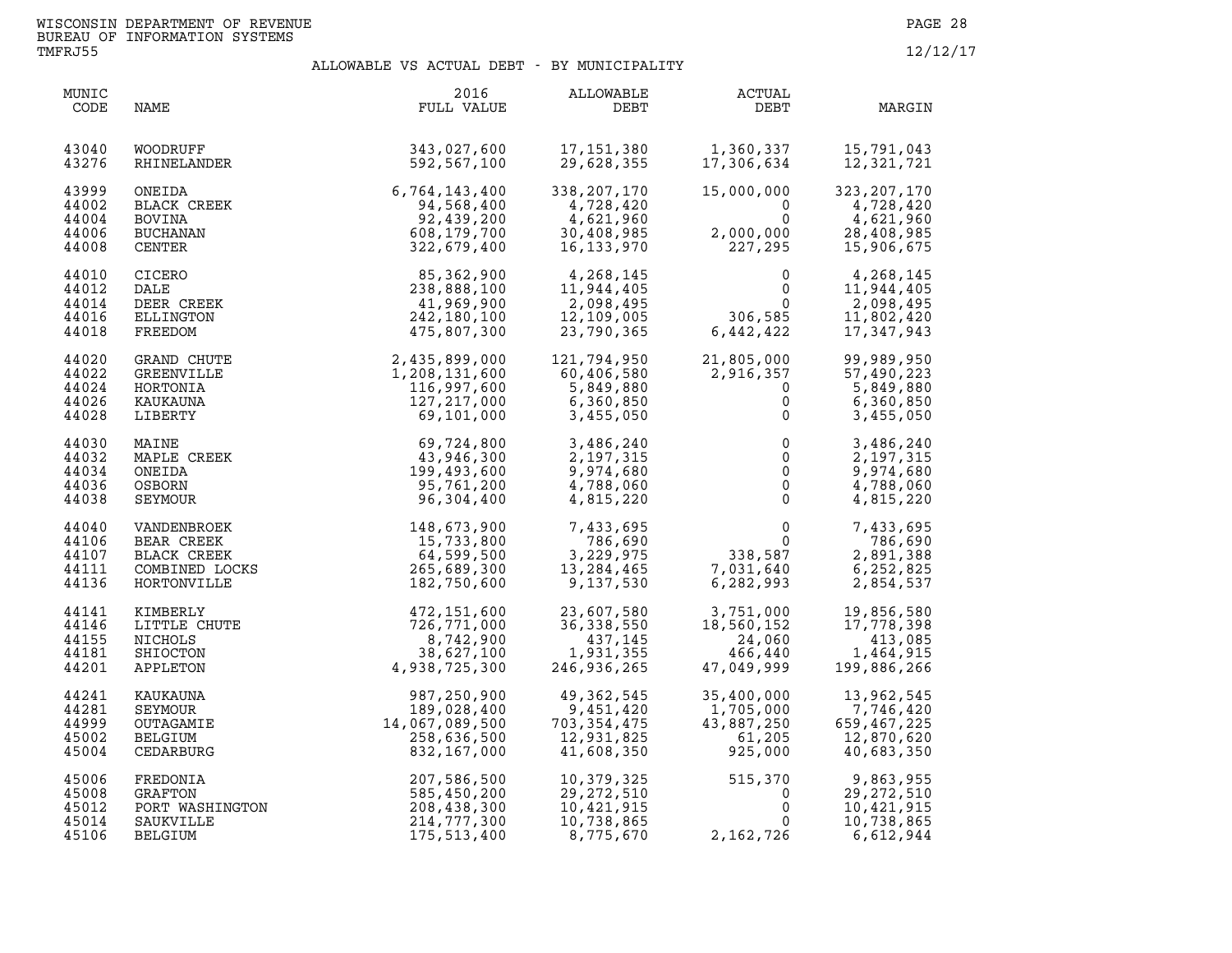| MUNIC<br>CODE                             | NAME                                                                                                                      | 2016<br>FULL VALUE                                                                                                                                                                                                                                                     | ALLOWABLE<br>DEBT                                                   | ACTUAL<br>DEBT                                                                                      | MARGIN                                                               |
|-------------------------------------------|---------------------------------------------------------------------------------------------------------------------------|------------------------------------------------------------------------------------------------------------------------------------------------------------------------------------------------------------------------------------------------------------------------|---------------------------------------------------------------------|-----------------------------------------------------------------------------------------------------|----------------------------------------------------------------------|
| 45126<br>45131<br>45181<br>45186<br>45211 | FREDONIA<br>GRAFTON<br>SAUKVILLE<br>THIENSVILLE<br>CEDARBURG                                                              | 160,409,600<br>1,243,562,300<br>420,322,700<br>322,491,600<br>1,254,478,000                                                                                                                                                                                            | 8,020,480<br>62,178,115<br>21,016,135<br>16, 124, 580<br>62,723,900 | 819,056<br>37,861,446<br>14,262,416<br>$\overline{0}$<br>17,956,110                                 | $7,201,424$<br>24,316,66°<br>6,75°<br>16<br>44,767,790               |
| 45255<br>45271<br>45999<br>46002<br>46004 |                                                                                                                           |                                                                                                                                                                                                                                                                        | 223,945,485<br>46,574,215<br>566,288,435<br>2,698,535<br>2,411,620  | 34,220,000<br>27,719,058<br>29,635,000<br>$\Omega$<br>$\mathbf{0}$                                  | 189, 725, 485<br>18,855,157<br>536,653,435<br>2,698,535<br>2,411,620 |
| 46006<br>46008<br>46010<br>46012<br>46014 |                                                                                                                           | MEQUON<br>PORT WASHINGTON<br>PORT WASHINGTON<br>OZAUKEE<br>CALBANY<br>DURAND<br>PERANKFORT<br>LIMA<br>FRANKFORT<br>LIMA<br>DEPIN<br>LIMA<br>STOCKHOLM<br>34,511,600<br>34,511,600<br>VATERVILLE<br>(AUBERVILLE<br>(AUBERVILLE<br>(AUBERVILLE<br>(AUBERVILLE<br>(AUBERV | 1,435,105<br>2,745,420<br>4,725,580<br>1,730,075<br>3,027,490       | $\begin{smallmatrix} & & 0\ & & 0\ & & & 0\ & & & 0\ & 0\ & 105\,, 196\ & & & & 0\end{smallmatrix}$ | 1,435,105<br>2,745,420<br>4,725,580<br>1,624,879<br>3,027,490        |
| 46016<br>46171<br>46181<br>46216<br>46999 | WAUBEEK<br>PEPIN<br>STOCKHOLM<br><b>DURAND</b><br>PEPIN                                                                   | 39,913,000<br>64,050,000<br>19,247,600<br>98,092,400<br>596,779,500                                                                                                                                                                                                    | 1,995,650<br>3,202,500<br>962,380<br>4,904,620<br>29,838,975        | 0<br>716,550<br>2,558,997<br>546.463<br>2,558,997<br>546,463                                        | 1,995,650<br>2,485,950<br>962,380<br>2,345,623<br>29, 292, 512       |
| 47002<br>47004<br>47006<br>47008<br>47010 |                                                                                                                           | 276,088,800<br>48,281,800<br>96, 132, 400<br>64,044,000<br>83,408,700                                                                                                                                                                                                  | 13,804,440<br>2,414,090<br>4,806,620<br>3,202,200<br>4,170,435      | $160,522 \ 0 \ 0 \ 0$<br>$\mathbf{0}$                                                               | 13,804,440<br>2,253,568<br>4,806,620<br>3,202,200<br>4,170,435       |
| 47012<br>47014<br>47016<br>47018<br>47020 | CLIFTON<br>DIAMOND BLUFF<br>ELLSWORTH<br>EL PASO<br>GILMAN<br>HARTLAND<br>ISABELLE<br>MAIDEN ROCK<br>MARTELL<br>OAK GROVE | 69,100,200<br>32,138,700<br>61,555,300<br>95,639,500<br>249,164,700                                                                                                                                                                                                    | 3,455,010<br>1,606,935<br>3,077,765<br>4,781,975<br>12,458,235      | $\begin{smallmatrix}0&&&&0\&233,764\&78,544\end{smallmatrix}$                                       | 3,455,010<br>1,606,935<br>2,844,001<br>4,703,431<br>12,458,235       |
| 47022<br>47024<br>47026<br>47028<br>47030 | RIVER FALLS<br>ROCK ELM<br>SALEM<br>SPRING LAKE<br>TRENTON                                                                | 230,401,800<br>34,588,700<br>45,612,700<br>42,376,000<br>182,586,100                                                                                                                                                                                                   | 11,520,090<br>1,729,435<br>2,280,635<br>2,118,800<br>9,129,305      | $\begin{smallmatrix}&&&0\0135,747\117,978\0\end{smallmatrix}$                                       | 11,520,090<br>1,729,435<br>2,144,888<br>2,000,822<br>9,129,305       |
| 47032<br>47034<br>47106<br>47121<br>47122 | TRIMBELLE<br>UNION<br>BAY CITY<br>ELLSWORTH<br>ELMWOOD                                                                    | 137,055,500<br>50,527,400<br>18,971,800<br>187,663,500<br>37,840,200                                                                                                                                                                                                   | 6,852,775<br>2,526,370<br>948,590<br>9,383,175<br>1,892,010         | 106,796<br>184,099<br>326,162<br>3,603,000<br>795,118                                               | 6,745,979<br>2,342,271<br>622,428<br>5,780,175<br>1,096,892          |
| 47151<br>47171<br>47181                   | MAIDEN ROCK<br>PLUM CITY<br>SPRING VALLEY                                                                                 | 19,210,500<br>25,922,900<br>65,702,900                                                                                                                                                                                                                                 | 960,525<br>1,296,145<br>3,285,145                                   | $\Omega$<br>406,648<br>942,366                                                                      | 960,525<br>889,497<br>2,342,779                                      |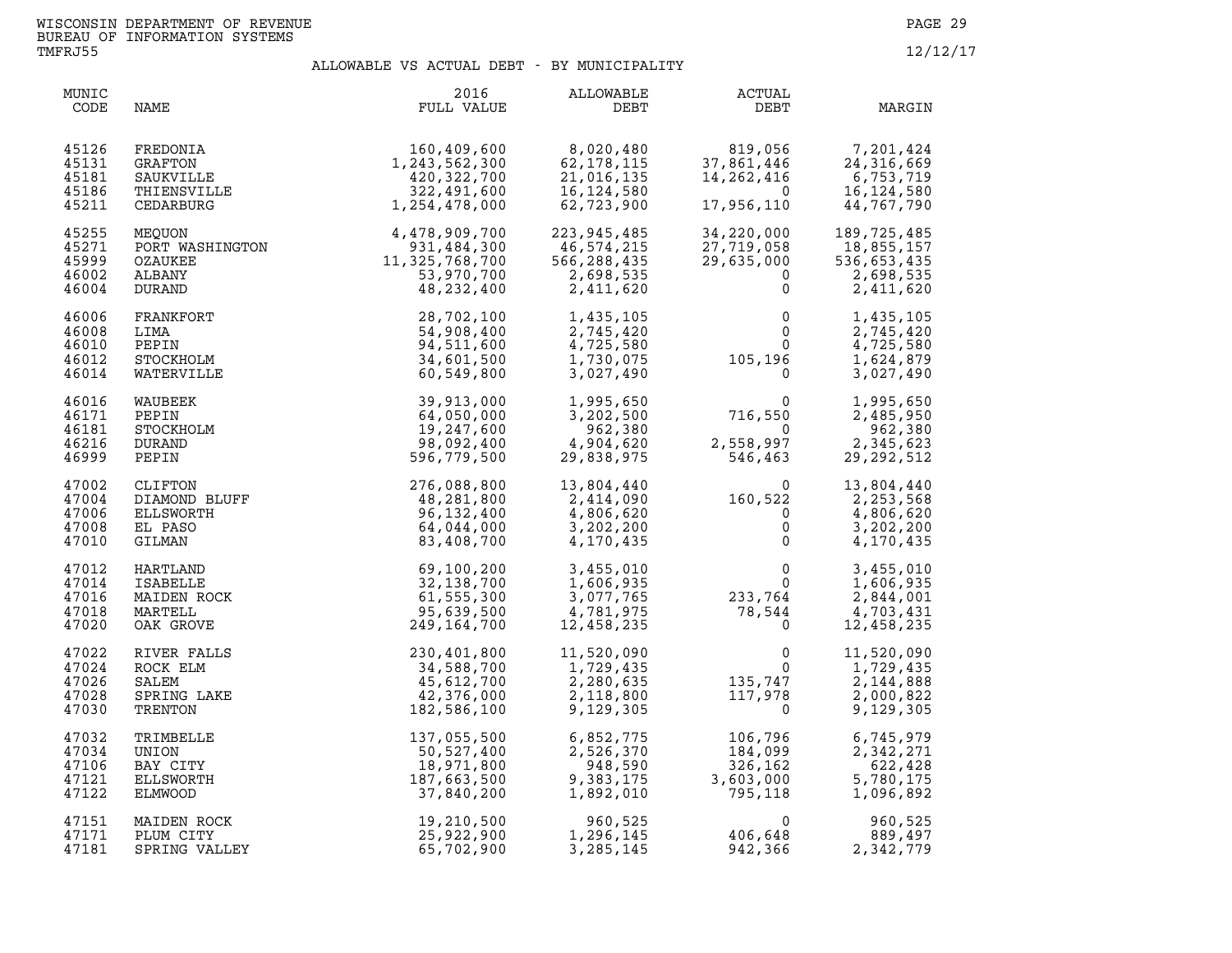| MUNIC<br>CODE                             | NAME                                                                                                          | 2016<br>FULL VALUE                                                       | ALLOWABLE<br>DEBT                                                                          | ACTUAL<br>DEBT                                                                                                                                                            | MARGIN                                                            |
|-------------------------------------------|---------------------------------------------------------------------------------------------------------------|--------------------------------------------------------------------------|--------------------------------------------------------------------------------------------|---------------------------------------------------------------------------------------------------------------------------------------------------------------------------|-------------------------------------------------------------------|
| 47271<br>47276                            | PRESCOTT<br>RIVER FALLS                                                                                       | 352, 177, 600<br>911,180,400                                             | 17,608,880<br>45,559,020                                                                   | 9,790,000<br>18,724,210                                                                                                                                                   | 7,818,880<br>26,834,810                                           |
| 47999<br>48002<br>48004<br>48006<br>48008 | PIERCE<br>ALDEN<br>APPLE RIVER<br><b>BALSAM LAKE</b><br>BEAVER                                                | 3,092,942,200<br>324,682,600<br>141,031,100<br>262,016,600<br>99,105,300 | 154,647,110<br>16,234,130<br>7,051,555<br>13,100,830<br>4,955,265                          | 24,675,000<br>443,293<br>$\mathbf 0$<br>0<br>$\mathsf{O}$                                                                                                                 | 129,972,110<br>15,790,837<br>7,051,555<br>13,100,830<br>4,955,265 |
| 48010<br>48012<br>48014<br>48016<br>48018 | BLACK BROOK<br>BONE LAKE<br>CLAM FALLS<br>CLAYTON<br>CLEAR LAKE                                               | 102,179,300<br>92,870,400<br>51,714,300<br>70,266,900<br>52,506,100      | 5,108,965<br>4,643,520<br>2,585,715<br>3,513,345<br>2,625,305                              | $\begin{smallmatrix} & & & 0\ & & & 0\ & & & 0\ & & & & 0\ & & & & 0\ & & & & 0\ & & & & 0\ & & & & 0\ & & & & 0\end{smallmatrix}$<br>$\begin{matrix}0\\0\\0\end{matrix}$ | 5,108,965<br>4,643,520<br>2,585,715<br>3,513,345<br>2,536,085     |
| 48020<br>48022<br>48024<br>48026<br>48028 | EUREKA<br>FARMINGTON<br>GARFIELD<br>GEORGETOWN<br>JOHNSTOWN                                                   | 124,797,700<br>155,530,000<br>186,441,600<br>303,505,100<br>100,364,800  | 6,239,885<br>6,239,885<br>7,776,500<br>9,322,080<br>15,175,255<br>5,018,240                | $\begin{array}{cc} 0 & 6\,,239\,,885\ 703\,,610 & 7\,,072\,,890\ 789\,,079 & 8\,,533\,,001\ 68\,,256 & 15\,,106\,,999\ 0 & 5\,,018\,,240\ \end{array}$                    |                                                                   |
| 48030<br>48032<br>48034<br>48036<br>48038 | LAKETOWN<br>LINCOLN<br>LORAIN<br>LUCK<br>MCKINLEY                                                             | 86,241,900<br>249, 132, 400<br>25,483,400<br>71,197,700<br>42,028,300    | $4,312,095$<br>12.456.620<br>12,456,620<br>1,274,170<br>3,559,885<br>2,101,415             | $\begin{smallmatrix} & & 0\ 0\ 0\ 0\ \end{smallmatrix}$<br>27,036<br>$0 \qquad \qquad$                                                                                    | 4,312,095<br>12,456,620<br>1,274,170<br>3,532,849<br>2,101,415    |
| 48040<br>48042<br>48044<br>48046<br>48048 | MILLTOWN 234, 324, 100<br>OSCEOLA 263, 867, 500<br>SAINT CROIX FALLS 151, 224, 700<br>STERLING<br>WEST SWEDEN | 58,232,400<br>57,976,400                                                 | 11,716,205<br>13,193,375<br>7,561,235<br>2,911,620<br>2,898,820<br>11,716,205<br>2,911,620 | $148,294$<br>$-326,706$<br>$0$<br>$452,950$<br>452,950                                                                                                                    | 11,567,911<br>13,520,081<br>7,561,235<br>2,911,620<br>2,445,870   |
| 48106<br>48111<br>48112<br>48113<br>48116 | BALSAM LAKE<br>CENTURIA<br>CLAYTON<br>CLEAR LAKE<br>DRESSER                                                   | 132,477,100<br>30,898,800<br>22,013,800<br>55,420,500<br>50,000,600      | 6,623,855<br>1,544,940<br>1,100,690<br>2,771,025<br>2,500,030                              | 1,829,192<br>515,768<br>199,501<br>$1,042,427$<br>715,868                                                                                                                 | 4,794,663<br>1,029,172<br>901,189<br>1,728,598<br>1,784,162       |
| 48126<br>48146<br>48151<br>48165<br>48201 | FREDERIC<br>LUCK<br>MILLTOWN<br>OSCEOLA<br>AMERY                                                              | 52,402,900<br>60,935,400<br>39,199,000<br>175,612,500<br>190,021,500     | 2,620,145<br>3,046,770<br>1,959,950<br>8,780,625<br>9,501,075                              | 1,226,350<br>$1, 220, 33$<br>$629, 024$<br>$485, 983$<br>$3, 793, 647$<br>$641, 746$                                                                                      | 1,393,795<br>2,417,746<br>1,473,967<br>4,986,978<br>5,859,329     |
| 48281<br>48999<br>49002<br>49004<br>49006 | SAINT CROIX FALLS<br>POLK<br>POLK<br>ALBAN<br>ALMOND<br>AMHERST                                               | 195,956,500<br>4,353,964,600<br>84,784,600<br>52,490,100<br>133,460,600  | $\overline{21}$<br>9,797,825<br>217,698,230<br>4,239,230<br>2,624,505<br>6,673,030         | 3,806,105<br>8,710,000 2<br>254,768<br>3,806,105<br>8,710,000<br>254,768<br>216.613<br>216,613                                                                            | 5,991,720<br>208,988,230<br>3,984,462<br>2,624,505<br>6,456,417   |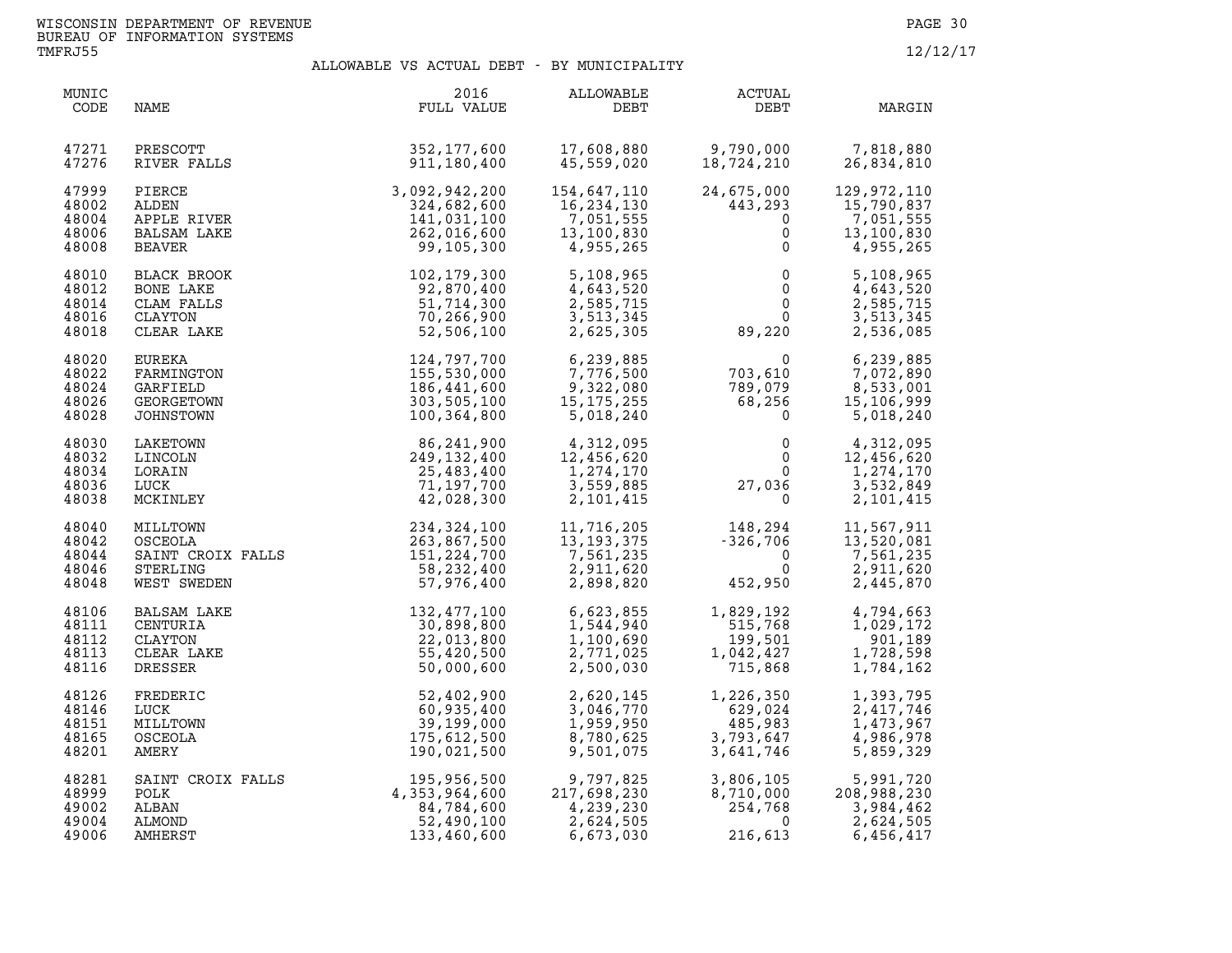| MUNIC<br>CODE                             | NAME                                                           | 2016<br>FULL VALUE                                                                                                                                                                                         | ALLOWABLE<br>DEBT                                                                      | ACTUAL<br>DEBT                                                                                                                  | MARGIN                                                                             |
|-------------------------------------------|----------------------------------------------------------------|------------------------------------------------------------------------------------------------------------------------------------------------------------------------------------------------------------|----------------------------------------------------------------------------------------|---------------------------------------------------------------------------------------------------------------------------------|------------------------------------------------------------------------------------|
| 49008<br>49010<br>49012<br>49014<br>49016 | <b>BELMONT</b><br>BUENA VISTA<br>CARSON<br>DEWEY<br>EAU PLEINE | 60,913,600<br>93,850,700<br>137,395,500<br>102,383,100<br>104,156,400                                                                                                                                      | 3,045,680<br>4,692,535<br>6,869,775<br>5, 119, 155<br>5,207,820                        | $25,600$<br>0<br>$142,083$<br>148,336                                                                                           | 3,020,080<br>4,692,535<br>6,869,775<br>4,977,072<br>5,059,484                      |
| 49018<br>49020<br>49022<br>49024<br>49026 | GRANT<br>HULL<br>LANARK<br>LINWOOD<br>NEW HOPE                 | 153,296,700<br>407,759,700<br>120,707,700<br>103,942,500<br>81,430,200                                                                                                                                     | 7,664,835<br>20,387,985<br>6,035,385<br>5,197,125<br>4,071,510                         | $\begin{array}{cc} 274,311 & 7,390,524 \ 767,589 & 19,620,396 \ 0 & 6,035,385 \ 0 & 5,197,125 \ 25,346 & 4,046,164 \end{array}$ |                                                                                    |
| 49028<br>49030<br>49032<br>49034<br>49101 | PINE GROVE<br>PLOVER<br>SHARON<br>STOCKTON<br>ALMOND           | 51,235,000<br>193,743,100<br>174,613,200<br>265, 242, 800<br>18,358,900                                                                                                                                    | 2,561,750<br>9,687,155<br>8,730,660<br>13,262,140<br>917,945                           | $785,308$<br>0<br>199,599<br>82,350<br>246,971                                                                                  | 1,776,442<br>9,687,155<br>8,531,061<br>13, 179, 790<br>670,974                     |
| 49102<br>49103<br>49141<br>49161<br>49171 |                                                                | AWHERST<br>AMHERST<br>MHERST<br>JUNCTION CITY<br>CONCIDE 29,474,000<br>NELSONVILLE<br>PARK RIDGE 50.011 000<br>PLOVER                                                                                      | 3,186,195<br>1,473,700<br>880,595<br>522,460<br>2,500,550                              | $1,931,750 \ 0 \ 295,712 \ 0 \ 0 \ 0$                                                                                           | 1,931,750 1,254,445<br>0 1,473,700<br>1,473,700<br>584,883<br>522,460<br>2,500,550 |
| 49173<br>49176<br>49191<br>49281<br>49999 |                                                                | PLOVER<br>ROSHOLT<br>ROSHOLT<br>WHITING<br>STEVENS POINT<br>POINT<br>POINT<br>CONTAGE<br>STEVENS POINT<br>CONTAGE<br>FORTAGE<br>PORTAGE<br>FORTAGE<br>POINT<br>CONTAGE<br>STEVENG 5,428,971,000<br>CONTAGE | $\begin{array}{r} .166,090 \\ 1,055,950 \\ 5,810,460 \\ 88,864,332 \\ 271 \end{array}$ | 20,636,824<br>$307,678$<br>$1,730,000$<br>1,730,000<br>27,832,908<br>9,460,000                                                  | 29,529,266<br>748,272<br>4,080,460<br>61,031,422<br>261,988,550                    |
| 50002<br>50004<br>50006<br>50008<br>50010 | CATAWBA<br>EISENSTEIN<br>ELK<br>EMERY<br>FIFIELD               | 22,879,600<br>58,928,600<br>149,576,600<br>33,847,300<br>166,479,800                                                                                                                                       | 1,143,980<br>2,946,430<br>7,478,830<br>1,692,365<br>8,323,990                          | $31,500$<br>$239,082$<br>$0$<br>0<br>82,504                                                                                     | 1,112,480<br>2,707,348<br>7,478,830<br>1,692,365<br>8,241,486                      |
| 50012<br>50014<br>50016<br>50018<br>50020 | FLAMBEAU<br>GEORGETOWN<br>HACKETT<br>HARMONY<br>HILL           | 70,801,900<br>14,709,000<br>25,717,300<br>21,393,400<br>37,851,800                                                                                                                                         | 3,540,095<br>735,450<br>1,285,865<br>1,069,670<br>1,892,590                            | $136,381$<br>0<br>0<br>0<br>21,319                                                                                              | 3,403,714<br>735,450<br>1,285,865<br>1,069,670<br>1,871,271                        |
| 50022<br>50024<br>50026<br>50028<br>50030 | KENNAN<br>KNOX<br>LAKE<br>OGEMA<br>PRENTICE                    | 28, 116, 100<br>32,729,400<br>150,765,700<br>62,923,300<br>48,289,300                                                                                                                                      | 1,405,805<br>1,636,470<br>7,538,285<br>3,146,165<br>2,414,465                          | $\begin{array}{c} 114\,, 210\ 27\,, 506\ 28\,, 669\ 239\,, 066\ 0 \end{array}$                                                  | 1,291,595<br>1,608,964<br>7,509,616<br>2,907,099<br>2,414,465                      |
| 50032<br>50034<br>50111                   | SPIRIT<br>WORCESTER<br>CATAWBA                                 | 44,128,300<br>167,760,200<br>5,697,000                                                                                                                                                                     | 2,206,415<br>8,388,010<br>284,850                                                      | $99,856$<br>0<br>0<br>$\mathbf 0$                                                                                               | 2,106,559<br>8,388,010<br>284,850                                                  |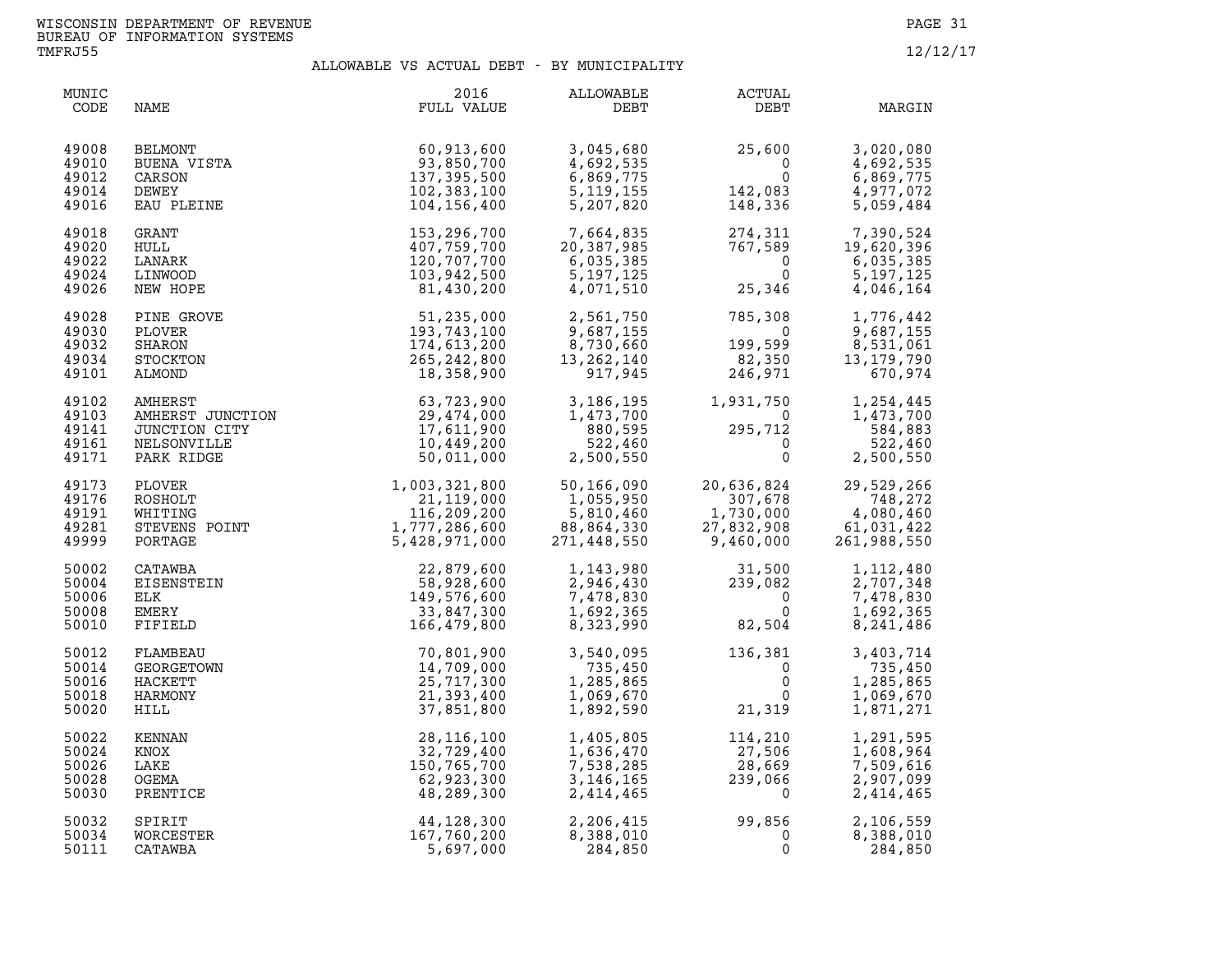| MUNIC<br>CODE                             | NAME                                                                   | 2016<br>FULL VALUE                                                           | ALLOWABLE<br>DEBT                                                   | <b>ACTUAL</b><br>DEBT                                                                      | MARGIN                                                               |
|-------------------------------------------|------------------------------------------------------------------------|------------------------------------------------------------------------------|---------------------------------------------------------------------|--------------------------------------------------------------------------------------------|----------------------------------------------------------------------|
| 50141<br>50171                            | KENNAN<br>PRENTICE                                                     | 5,592,200<br>29,927,500                                                      | 279,610<br>1,496,375                                                | $\Omega$<br>503,493                                                                        | 279,610<br>992,882                                                   |
| 50271<br>50272<br>50999<br>51002<br>51006 | PARK FALLS<br>PHILLIPS<br>PRICE<br>BURLINGTON<br><b>DOVER</b>          | 120,695,600<br>92,170,600<br>1,390,980,500<br>671,708,700<br>342,057,500     | 6,034,780<br>4,608,530<br>69,549,025<br>33,585,435<br>17, 102, 875  | 2,114,140<br>3,070,228<br>1,243,065<br>$\mathbf 0$<br>$\mathbf{0}$                         | 3,920,640<br>1,538,302<br>68,305,960<br>33,585,435<br>17,102,875     |
| 51010<br>51012<br>51016<br>51018<br>51104 | NORWAY<br>RAYMOND<br>WATERFORD<br>YORKVILLE<br>CALEDONIA               | 822,046,700<br>463,589,600<br>774,872,100<br>501,978,800<br>2,000,660,800    | 41,102,335<br>23,179,480<br>38,743,605<br>25,098,940<br>100,033,040 | 826,100<br>907,159<br>340 168<br>340,168<br>340,168<br>156,708<br>63,531,411               | 40,276,235<br>22, 272, 321<br>38,403,437<br>24,942,232<br>36,501,629 |
| 51121<br>51151<br>51161<br>51176<br>51181 | ELMWOOD PARK<br>MOUNT PLEASANT<br>NORTH BAY<br>ROCHESTER<br>STURTEVANT | 36,983,500<br>2,516,623,200<br>34,318,600<br>368,305,200<br>592,370,000      | 1,849,175<br>125,831,160<br>1,715,930<br>18,415,260<br>29,618,500   | 584,449<br>27,835,000<br>$\Omega$<br>3, 125, 342<br>12,928,023                             | 1,264,726<br>97,996,160<br>1,715,930<br>15,289,918<br>16,690,477     |
| 51186<br>51191<br>51192<br>51206<br>51276 | UNION GROVE<br>WATERFORD<br>WIND POINT<br>BURLINGTON<br>RACINE         | 306,627,000<br>440,044,700<br>235,723,700<br>858,346,500<br>3, 212, 360, 000 | 15,331,350<br>22,002,235<br>11,786,185<br>42,917,325<br>160,618,000 | 9,077,702<br>7,812,000<br>$\overline{0}$<br>22,095,000<br>101,080,000                      | 6,253,648<br>14,190,235<br>11,786,185<br>20,822,325<br>59,538,000    |
| 51999<br>52002<br>52004<br>52006<br>52008 | <b>RACINE</b><br>AKAN<br><b>BLOOM</b><br>BUENA VISTA<br>DAYTON         | 14,173,692,100<br>31,546,100<br>34, 365, 200<br>107,422,600<br>51, 153, 800  | 708,684,605<br>1,577,305<br>1,718,260<br>5, 371, 130<br>2,557,690   | 56,145,640<br>$\Omega$<br>10,312<br>$\overline{0}$<br>$\mathsf{O}$                         | 652,538,965<br>1,577,305<br>1,707,948<br>5,371,130<br>2,557,690      |
| 52010<br>52012<br>52014<br>52016<br>52018 | EAGLE<br>FOREST<br>HENRIETTA<br>ITHACA<br>MARSHALL                     | 40,930,900<br>31,676,700<br>33,677,100<br>47,219,000<br>42,775,800           | 2,046,545<br>1,583,835<br>1,683,855<br>2,360,950<br>2,138,790       | $\begin{array}{c} 0 \\ 34,542 \\ 0 \end{array}$<br>$\mathsf{O}$<br>$\mathsf{O}$            | 2,046,545<br>1,549,293<br>1,683,855<br>2,360,950<br>2,138,790        |
| 52020<br>52022<br>52024<br>52026<br>52028 | ORION<br>RICHLAND<br>RICHWOOD<br>ROCKBRIDGE<br>SYLVAN                  | 59,721,500<br>87,572,100<br>39,136,800<br>50,950,000<br>33,083,600           | 2,986,075<br>4,378,605<br>1,956,840<br>2,547,500<br>1,654,180       | $\mathsf 0$<br>$\mathsf{O}\xspace$<br>$\mathsf{O}\xspace$<br>$\overline{0}$<br>$\mathsf 0$ | 2,986,075<br>4,378,605<br>1,956,840<br>2,547,500<br>1,654,180        |
| 52030<br>52032<br>52106<br>52111<br>52146 | WESTFORD<br><b>WILLOW</b><br>BOAZ<br>CAZENOVIA<br>LONE ROCK            | 35,677,000<br>35,521,900<br>4,051,000<br>14,546,500<br>34,093,900            | 1,783,850<br>1,776,095<br>202,550<br>727,325<br>1,704,695           | 0<br>$\overline{0}$<br>21,000<br>517,345<br>50,662                                         | 1,783,850<br>1,776,095<br>181,550<br>209,980<br>1,654,033            |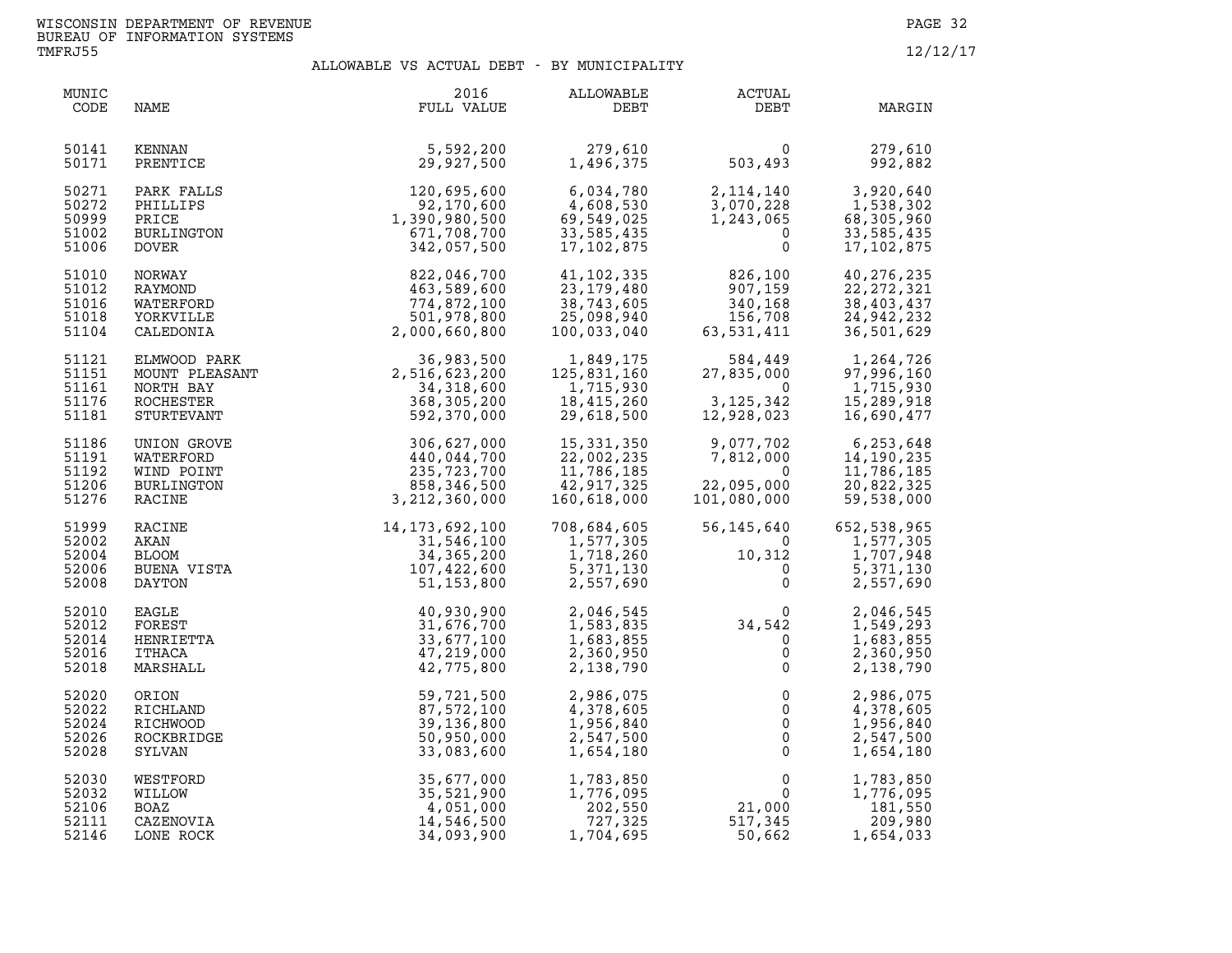| MUNIC<br>CODE                             | NAME                                                                                                                        | 2016<br>FULL VALUE                                                                      | ALLOWABLE<br>DEBT                                                    | ACTUAL<br>DEBT                                                             | MARGIN                                                                                                                                                              |
|-------------------------------------------|-----------------------------------------------------------------------------------------------------------------------------|-----------------------------------------------------------------------------------------|----------------------------------------------------------------------|----------------------------------------------------------------------------|---------------------------------------------------------------------------------------------------------------------------------------------------------------------|
| 52186<br>52196<br>52276<br>52999<br>53002 | YUBA<br>RICHLAND CENTER<br>RICHLAND<br>AVON<br>3ELOIT<br>'RADFORD<br>ENTER<br>LINTON<br>ILTON<br>'LTON<br>RMONY<br>RESITTER | 21,328,200<br>2,299,600<br>281,656,200<br>1, 113, 581, 100<br>48,190,500                | 1,066,410<br>114,980<br>14,082,810<br>55,679,055<br>2,409,525        | 116,150<br>36,422<br>600,000<br>3,810,000<br>$\overline{0}$                | 950,260<br>78,558<br>13,482,810<br>51,869,055<br>2,409,525                                                                                                          |
| 53004<br>53006<br>53008<br>53010<br>53012 |                                                                                                                             | 446,383,600<br>101,185,900<br>96,002,100<br>69,659,200<br>369, 121, 200                 | 22,319,180<br>5,059,295<br>4,800,105<br>3,482,960<br>18,456,060      | 4,914,800<br>$\overline{0}$<br>193,172<br>190,438<br>--- 014<br>273,014    | 17,404,380<br>5,059,295<br>4,606,933<br>3,292,522<br>18,183,046                                                                                                     |
| 53014<br>53016<br>53018<br>53020<br>53022 | JANESVILLE<br>JOHNSTOWN<br>LA PRAIRIE<br>LIMA                                                                               | 237,091,800<br>385,405,000<br>76,519,700<br>73,286,300<br>97,710,300                    | 11,854,590<br>19,270,250<br>3,825,985<br>3,664,315<br>4,885,515      | $140,909$<br>0<br>0<br>0<br>0                                              | 11,713,681<br>19,270,250<br>3,825,985<br>3,664,315<br>4,885,515                                                                                                     |
| 53024<br>53026<br>53028<br>53030<br>53032 | MAGNOLIA<br>MILTON<br>NEWARK<br>PLYMOUTH<br>PORTER                                                                          | 61,712,800<br>316, 245, 100<br>117,225,300<br>92,960,100<br>96,596,000                  | 3,085,640<br>15,812,255<br>5,861,265<br>4,648,005<br>4,829,800       | $385,760$<br>0<br>0<br>0                                                   | $0 \qquad 3,085,640$<br>15,426,495<br>5,861,265<br>4,648,005<br>4,829,800                                                                                           |
| 53034<br>53036<br>53038<br>53040<br>53111 | ROCK<br>SPRING VALLEY<br>TURTLE<br>UNION<br>CLINTON                                                                         | 176,414,300<br>64,206,400<br>183,663,400<br>161,973,100<br>118,184,100                  | 8,820,715<br>3,210,320<br>9,183,170<br>8,098,655<br>5,909,205        | $\begin{smallmatrix}&&&0\&&0\224\,,375\138\,,118\1&0.000\end{smallmatrix}$ | 8,820,715<br>3,210,320<br>8,958,795<br>7,960,537<br>4,909,205                                                                                                       |
| 53126<br>53165<br>53206<br>53221<br>53222 | FOOTVILLE<br>ORFORDVILLE<br>BELOIT<br>EDGERTON<br><b>EVANSVILLE</b>                                                         | 37,062,200<br>67,883,900<br>1,593,559,300<br>340,615,000<br>351,338,400                 | 1,853,110<br>3,394,195<br>79,677,965<br>17,030,750<br>17,566,920     | $1,268,667$<br>2,009,375<br>50,110,966<br>4,915,426<br>6,432,103           | $\begin{array}{llll} 1,268,667 & 584,443 \\ 2,009,375 & 1,384,820 \\ 50,110,966 & 29,566,999 \\ 4,915,426 & 12,115,324 \end{array}$<br>12, 115, 324<br>11, 134, 817 |
| 53241<br>53257<br>53999<br>54002<br>54004 | JANESVILLE<br>MILTON<br>ROCK<br>ATLANTA<br>BIG BEND                                                                         | 4, 165, 074, 300<br>353, 233, 700<br>10, 279, 524, 500<br>47, 165, 000<br>108, 397, 500 | 208, 253, 715<br>17,661,685<br>513,976,225<br>2,358,250<br>5,419,875 | 88,023,000<br>13,450,000<br>42,370,000<br>$\mathbf 0$<br>$\mathsf{O}$      | 120, 230, 715<br>4,211,685<br>471,606,225<br>2,358,250<br>5,419,875                                                                                                 |
| 54006<br>54008<br>54010<br>54012<br>54014 | BIG FALLS<br>CEDAR RAPIDS<br>DEWEY<br>FLAMBEAU<br>GRANT                                                                     | 12,890,200<br>3,693,600<br>71,553,900<br>68,328,200<br>51,498,100                       | 644,510<br>184,680<br>3,577,695<br>3,416,410<br>2,574,905            | 28,304<br>$\overline{0}$<br>76,582<br>$733$<br>733,801<br>$\overline{0}$   | 616,206<br>184,680<br>3,501,113<br>2,682,609<br>2,574,905                                                                                                           |
| 54016<br>54018<br>54020                   | GROW<br>HAWKINS<br>HUBBARD                                                                                                  | 23, 373, 300<br>16,249,100<br>22,161,600                                                | 1,168,665<br>812,455<br>1,108,080                                    | 81,836<br>$\overline{0}$<br>99,625                                         | 1,086,829<br>812,455<br>1,008,455                                                                                                                                   |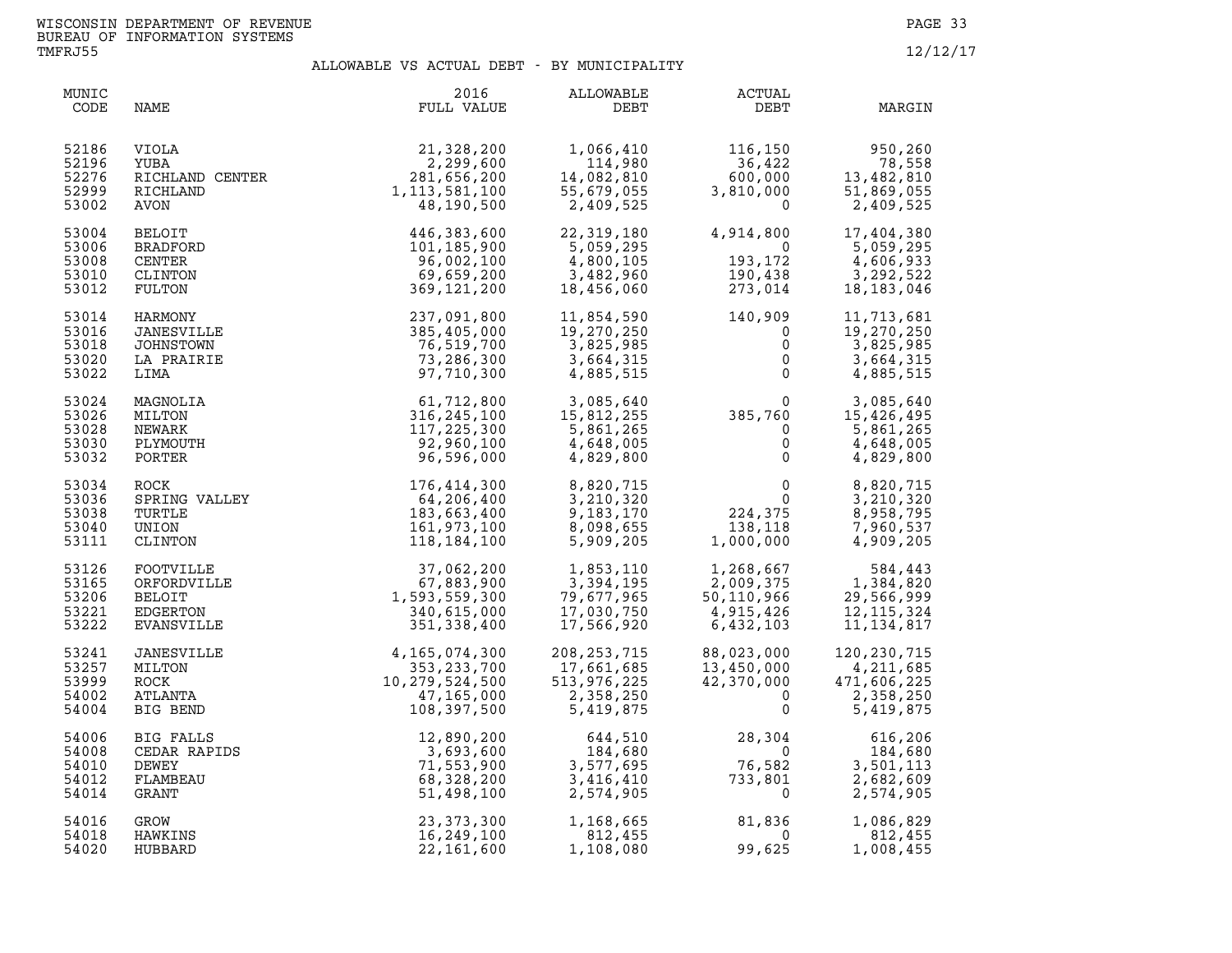| MUNIC<br>CODE                             | NAME                                                              | 2016<br>FULL VALUE                                                                                                 | ALLOWABLE<br>DEBT                                                                          | <b>ACTUAL</b><br>DEBT                                                                                                                                | MARGIN                                                                            |
|-------------------------------------------|-------------------------------------------------------------------|--------------------------------------------------------------------------------------------------------------------|--------------------------------------------------------------------------------------------|------------------------------------------------------------------------------------------------------------------------------------------------------|-----------------------------------------------------------------------------------|
| 54022<br>54024                            | LAWRENCE<br>MARSHALL                                              | 23,449,300<br>27,965,400                                                                                           | 1,172,465<br>1,398,270                                                                     | $0$<br>112,323                                                                                                                                       | 1,172,465<br>1,285,947                                                            |
| 54026<br>54028<br>54030<br>54032<br>54034 | MURRY<br>RICHLAND<br>RUSK<br>SOUTH FORK<br>STRICKLAND             | 26, 118, 400<br>20,871,400<br>117,598,200<br>12,134,600<br>29,437,000                                              | 1,305,920<br>1,043,570<br>5,879,910<br>606,730<br>1,471,850                                | 0<br>$\Omega$<br>$\overline{0}$<br>$\overline{0}$<br>$\mathsf{O}$                                                                                    | 1,305,920<br>1,043,570<br>5,879,910<br>606,730<br>1,471,850                       |
| 54036<br>54038<br>54040<br>54042<br>54044 | <b>STUBBS</b><br>THORNAPPLE<br>TRUE<br>WASHINGTON<br>WILKINSON    | 56,401,800<br>61,241,700<br>16,970,200<br>69,712,600<br>7,665,100                                                  | 2,820,090<br>3,062,085<br>848,510<br>3,485,630<br>383,255                                  | $\begin{smallmatrix}&&&0\0&\phantom-0&0\0&\phantom-0&0\0&\phantom-0&0\end{smallmatrix}$<br>$\overline{0}$<br>$\Omega$<br>$\overline{0}$              | 2,820,090<br>3,062,085<br>817,863<br>3,485,630<br>383,255                         |
| 54046<br>54048<br>54106<br>54111<br>54131 | WILLARD<br>WILSON<br><b>BRUCE</b><br>CONRATH<br>GLEN FLORA        | 71,046,900<br>10,307,000<br>25,563,900<br>3,218,300<br>5,485,300                                                   | 3,552,345<br>515,350<br>1,278,195<br>160,915<br>274,265                                    | $69,953$<br>$191,865$<br>$0$<br>0                                                                                                                    | 3,552,345<br>445,397<br>1,086,330<br>160,915<br>274,265                           |
| 54136<br>54141<br>54181<br>54186<br>54191 | HAWKINS<br>INGRAM<br>SHELDON<br>TONY<br>WEYERHAEUSER              | 13,090,300<br>1,837,000<br>9,673,300<br>4,566,400<br>27, 116, 000                                                  | $654, 31$<br>91,850<br>483,665<br>228,320<br>1,355,800                                     | $362, 205$<br>$13, 540$<br>$80, 635$<br>$185, 038$<br>13,540<br>80,635<br>185,038<br>511,770                                                         | $\frac{252}{78,310}$<br>403,030<br>43,282<br>844,030                              |
| 54246<br>54999<br>55002<br>55004<br>55006 | LADYSMITH<br>RUSK<br>BALDWIN<br>CADY<br><b>CYLON</b>              | 158, 221, 100<br>1, 225, 001, 700<br>76, 660, 000<br>71, 957, 100<br>53, 504, 800                                  | 7,911,055<br>61,250,085<br>3,833,000<br>3,597,855<br>2,675,240                             | $\begin{array}{cccc} 3,928,474 & & 3,982,581 \\ 11,412,421 & & 49,837,664 \\ 52,773 & & 3,780,227 \\ 0 & & 3,597,855 \\ 0 & & 2,675,240 \end{array}$ |                                                                                   |
| 55008<br>55010<br>55012<br>55014<br>55016 | EAU GALLE<br><b>EMERALD</b><br>ERIN PRAIRIE<br>FOREST<br>GLENWOOD | $\begin{array}{r} 100,002,500\\ 54,242,300\\ 63,543,100\\ 43,875,800\\ 52,230,800 \end{array}$                     | 5,000,125<br>2,712,115<br>3, 177, 155<br>2,193,790<br>2,611,540                            | $74,524$<br>0<br>83,340<br>74,524<br>83,340                                                                                                          | $\overline{0}$<br>5,000,125<br>2,637,591<br>3, 177, 155<br>2,193,790<br>2,528,200 |
| 55018<br>55020<br>55022<br>55024<br>55026 | HAMMOND<br>HUDSON<br>KINNICKINNIC<br>PLEASANT VALLEY<br>RICHMOND  | C<br>ALLEY<br>$303, 208, 500$<br>$43, 763, 600$<br>$303, 289, 800$<br>$44, 810, 700$<br>$549, 085, 30$<br>$475, 4$ | 9,314,550<br>49,272,800<br>9,660,425<br>2,188,180<br>15, 164, 490                          | 0<br>$\mathbf 0$<br>$\overline{0}$<br>$\overline{0}$<br>68,389                                                                                       | 9,314,550<br>49,272,800<br>9,660,425<br>2,188,180<br>15,096,101                   |
| 55028<br>55030<br>55032<br>55034<br>55036 | RUSH RIVER<br>SAINT JOSEPH<br>SOMERSET<br>SPRINGFIELD<br>STANTON  | $44,810,700$<br>$549,085,300$<br>$422,475,400$<br>$68,757,400$<br>$64,859,300$<br>64,859,300                       | 2,240,535<br>2,240,535<br>27,454,265<br>21,123,770<br>3,437,870<br>27,454,265<br>3,242,965 | $0$<br>2, 287, 000<br>87, 539<br>2,287,000<br>87,539<br>41,064                                                                                       | 2,240,535<br>25, 167, 265<br>21,036,231<br>3,437,870<br>3,201,901                 |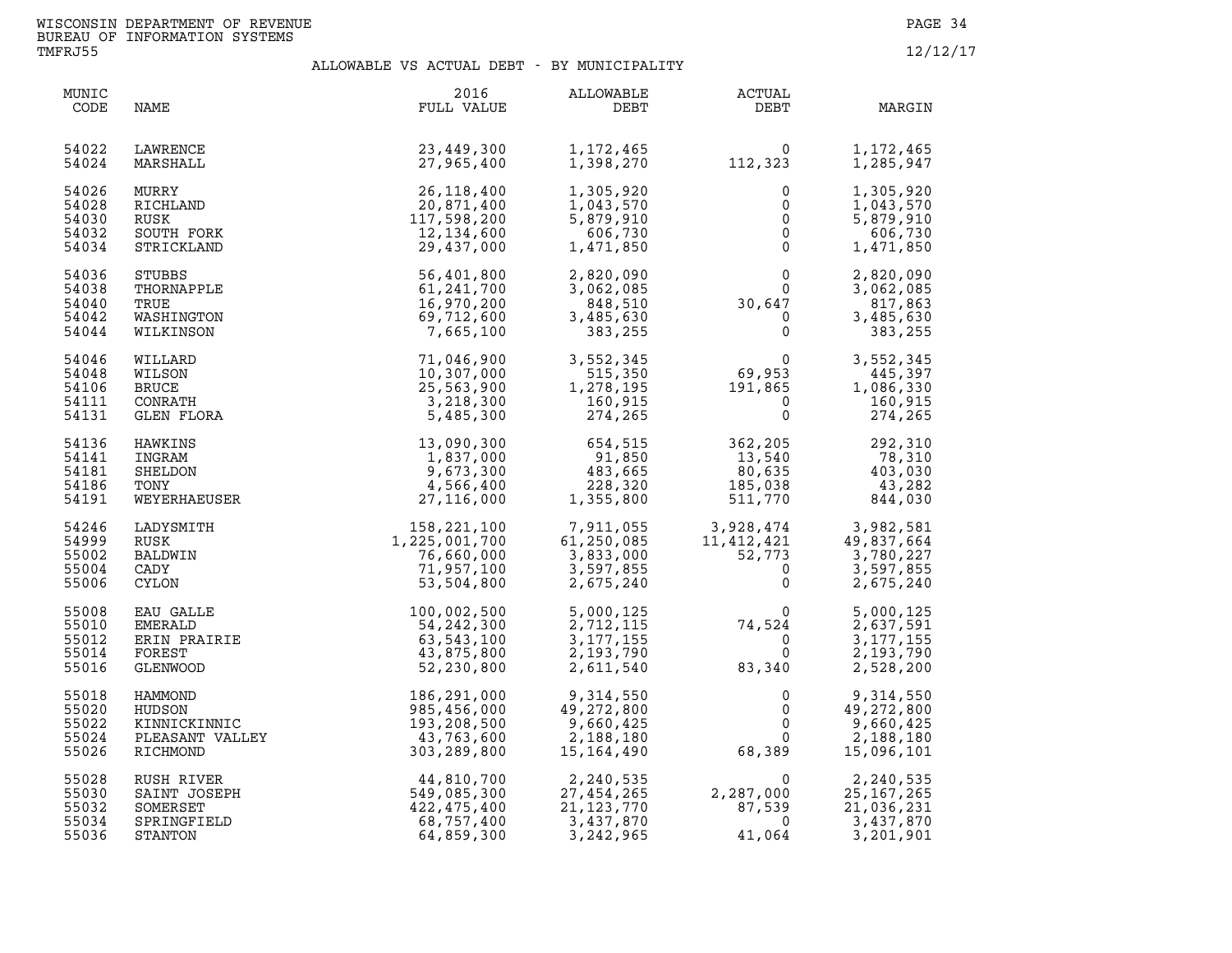| MUNIC<br>CODE                             | NAME                                                               | 2016<br>FULL VALUE                                                                                                        | ALLOWABLE<br>DEBT                                                                                                                                                             | <b>ACTUAL</b><br>DEBT                                                                                                                           | MARGIN                                                             |
|-------------------------------------------|--------------------------------------------------------------------|---------------------------------------------------------------------------------------------------------------------------|-------------------------------------------------------------------------------------------------------------------------------------------------------------------------------|-------------------------------------------------------------------------------------------------------------------------------------------------|--------------------------------------------------------------------|
| 55038<br>55040<br>55042<br>55106<br>55116 | STAR PRAIRIE<br>TROY<br>WARREN<br>BALDWIN<br>DEER PARK             | 299,640,200<br>752,571,600<br>167,042,400<br>264,318,900<br>12,604,700                                                    | 14,982,010<br>37,628,580<br>8,352,120<br>13, 215, 945<br>630,235                                                                                                              | $\begin{array}{r} 406,463 \\ 0 \\ 136,735 \\ 3,522,970 \\ 26,082 \end{array}$<br>3,522,970                                                      | 14,575,547<br>37,628,580<br>8,215,385<br>9,692,975<br>604,153      |
| 55136<br>55161<br>55176<br>55181<br>55182 | HAMMOND<br>NORTH HUDSON<br>ROBERTS<br>SOMERSET<br>STAR PRAIRIE     | 117,260,100<br>368,070,800<br>123, 274, 800<br>202,351,500<br>37,090,400                                                  | 5,863,005<br>18,403,540<br>6,163,740<br>10,117,575<br>1,854,520                                                                                                               | 4, 265, 375 1, 597, 630<br>1, 537, 078 16, 866, 462<br>2, 671, 000 3, 492, 740<br>$2,671,000$<br>5,913,764<br>274,266                           | 4,203,811<br>1,580,254                                             |
| 55191<br>55192<br>55231<br>55236<br>55261 |                                                                    | WILSON 10,105,200<br>WOODVILLE 80,252,300<br>GLENWOOD CITY 57,138,100<br>HUDSON 1,737,318,700<br>NEW RICHMOND 661,173,500 | $\begin{array}{cccc} 10,105,200 & 505,260 \\ 80,252,300 & 4,012,615 \\ 57,138,100 & 2,856,905 \\ 737,318,700 & 86,865,935 \\ 661,173,500 & 33,058,675 \end{array}$<br>505,260 | $\begin{array}{cc} 76,000 & 429,260\ 2,724,074 & 1,288,541\ 278,041 & 2,578,864\ 15,417,000 & 71,448,935\ 19,742,170 & 13,316,505\ \end{array}$ |                                                                    |
| 55999<br>56002<br>56004<br>56006<br>56008 | ST CROIX<br>BARABOO<br>BEAR CREEK<br>DELLONA<br>DELTON             | 8,592,656,500<br>194,636,100<br>65,628,300<br>189,974,000<br>298,561,800                                                  | 429,632,825<br>9,731,805<br>3,281,415<br>9,498,700<br>14,928,090                                                                                                              | 34, 304, 555<br>$\overline{0}$<br>$\mathsf{O}$<br>$\mathsf{O}$<br>$\overline{0}$                                                                | 395, 328, 270<br>9,731,805<br>3,281,415<br>9,498,700<br>14,928,090 |
| 56010<br>56012<br>56014<br>56016<br>56018 | EXCELSIOR<br>FAIRFIELD<br>FRANKLIN<br>FREEDOM<br><b>GREENFIELD</b> | 140,778,700<br>104,383,000<br>73,559,900<br>57,462,400<br>99,602,800                                                      | 7,038,935<br>5,219,150<br>3,677,995<br>2,873,120<br>4,980,140                                                                                                                 | $\begin{matrix}&&0\0\phantom{-}0\\561,422\phantom{0}\\238,628\phantom{0}\\0\phantom{0}\end{matrix}$                                             | 7,038,935<br>5,219,150<br>3, 116, 573<br>2,634,492<br>4,980,140    |
| 56020<br>56022<br>56024<br>56026<br>56028 | HONEY CREEK<br>IRONTON<br>LA VALLE<br>MERRIMAC<br>PRAIRIE DU SAC   | 81,614,000<br>49,917,200<br>343,431,800<br>242,879,600<br>151,568,700                                                     | 4,080,700<br>$2,495,860$<br>17,171,590<br>12,143,980<br>7,578,435                                                                                                             | $0$<br>867, 979<br>0<br>0                                                                                                                       | 4,080,700<br>2,495,860<br>16,303,611<br>12, 143, 980<br>7,578,435  |
| 56030<br>56032<br>56034<br>56036<br>56038 | REEDSBURG<br>SPRING GREEN<br>SUMPTER<br>TROY<br>WASHINGTON         | 103,827,700<br>171,617,900<br>64,586,300<br>92, 274, 400<br>59,745,800                                                    | 5,191,385<br>8,580,895<br>3,229,315<br>4,613,720<br>2,987,290                                                                                                                 | $66,750$<br>$38,666$<br>$299,621$<br>$85,000$                                                                                                   | 5, 124, 635<br>8,542,229<br>2,929,694<br>4,613,720<br>2,902,290    |
| 56040<br>56042<br>56044<br>56141<br>56146 | WESTFIELD<br>WINFIELD<br>WOODLAND<br>IRONTON<br>LAKE DELTON        | $53,092,000$<br>$87,214,200$<br>$81,723,700$<br>$7,646,700$<br>$1,429,012,700$                                            | 2,654,600<br>4,360,710<br>4,086,185<br>382,335<br>71,450,635                                                                                                                  | $\begin{smallmatrix}&&&0\\&&&0\\0&&&&0\\&29\,,\,343\\8\,,\,145\,,\,481\end{smallmatrix}$                                                        | 2,654,600<br>4,360,710<br>4,086,185<br>352,992<br>63, 305, 154     |
| 56147<br>56148<br>56149                   | LA VALLE<br>LIME RIDGE<br>LOGANVILLE                               | 15, 153, 600<br>8,454,900<br>13,454,700                                                                                   | 757,680<br>422,745<br>672,735                                                                                                                                                 | $\mathbf 0$<br>0<br>347,537                                                                                                                     | 757,680<br>422,745<br>325,198                                      |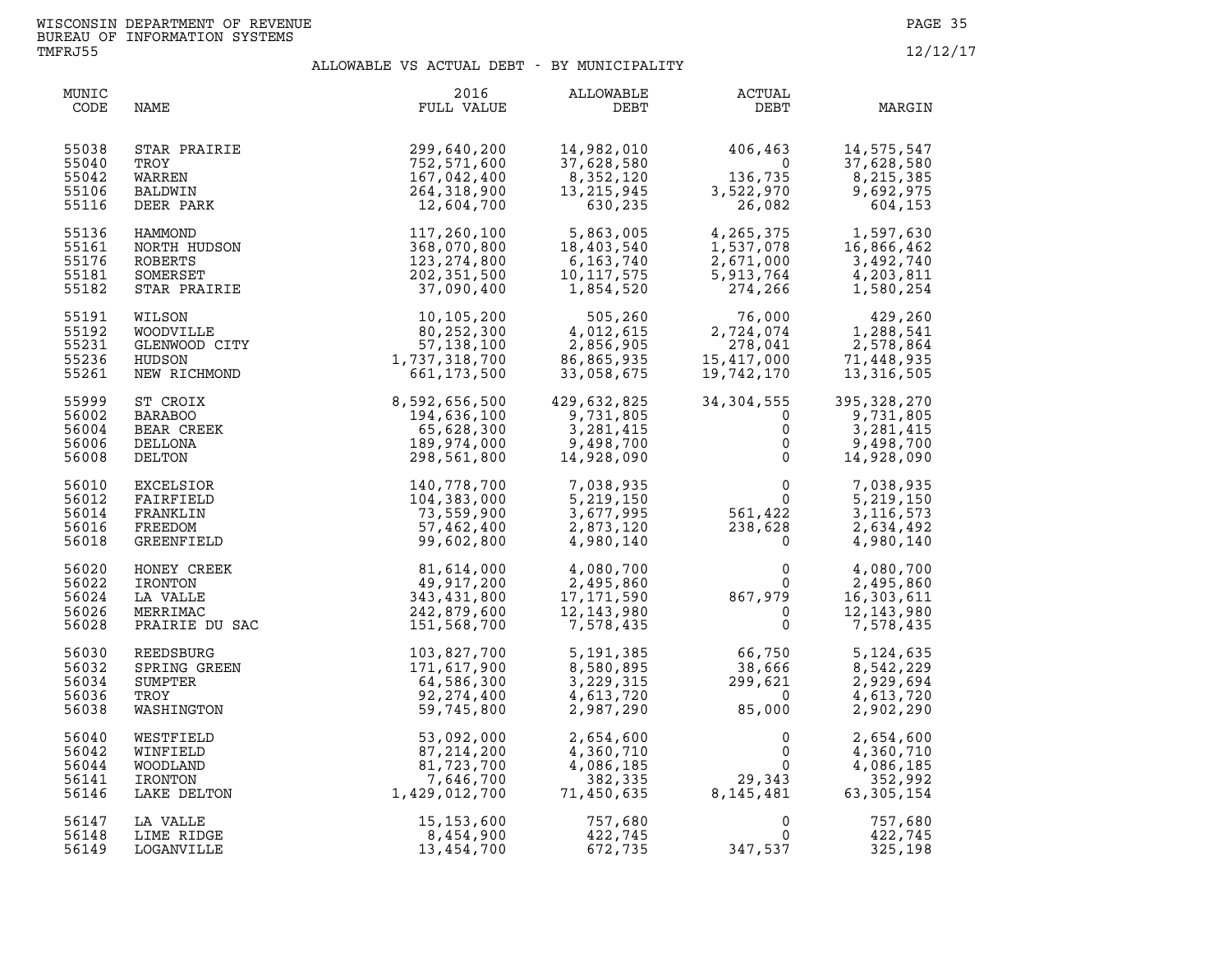| MUNIC<br>CODE                             | NAME                                                                 | 2016<br>FULL VALUE                                                        | ALLOWABLE<br>DEBT                                                  | ACTUAL<br>DEBT                                                                   | MARGIN                                                              |
|-------------------------------------------|----------------------------------------------------------------------|---------------------------------------------------------------------------|--------------------------------------------------------------------|----------------------------------------------------------------------------------|---------------------------------------------------------------------|
| 56151<br>56161                            | MERRIMAC<br>NORTH FREEDOM                                            | 74, 272, 300<br>26,574,800                                                | 3,713,615<br>1,328,740                                             | 680,534<br>570,000                                                               | 3,033,081<br>758,740                                                |
| 56171<br>56172<br>56176<br>56181<br>56182 | PLAIN<br>PRAIRIE DU SAC<br>ROCK SPRINGS<br>SAUK CITY<br>SPRING GREEN | 69,586,000<br>386,355,000<br>20,064,000<br>320,427,800<br>153,863,200     | 3,479,300<br>19,317,750<br>1,003,200<br>16,021,390<br>7,693,160    | 2,849,223<br>9,322,920<br>410,237<br>6,751,241<br>0                              | 630,077<br>9,994,830<br>592,963<br>9,270,149<br>7,693,160           |
| 56191<br>56206<br>56276<br>56999<br>57002 | WEST BARABOO<br><b>BARABOO</b><br>REEDSBURG<br>SAUK<br>BASS LAKE     | 111,308,500<br>786,225,400<br>562,632,200<br>6,902,999,700<br>484,766,100 | 5,565,425<br>39,311,270<br>28,131,610<br>345,149,985<br>24,238,305 | 2,010,801<br>41,134,233<br>18,805,000<br>18,225,000<br>11,456                    | 3,554,624<br>18,177,037<br>9,326,610<br>326,924,985<br>24, 226, 849 |
| 57004<br>57006<br>57008<br>57010<br>57012 | COUDERAY<br>DRAPER<br>EDGEWATER<br>HAYWARD<br>HUNTER                 | 29,073,600<br>47,874,100<br>161,820,300<br>543,424,100<br>203,025,200     | 1,453,680<br>2,393,705<br>8,091,015<br>27,171,205<br>10,151,260    | $\mathbf 0$<br>$\begin{smallmatrix}&&&0\0&&&0\0&0&0\22\,,\,112\end{smallmatrix}$ | 1,453,680<br>2,393,705<br>8,091,015<br>27,068,856<br>10,129,148     |
| 57014<br>57016<br>57018<br>57020<br>57022 | LENROOT<br>MEADOWBROOK<br>METEOR<br>OJIBWA<br>RADISSON               | 253,691,100<br>18,460,100<br>23,820,600<br>52,784,200<br>63,345,900       | 12,684,555<br>923,005<br>1,191,030<br>2,639,210<br>3,167,295       | $30,432$<br>0<br>$142,097$<br>597,420                                            | 12,654,123<br>923,005<br>1,191,030<br>2,497,113<br>2,569,875        |
| 57024<br>57026<br>57028<br>57030<br>57032 | ROUND LAKE<br>SAND LAKE<br>SPIDER LAKE<br>WEIRGOR<br>WINTER          | 369,472,700<br>377,220,800<br>289,479,200<br>40,971,000<br>216,130,500    | 18,473,635<br>18,861,040<br>14,473,960<br>2,048,550<br>10,806,525  | $\begin{smallmatrix}&&&0\0&32\,,343\193\,,386\117\,,812\end{smallmatrix}$        | 18,473,635<br>18,861,040<br>14, 441, 617<br>1,855,164<br>10,688,713 |
| 57111<br>57121<br>57176<br>57190<br>57236 | COUDERAY<br>EXELAND<br>RADISSON<br>WINTER<br>HAYWARD                 | 3,088,600<br>7,447,900<br>7,041,500<br>12,633,800<br>222,935,200          | 154,430<br>372,395<br>352,075<br>631,690<br>11, 146, 760           | 27,353<br>$\overline{0}$<br>$11,160$<br>334,459<br>1,962,079                     | 127,077<br>372,395<br>340,915<br>297,231<br>9,184,681               |
| 57999<br>58002<br>58004<br>58006<br>58008 | SAWYER<br>ALMON<br>ANGELICA<br>ANIWA<br>BARTELME                     | 3,428,506,500<br>55,181,400<br>125,306,200<br>45, 119, 400<br>16,496,100  | 171,425,325<br>2,759,070<br>6,265,310<br>2,255,970<br>824,805      | 1,505,000<br>$\mathbf 0$<br>0<br>0<br>$\mathbf 0$                                | 169,920,325<br>2,759,070<br>6,265,310<br>2,255,970<br>824,805       |
| 58010<br>58012<br>58014<br>58016<br>58018 | BELLE PLAINE<br><b>BIRNAMWOOD</b><br>FAIRBANKS<br>GERMANIA<br>GRANT  | 201,943,600<br>53,571,100<br>51,645,500<br>45,788,900<br>64,186,400       | 10,097,180<br>2,678,555<br>2,582,275<br>2,289,445<br>3,209,320     | $\mathsf 0$<br>$\mathsf{O}$<br>0<br>$\mathbf 0$<br>$\mathbf 0$                   | 10,097,180<br>2,678,555<br>2,582,275<br>2,289,445<br>3,209,320      |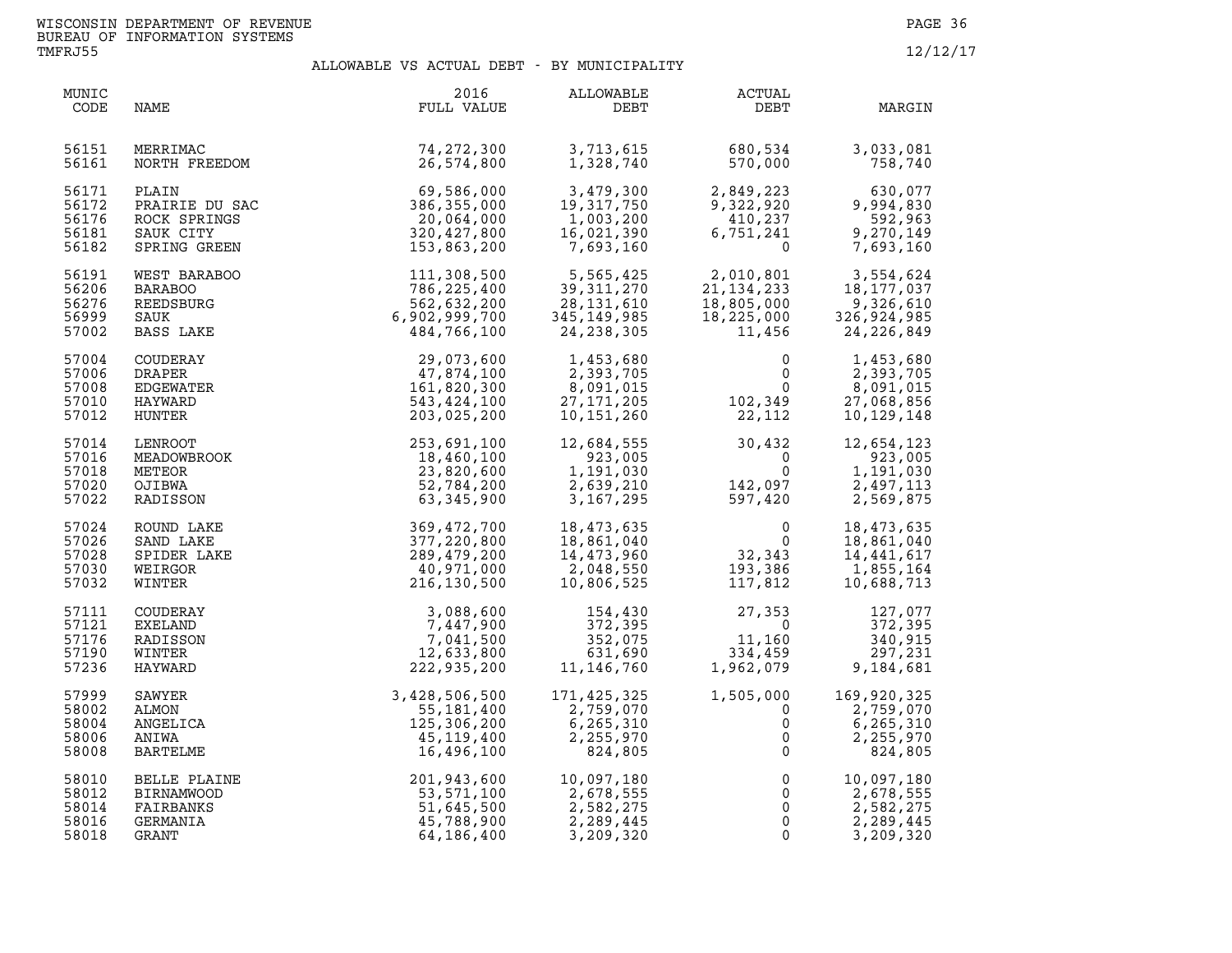| MUNIC<br>CODE                             | NAME                                                                 | 2016<br>FULL VALUE                                                       | <b>ALLOWABLE</b><br>DEBT                                          | ACTUAL<br>DEBT                                                                  | MARGIN                                                                                                                       |
|-------------------------------------------|----------------------------------------------------------------------|--------------------------------------------------------------------------|-------------------------------------------------------------------|---------------------------------------------------------------------------------|------------------------------------------------------------------------------------------------------------------------------|
| 58020                                     | GREEN VALLEY                                                         | 71,435,400                                                               | 3,571,770                                                         | $\Omega$                                                                        | 3,571,770                                                                                                                    |
| 58022                                     | HARTLAND                                                             | 64,421,000                                                               | 3,221,050                                                         | 93,215                                                                          | 3, 127, 835                                                                                                                  |
| 58024                                     | HERMAN                                                               | 55, 345, 200                                                             | 2,767,260                                                         | $\sim$ 0                                                                        | 2,767,260                                                                                                                    |
| 58026                                     | HUTCHINS                                                             | 47,321,300                                                               | 2,366,065                                                         | 55,223                                                                          | 2,310,842                                                                                                                    |
| 58028                                     | LESSOR                                                               | 89,293,700                                                               | 4,464,685                                                         | $\overline{\mathbf{0}}$                                                         | 4,464,685                                                                                                                    |
| 58030                                     | MAPLE GROVE                                                          | 62,694,300                                                               | 3, 134, 715                                                       | $\Omega$                                                                        | 3, 134, 715                                                                                                                  |
| 58032                                     | MORRIS                                                               | 41,282,800                                                               | 2,064,140                                                         | $\overline{0}$                                                                  | 2,064,140                                                                                                                    |
| 58034                                     | NAVARINO                                                             | 42, 193, 700                                                             | 2,109,685                                                         | 27,829                                                                          | 2,081,856                                                                                                                    |
| 58036                                     | PELLA                                                                | 74,407,300                                                               | 3,720,365                                                         | $\bigcirc$                                                                      | 3,720,365                                                                                                                    |
| 58038                                     | RED SPRINGS                                                          | 77,180,400                                                               | 3,859,020                                                         | 26,501                                                                          | 3,832,519                                                                                                                    |
| 58040<br>58042<br>58044<br>58046<br>58048 | RICHMOND<br>SENECA<br>WASHINGTON<br>WAUKECHON<br>WESCOTT             | 154,155,200<br>50,544,700<br>202,349,800<br>82,088,900<br>357,363,200    | 7,707,760<br>2,527,235<br>10, 117, 490<br>4,104,445<br>17,868,160 | $168,000\ 0\ 0$<br>$\mathbf{0}$                                                 | 7,707,760<br>2,359,235<br>10, 117, 490<br>4,104,445<br>17,868,160                                                            |
| 58050<br>58101<br>58106<br>58107<br>58108 | WITTENBERG<br>ANIWA<br><b>BIRNAMWOOD</b><br><b>BONDUEL</b><br>BOWLER | 71,095,200<br>8,438,600<br>30,790,800<br>76,509,400<br>8,874,500         | 3,554,760<br>421,930<br>1,539,540<br>3,825,470<br>443,725         | $\begin{smallmatrix}&&&0\\&&&0\\121,533\\3,425,000\\&&199,921\end{smallmatrix}$ | 3,554,760<br>421,930<br>1,418,007<br>400,470<br>243,804                                                                      |
| 58111<br>58121<br>58131<br>58151<br>58186 | CECIL<br><b>ELAND</b><br>GRESHAM<br>MATTOON<br>TIGERTON              | 44,571,700<br>8,524,500<br>19,196,900<br>11,082,900<br>20,582,200        | 2,228,585<br>426,225<br>959,845<br>554,145<br>1,029,110           | 247,672<br>0<br>1,401,932<br>$\overline{0}$<br>48,000                           | 1,980,913<br>426,225<br>$-442,087$<br>554,145<br>981,110                                                                     |
| 58191<br>58281<br>58999<br>59002<br>59004 | WITTENBERG<br><b>SHAWANO</b><br>SHAWANO<br>GREENBUSH<br>HERMAN       | 45,053,100<br>510,067,400<br>2,998,737,500<br>138,767,100<br>133,496,800 | 2,252,655<br>25,503,370<br>149,936,875<br>6,938,355<br>6,674,840  | 1,436,875<br>16,300,000<br>2,630,564<br>188,400<br>0                            | $1,436,875$<br>$16,300,000$<br>$2,630,564$<br>$188,400$<br>$5,749.955$<br>$188,400$<br>$2,749.955$<br>6,749,955<br>6,674,840 |
| 59006                                     | HOLLAND                                                              | 313,188,000                                                              | 15,659,400                                                        | 462,230<br>126,738<br>32,568<br>163,223                                         | 15, 197, 170                                                                                                                 |
| 59008                                     | LIMA                                                                 | 220,670,900                                                              | 11,033,545                                                        |                                                                                 | 10,906,807                                                                                                                   |
| 59010                                     | LYNDON                                                               | 165,171,300                                                              | 8,258,565                                                         |                                                                                 | 8,225,997                                                                                                                    |
| 59012                                     | MITCHELL                                                             | 112,497,200                                                              | 5,624,860                                                         |                                                                                 | 5,624,860                                                                                                                    |
| 59014                                     | MOSEL                                                                | 129,631,600                                                              | 6,481,580                                                         |                                                                                 | 6,318,357                                                                                                                    |
| 59016                                     | PLYMOUTH                                                             | 325,637,300                                                              | 16,281,865                                                        | $\Omega$                                                                        | 16,281,865                                                                                                                   |
| 59018                                     | RHINE                                                                | 334,344,100                                                              | 16,717,205                                                        | 650,252                                                                         | 16,066,953                                                                                                                   |
| 59020                                     | RUSSELL                                                              | 35,503,200                                                               | 1,775,160                                                         | 17,966                                                                          | 1,757,194                                                                                                                    |
| 59022                                     | <b>SCOTT</b>                                                         | 141,948,900                                                              | 7,097,445                                                         | $\overline{0}$                                                                  | 7,097,445                                                                                                                    |
| 59024                                     | SHEBOYGAN                                                            | 709,133,600                                                              | 35,456,680                                                        | 3,681,509                                                                       | 31,775,171                                                                                                                   |
| 59026                                     | SHEBOYGAN FALLS                                                      | 200, 233, 600                                                            | 10,011,680                                                        | 611,688                                                                         | 9,399,992                                                                                                                    |
| 59028                                     | SHERMAN                                                              | 138,609,500                                                              | 6,930,475                                                         | - 0                                                                             | 6,930,475                                                                                                                    |
| 59030                                     | WILSON                                                               | 375, 337, 300                                                            | 18,766,865                                                        | 173,917                                                                         | 18,592,948                                                                                                                   |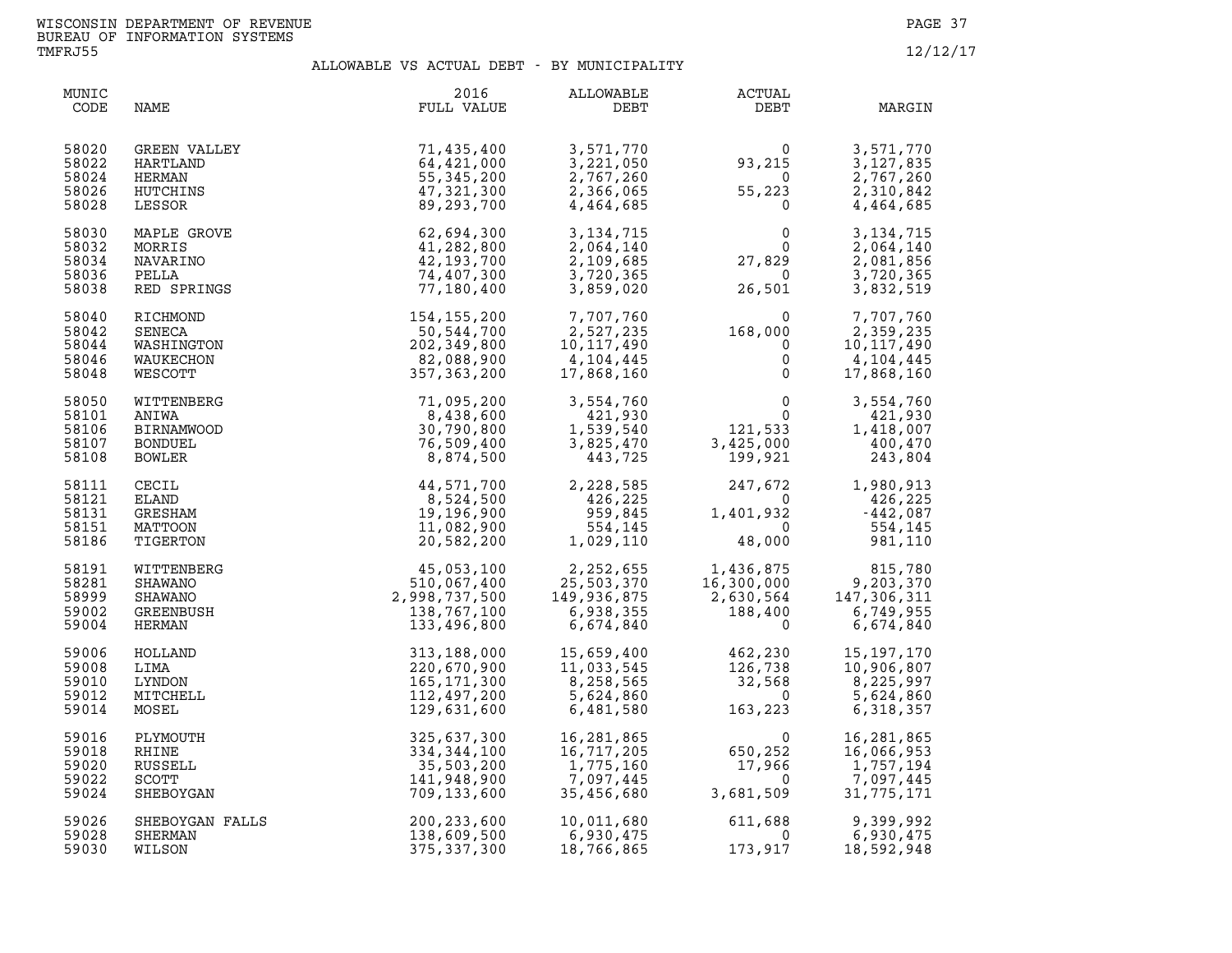| MUNIC<br>CODE                             | NAME                                                             | 2016<br>FULL VALUE                                                                                                       | ALLOWABLE<br>DEBT                                                                | <b>ACTUAL</b><br>DEBT                                           | MARGIN                                                           |
|-------------------------------------------|------------------------------------------------------------------|--------------------------------------------------------------------------------------------------------------------------|----------------------------------------------------------------------------------|-----------------------------------------------------------------|------------------------------------------------------------------|
| 59101<br>59111                            | ADELL<br>CASCADE                                                 | 34,924,500<br>39,616,800                                                                                                 | 1,746,225<br>1,980,840                                                           |                                                                 | 1,110,000 636,225<br>0 1,980,840<br>1,980,840                    |
| 59112<br>59121<br>59131<br>59135<br>59141 |                                                                  | CEDAR GROVE<br>ELKHART LAKE 286,246,100<br>GLENBEULAH 30,673,100<br>HOWARDS GROVE 227,883,100<br>KOHLER 404 614 200      | 6,861,035<br>14,312,305<br>14, 312, 305<br>1,533,655<br>11,394,155<br>20,230,710 | $1,300,094$<br>8,134,400<br>661,308<br>432,356<br>9,405,911     | 5,560,941<br>6,177,905<br>872,347<br>10,961,799<br>10,824,799    |
| 59165<br>59176<br>59191<br>59271<br>59281 | <b>OOSTBURG</b><br>RANDOM LAKE<br>WALDO<br>PLYMOUTH<br>SHEBOYGAN | 194,785,000<br>140,790,400<br>29,803,400<br>715,648,500<br>2,446,193,900<br>2,446,193,900                                | 9,739,250<br>7,039,520<br>1,490,170<br>35,782,425<br>122,309,695                 | 6,251,664<br>2,502,819<br>774,483<br>24,765,000<br>34,834,531   | 3,487,586<br>4,536,701<br>715,687<br>11,017,425<br>87, 475, 164  |
| 59282<br>59999<br>60002<br>60004<br>60006 |                                                                  | SHEBOYGAN FALLS 592,547,400<br>SHEBOYGAN 8,755,117,500<br>AURORA 28,498,200<br>BROWNING 57,846,400<br>CHELSEA 62,948,100 | 29,627,370<br>437,755,875<br>1,424,910<br>2,892,320<br>3,147,405                 | 11,345,000<br>32,730,000<br>$\Omega$<br>$\Omega$<br>93,960      | 18,282,370<br>405,025,875<br>1,424,910<br>2,892,320<br>3,053,445 |
| 60008<br>60010<br>60012<br>60014<br>60016 | CLEVELAND<br>DEER CREEK<br>FORD<br>GOODRICH<br>GREENWOOD         | 21,684,200<br>44,622,600<br>21,516,400<br>37,391,400<br>53,229,900                                                       | 1,084,210<br>2,231,130<br>1,075,820<br>1,869,570<br>2,661,495                    | $26,675$<br>$140,000$<br>$0$<br>$113,425$<br>$68,383$           | 1,057,535<br>2,091,130<br>1,075,820<br>1,756,145<br>2,593,112    |
| 60018<br>60020<br>60022<br>60024<br>60026 | GROVER<br>HAMMEL<br>HOLWAY<br>JUMP RIVER<br>LITTLE BLACK         | 33,650,300<br>67,383,700<br>40,993,500<br>24,026,900<br>79,999,700                                                       | 1,682,515<br>3,369,185<br>2,049,675<br>1,201,345<br>3,999,985                    | 56,388<br>$42,499$<br>$88.400$<br>$\mathbf{0}$<br>$\Omega$      | 1,626,127<br>3,326,686<br>1,961,275<br>1,201,345<br>3,999,985    |
| 60028<br>60030<br>60032<br>60034<br>60036 | MAPLEHURST<br>MCKINLEY<br>MEDFORD<br>MOLITOR<br>PERSHING         | 25,782,800<br>31,332,800<br>170,080,900<br>40,839,700<br>19,908,200                                                      | 1,289,140<br>1,566,640<br>8,504,045<br>2,041,985<br>995,410                      | $70,000$<br>$125,105$<br>$0$<br>$0$                             | 1,219,140<br>1,441,535<br>8,504,045<br>2,041,985<br>995,410      |
| 60038<br>60040<br>60042<br>60044<br>60131 | RIB LAKE<br>ROOSEVELT<br>TAFT<br>WESTBORO<br>GILMAN              | 74,579,000<br>30,473,600<br>30,975,600<br>60,214,600<br>17,312,000                                                       | 3,728,950<br>1,523,680<br>1,548,780<br>3,010,730<br>865,600                      | $\mathbf 0$<br>$\mathbf{0}$<br>$\mathbf 0$<br>158,984<br>41,193 | 3,728,950<br>1,523,680<br>1,548,780<br>2,851,746<br>824,407      |
| 60146<br>60176<br>60181<br>60251<br>60999 | LUBLIN<br>RIB LAKE<br>STETSONVILLE<br>MEDFORD<br>TAYLOR          | 3,591,800<br>33,421,500           1,<br>22,266,700<br>300, 246, 200<br>1,434,816,700                                     | 179,590<br>1,671,075<br>1, 113, 335<br>15,012,310<br>71,740,835                  | 0<br>9,893<br>440,000<br>3,960.000<br>4,635,000                 | 179,590<br>1,661,182<br>673,335<br>11,052,310<br>67, 105, 835    |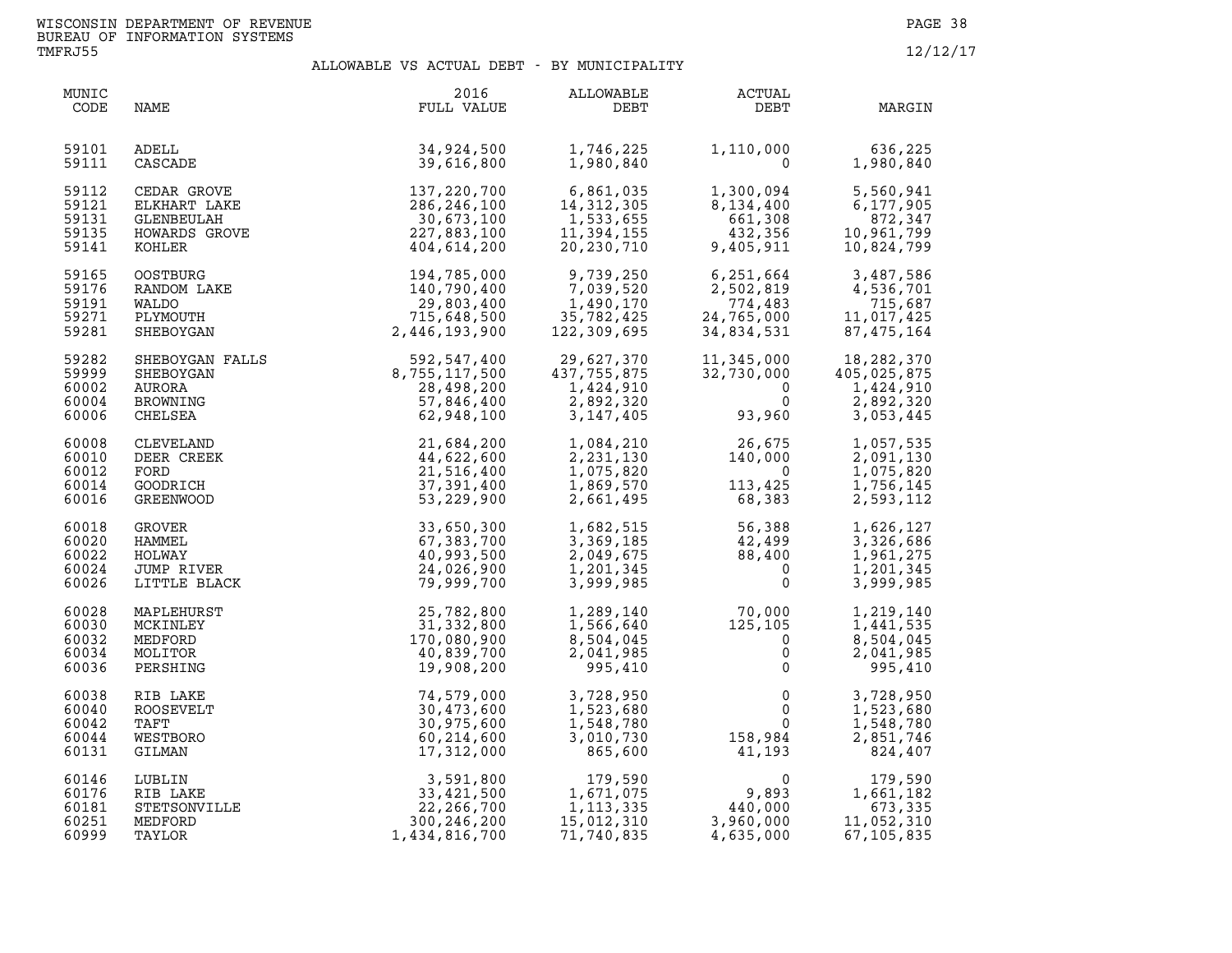| MUNIC<br>CODE                             | NAME                                                            | 2016<br>FULL VALUE                                                                                                                                                                                                                                 | ALLOWABLE<br>DEBT                                                                                                                                                                                                                                                                                                   | ACTUAL<br>DEBT                                                           | MARGIN                                                        |
|-------------------------------------------|-----------------------------------------------------------------|----------------------------------------------------------------------------------------------------------------------------------------------------------------------------------------------------------------------------------------------------|---------------------------------------------------------------------------------------------------------------------------------------------------------------------------------------------------------------------------------------------------------------------------------------------------------------------|--------------------------------------------------------------------------|---------------------------------------------------------------|
| 61002<br>61004<br>61006<br>61008<br>61010 | ALBION<br>ARCADIA<br>BURNSIDE<br>CALEDONIA<br>CHIMNEY ROCK      | 49,840,900<br>169, 199, 700<br>37,904,300<br>67,395,300<br>25,555,700                                                                                                                                                                              | 2,492,045<br>8,459,985<br>1,895,215<br>3,369,765<br>1,277,785                                                                                                                                                                                                                                                       | $440,500$<br>0<br>0<br>30,000                                            | 2,492,045<br>8,019,485<br>1,895,215<br>3,369,765<br>1,247,785 |
| 61012<br>61014<br>61016<br>61018<br>61020 | <b>DODGE</b><br>ETTRICK<br>GALE<br>HALE                         | 37,328,100<br>112, 312, 700<br>158,558,200<br>83,621,600                                                                                                                                                                                           | 1,866,405<br>5,615,635<br>7,927,910<br>4,181,080<br>2,172,235                                                                                                                                                                                                                                                       | $54,024$<br>$121,014$<br>$645,526$<br>$243,000$<br>$110,796$             | 1,812,381<br>5,494,621<br>7,282,384<br>3,938,080<br>2,061,439 |
| 61022<br>61024<br>61026<br>61028<br>61030 |                                                                 |                                                                                                                                                                                                                                                    |                                                                                                                                                                                                                                                                                                                     | 2,987,280<br>3,525,795<br>3,297,020<br>8,170,155<br>2,026,740<br>260,311 | 2,772,060<br>3,391,459<br>3,279,088<br>8,170,155<br>1,766,429 |
| 61121<br>61122<br>61173<br>61181<br>61186 |                                                                 |                                                                                                                                                                                                                                                    | 1,437,800<br>1,252,955<br>907,835<br>2,511,015<br>5,834,880                                                                                                                                                                                                                                                         | $414,668$<br>$25,000$<br>0<br>655,377<br>1,395,134                       | 1,023,132<br>1,227,955<br>907,835<br>1,855,638<br>4,439,746   |
| 61201<br>61206<br>61231<br>61241<br>61265 |                                                                 | 180,848,100<br>113,659,600<br>89,888,100<br>95,628,900<br>114,913,400                                                                                                                                                                              | 9,042,405<br>5,682,980<br>4,494,405<br>4,781,445<br>5,745,670                                                                                                                                                                                                                                                       | 5,525,000<br>1,334,895<br>310,000<br>1,982,569<br>3,304,978              | 3,517,405<br>4,348,085<br>4,184,405<br>2,798,876<br>2,440,692 |
| 61291<br>61999<br>62002<br>62004<br>62006 |                                                                 |                                                                                                                                                                                                                                                    | $\begin{array}{lllllllllllllllllllllllllllllllll} 99,714\,,300 & & & 4\,,985\,,715 & & & 2\,,947\,,561 & & & 2\,,038\,,154 \\ 118\,,843\,,100 & & & 105\,,942\,,155 & & & 32\,,550\,,714 & & & 73\,,391\,,441 \\ 121\,,162\,,100 & & & 6\,,058\,,105 & & & 41\,,032 & & 6\,,017\,,073 \\ 65\,,632\,,400 & & & 3\,,$ |                                                                          |                                                               |
| 62008<br>62010<br>62012<br>62014<br>62016 |                                                                 | ARCADIA 110,097,000<br>BLAIR 113,659,600<br>GALESVILLE 113,659,600<br>INDEPENDENCE 99,888,100<br>OSSEO 99,608,900<br>MHITEHALL 913,400<br>WHITEHALL 99,714,300<br>TREMPENDENCE 114,913,400<br>MERGEN 2,118,843,100<br>CHRISTIANA 2,118,843,100<br> | 3,096,520<br>1,750,685<br>3,864,895<br>2,864,500<br>1,912,760                                                                                                                                                                                                                                                       | $93,564$<br>$100,607$<br>$100,468$<br>$72,690$                           | 3,002,956<br>1,750,685<br>3,764,288<br>2,764,032<br>1,840,070 |
| 62018<br>62020<br>62022<br>62024<br>62026 | HAMBURG<br>HARMONY<br>HILLSBORO<br><b>JEFFERSON</b><br>KICKAPOO | 73,578,300<br>58,815,400<br>57,848,000<br>80,836,500<br>44,354,200                                                                                                                                                                                 | 3,678,915<br>2,940,770<br>2,892,400<br>4,041,825<br>2, 217, 710                                                                                                                                                                                                                                                     | $613, 166$<br>0<br>0<br>0<br>0                                           | 3,678,915<br>2,327,604<br>2,892,400<br>4,041,825<br>2,217,710 |
| 62028<br>62030<br>62032                   | LIBERTY<br>STARK<br>STERLING                                    | 32,709,200<br>30,049,800<br>47,653,400                                                                                                                                                                                                             | 1,635,460<br>1,502,490<br>2,382,670                                                                                                                                                                                                                                                                                 | 49,035<br>52,825<br>0                                                    | 1,586,425<br>1,449,665<br>2,382,670                           |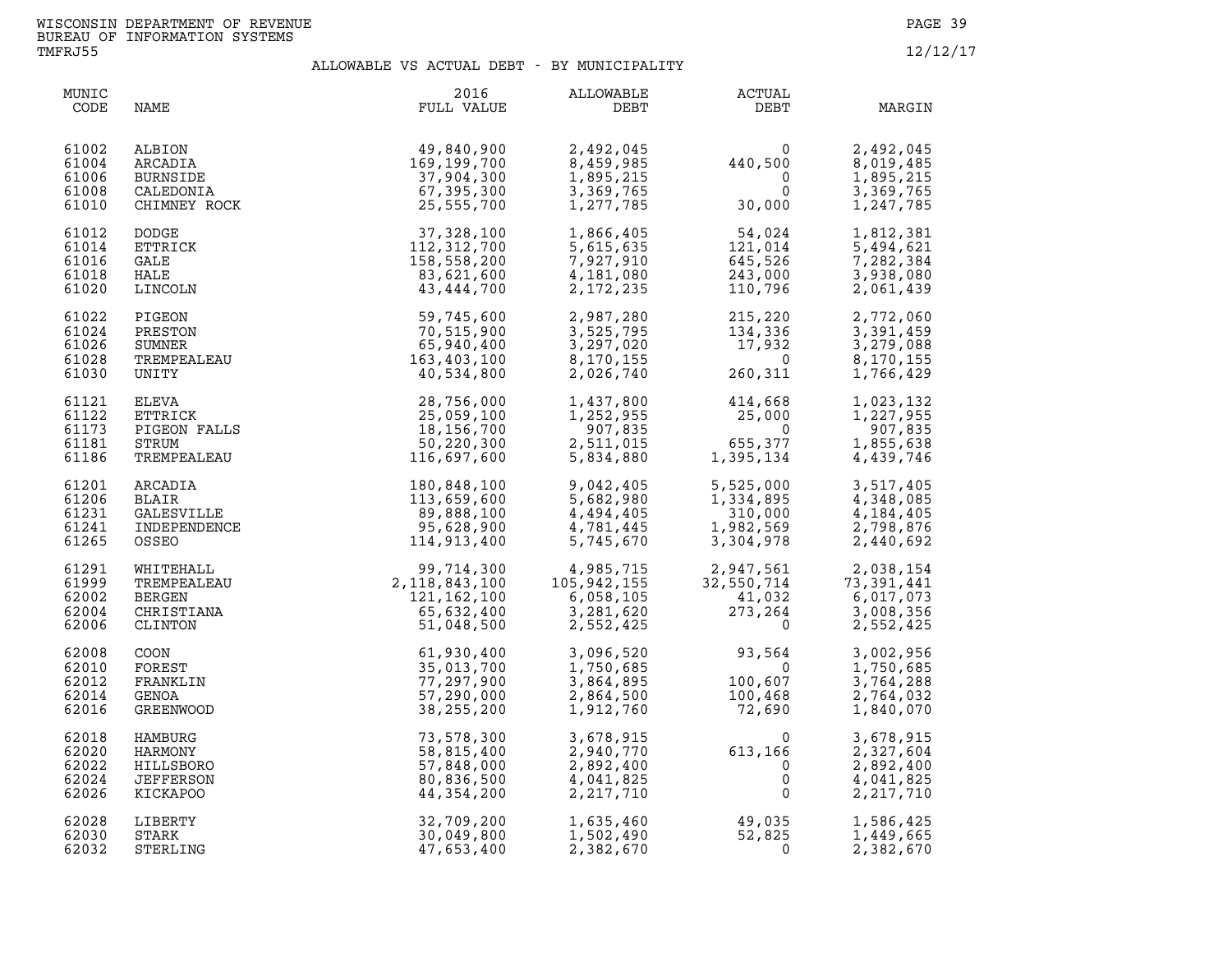| MUNIC<br>CODE                             | NAME                                                                                      | 2016<br>FULL VALUE                                                        | ALLOWABLE<br>DEBT                                                  | <b>ACTUAL</b><br>DEBT                                      | MARGIN                                                               |
|-------------------------------------------|-------------------------------------------------------------------------------------------|---------------------------------------------------------------------------|--------------------------------------------------------------------|------------------------------------------------------------|----------------------------------------------------------------------|
| 62034                                     | UNION                                                                                     | 38,698,700                                                                | 1,934,935                                                          | 122,927                                                    | 1,812,008                                                            |
| 62036                                     | VIROOUA                                                                                   | 139,217,100                                                               | 6,960,855                                                          | 526,331                                                    | 6,434,524                                                            |
| 62038                                     | WEBSTER                                                                                   | 56,584,500                                                                | 2,829,225                                                          | 185,655                                                    | 2,643,570                                                            |
| 62040                                     | WHEATLAND                                                                                 | 55,821,200                                                                | 2,791,060                                                          | 100,000                                                    | 2,691,060                                                            |
| 62042                                     | WHITESTOWN                                                                                | 31,545,900                                                                | 1,577,295                                                          | 181,991                                                    | 1,395,304                                                            |
| 62111                                     | CHASEBURG                                                                                 | 16,479,900                                                                | 823,995                                                            | 116,380                                                    | 707,615                                                              |
| 62112                                     | COON VALLEY                                                                               | 44,122,800                                                                | 2,206,140                                                          | 819,719                                                    | 1,386,421                                                            |
| 62116                                     | DE SOTO                                                                                   | 17,979,100                                                                | 898,955                                                            | 132,384                                                    | 766,571                                                              |
| 62131                                     | GENOA                                                                                     | 13, 242, 400                                                              | 662,120                                                            | 15,616                                                     | 646,504                                                              |
| 62146                                     | LA FARGE                                                                                  | 35,615,000                                                                | 1,780,750                                                          | 1,195,000                                                  | 585,750                                                              |
| 62165                                     | ONTARIO                                                                                   | 15,469,200                                                                | 773,460                                                            | 240,296                                                    | 533,164                                                              |
| 62176                                     | READSTOWN                                                                                 | 13,538,500                                                                | 676,925                                                            | 321,130                                                    | 355,795                                                              |
| 62181                                     | STODDARD                                                                                  | 45,998,200                                                                | 2,299,910                                                          | 329,918                                                    | 1,969,992                                                            |
| 62236                                     | HILLSBORO                                                                                 | 62,476,500                                                                | 3,123,825                                                          | 531,299                                                    | 2,592,526                                                            |
| 62286                                     | VIROOUA                                                                                   | 260,037,400                                                               | 13,001,870                                                         | 8, 312, 773                                                | 4,689,097                                                            |
| 62291                                     | WESTBY                                                                                    | 122,547,600                                                               | 6,127,380                                                          | 2,723,000                                                  | 3,404,380                                                            |
| 62999                                     | VERNON                                                                                    | 1,905,263,700                                                             | 95,263,185                                                         | 5,315,000                                                  | 89,948,185                                                           |
| 63002<br>63004<br>63006<br>63008<br>63010 | ARBOR VITAE<br>BOULDER JUNCTION<br>CLOVERLAND<br>CLOVERLAND<br>CONOVER<br>LAC DU FLAMBEAU | 532,722,300<br>453, 115, 000<br>238,121,200<br>368,531,500<br>884,596,100 | 26,636,115<br>22,655,750<br>11,906,060<br>18,426,575<br>44,229,805 | 353,140<br>2,050,734<br>$\Omega$<br>664,627<br>$\mathbf 0$ | 26, 282, 975<br>20,605,016<br>11,906,060<br>17,761,948<br>44,229,805 |
| 63012                                     | LAND O LAKES                                                                              | 457, 153, 900                                                             | 22,857,695                                                         | 337,125                                                    | 22,520,570                                                           |
| 63014                                     | LINCOLN                                                                                   | 514, 213, 300                                                             | 25,710,665                                                         | $\Omega$                                                   | 25,710,665                                                           |
| 63016                                     | MANITOWISH WATERS                                                                         | 536,899,800                                                               | 26,844,990                                                         | 66,826                                                     | 26,778,164                                                           |
| 63018                                     | PHELPS                                                                                    | 372,240,500                                                               | 18,612,025                                                         | 478,765                                                    | 18, 133, 260                                                         |
| 63020                                     | PLUM LAKE                                                                                 | 257,337,100                                                               | 12,866,855                                                         | 170,503                                                    | 12,696,352                                                           |
| 63022                                     | PRESOUE ISLE                                                                              | 565,290,800                                                               | 28, 264, 540                                                       | 1,233,328                                                  | 27,031,212                                                           |
| 63024                                     | SAINT GERMAIN                                                                             | 628,792,800                                                               | 31,439,640                                                         | 1,482,866                                                  | 29,956,774                                                           |
| 63026                                     | WASHINGTON                                                                                | 504,328,900                                                               | 25, 216, 445                                                       | 70,000                                                     | 25,146,445                                                           |
| 63028                                     | WINCHESTER                                                                                | 268,318,400                                                               | 13,415,920                                                         | $\overline{0}$                                             | 13,415,920                                                           |
| 63221                                     | EAGLE RIVER                                                                               | 169,607,400                                                               | 8,480,370                                                          | 3,662,933                                                  | 4,817,437                                                            |
| 63999                                     | VILAS                                                                                     | 6,751,269,000                                                             | 337,563,450                                                        | 10,680,000                                                 | 326,883,450                                                          |
| 64002                                     | BLOOMFIELD                                                                                | 110,790,500                                                               | 5,539,525                                                          | 0                                                          | 5,539,525                                                            |
| 64004                                     | DARIEN                                                                                    | 198,741,900                                                               | 9,937,095                                                          | 14,000                                                     | 9,923,095                                                            |
| 64006                                     | DELAVAN                                                                                   | 914, 921, 400                                                             | 45,746,070                                                         | 3,797,968                                                  | 41,948,102                                                           |
| 64008                                     | EAST TROY                                                                                 | 770,552,400                                                               | 38,527,620                                                         | 1,029,061                                                  | 37,498,559                                                           |
| 64010                                     | GENEVA                                                                                    | 819,808,800                                                               | 40,990,440                                                         | 0                                                          | 40,990,440                                                           |
| 64012                                     | LA FAYETTE                                                                                | 254,724,100                                                               | 12,736,205                                                         | 621,653                                                    | 12, 114, 552                                                         |
| 64014                                     | LA GRANGE                                                                                 | 713,695,400                                                               | 35,684,770                                                         | 0                                                          | 35,684,770                                                           |
| 64016                                     | LINN                                                                                      | 1,601,522,800                                                             | 80,076,140                                                         | 0                                                          | 80,076,140                                                           |
| 64018                                     | LYONS                                                                                     | 404,575,900                                                               | 20, 228, 795                                                       | 0                                                          | 20,228,795                                                           |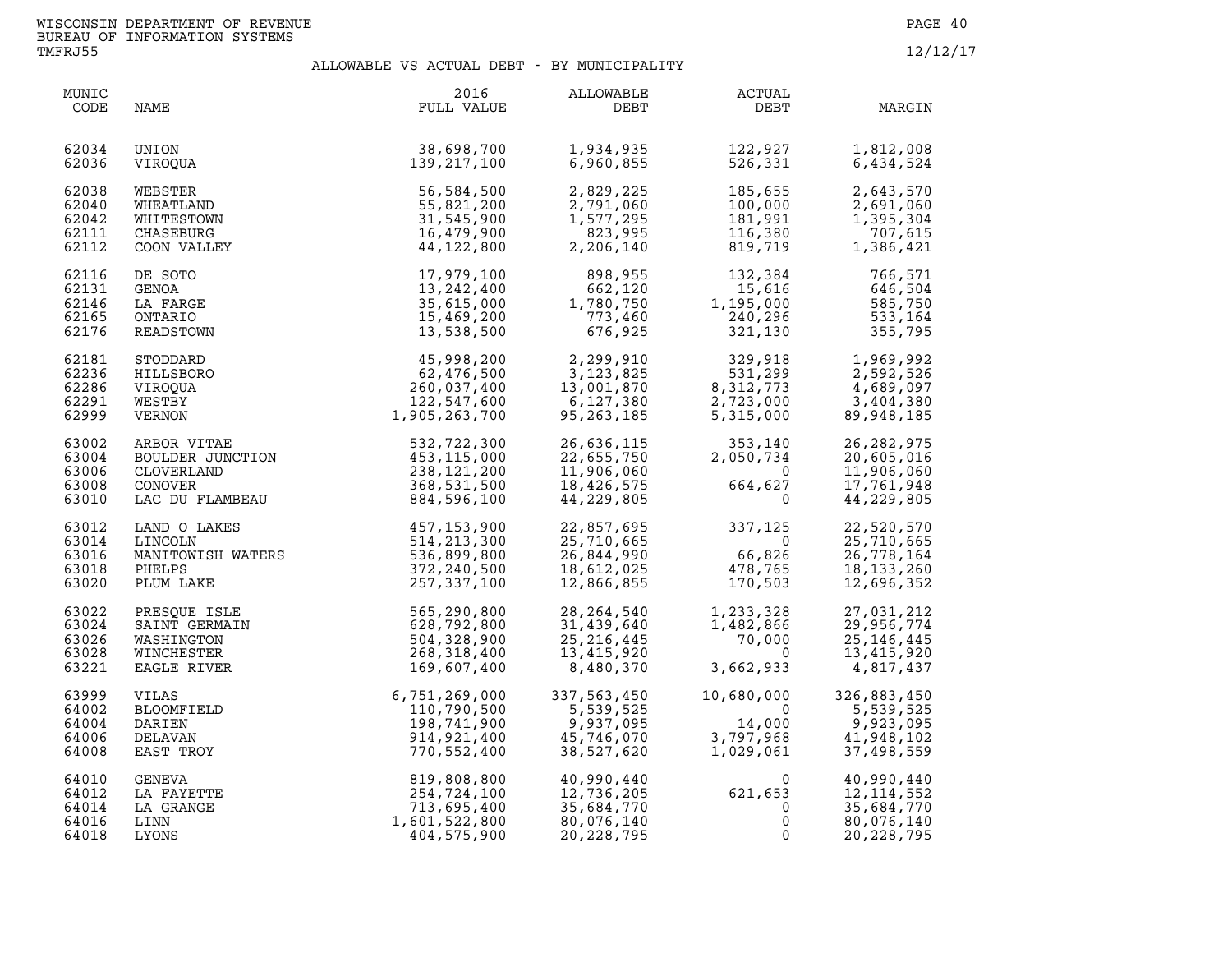| MUNIC<br>CODE                             | NAME                                                                                                                            | 2016<br>FULL VALUE                                                                                                       | ALLOWABLE<br>DEBT                                                                                                                                                                                 | <b>ACTUAL</b><br>DEBT                                                                                                      | MARGIN                                                                                                          |
|-------------------------------------------|---------------------------------------------------------------------------------------------------------------------------------|--------------------------------------------------------------------------------------------------------------------------|---------------------------------------------------------------------------------------------------------------------------------------------------------------------------------------------------|----------------------------------------------------------------------------------------------------------------------------|-----------------------------------------------------------------------------------------------------------------|
| 64020<br>64022<br>64024<br>64026<br>64028 | RICHMOND<br>SHARON<br>SPRING PRAIRIE<br>SUGAR CREEK<br>TROY<br>WAILLES                                                          | 223, 226, 900<br>79,618,100<br>248,567,200<br>359,627,500<br>254,718,600                                                 | 11, 161, 345<br>3,980,905<br>12,428,360<br>17,981,375<br>12,735,930                                                                                                                               | 0<br>308,750<br>575,000<br>196,018<br>497,696                                                                              | 11, 161, 345<br>3,672,155<br>11,853,360<br>17,785,357<br>12,238,234                                             |
| 64030<br>64032<br>64115<br>64116<br>64121 | WALWORTH<br>WHITEWATER<br>BLOOMFIELD<br>DARIEN<br>EAST TROY                                                                     | 225,627,000<br>301,620,600<br>370,693,900<br>107,374,900<br>343,451,200                                                  | 11,281,350<br>us1,030,د۔<br>18,534,695<br>5,368,745<br>17.172                                                                                                                                     | $648,515$<br>6,073,960<br>5,057,246<br>5,005,000<br>$6,073,960$<br>5,057,246<br>5,005,000                                  | 10,632,835<br>15,081,030<br>12,460,735<br>311,499<br>12, 167, 560                                               |
| 64126<br>64131<br>64181<br>64191<br>64192 |                                                                                                                                 | FONTANA 1,158,949,500<br>GENOA CITY 177,205,300<br>SHARON 69,031,200<br>WALWORTH 209,737,100<br>WILLIAMS BAY 713,053,000 | 57,947,475<br>8,860,265<br>3,451,560<br>10,486,855<br>35,652,650                                                                                                                                  | 29,300,489<br>4,055,000<br>1,938,177<br>1,513,383<br>1,788,036<br>4,660,534<br>30,992,116                                  |                                                                                                                 |
| 64216<br>64221<br>64246<br>64291<br>64999 | DELAVAN<br>ELKHORN<br>LAKE GENEVA<br>WHITEWATER<br>WALWORTH                                                                     | 550,068,500<br>679,260,400<br>1,190,816,500<br>645,398,900<br>13,642,069,100                                             | 27,503,425<br>33,963,020<br>59,540,825<br>32,269,945<br>682,103,455                                                                                                                               | 12,776,146<br>17,315,000<br>5,335,000<br>20,455,000<br>6,405,000                                                           | 14,727,279<br>16,648,020<br>54, 205, 825<br>11,814,945<br>675,698,455                                           |
| 65002<br>65004<br>65006<br>65008<br>65010 | BARRONETT<br>BASHAW<br>BASS LAKE<br>BEAVER BROOK<br>BIRCHWOOD<br>BROOKLYN<br>CASEY<br>CHICOG<br>CRYSTAL<br>CRYSTAL<br>EVERGREEN | 35,862,100<br>78,493,200<br>60,520,600<br>59,276,300<br>216,524,700 1                                                    | 10,826,235                                                                                                                                                                                        | $1, 793, 105$<br>$3, 924, 660$<br>$3, 026, 030$<br>$2, 963, 815$<br>$10, 826, 235$<br>$162, 580$<br>$162, 580$             | 1,713,229<br>3,906,451<br>3,026,030<br>2,963,815<br>10,663,655                                                  |
| 65012<br>65014<br>65016<br>65018<br>65020 |                                                                                                                                 |                                                                                                                          | $\begin{array}{cccc} 37,945,200 & 1,897,260 & 0 \\ 163,707,800 & 8,185,390 & 206,183 \\ 103,595,000 & 5,179,750 & 0 \\ 39,760,400 & 1,988,020 & 0 \\ 97,167,700 & 4,858,385 & 74,929 \end{array}$ |                                                                                                                            | 1,897,260<br>7,979,207<br>5,179,750<br>1,988,020<br>4,783,456                                                   |
| 65022<br>65024<br>65026<br>65028<br>65030 | FROG CREEK<br><b>GULL LAKE</b><br>LONG LAKE<br>MADGE<br>MINONG                                                                  | 15,048,700<br>33,696,100<br>198,626,200<br>139,514,100<br>335,037,600                                                    | 752,435<br>$\begin{array}{c}\n1\n\end{array}$<br>1,684,805<br>9,931,310<br>6,975,705<br>16,751,880                                                                                                | 443,709                                                                                                                    | $\begin{array}{c} 0 \\ 0 \\ 0 \\ 0 \end{array}$<br>752,435<br>1,684,805<br>9,931,310<br>6,975,705<br>16,308,171 |
| 65032<br>65034<br>65036<br>65038<br>65040 | SARONA<br>SPOONER<br>SPRINGBROOK<br>STINNETT<br>STONE LAKE                                                                      | 67,959,300<br>88,074,700<br>35,029,400<br>15,517,000<br>64, 115, 300                                                     | 3,397,965<br>4,403,735<br>1,751,470<br>775,850<br>3,205,765                                                                                                                                       | $\begin{smallmatrix} & & 0\ & & & 0\ & & & 0\ & & & 0\ & & & & 0\ & & & & 0\ & & & & 133\, ,\,042 & & & \end{smallmatrix}$ | 3,397,965<br>4,403,735<br>$\overline{0}$<br>$\overline{0}$<br>1,751,470<br>775,850<br>3,072,723                 |
| 65042<br>65106<br>65151                   | TREGO<br><b>BIRCHWOOD</b><br>MINONG                                                                                             | 124,839,500<br>29,914,800<br>37,536,800                                                                                  | 6,241,975<br>1,495,740<br>1,876,840                                                                                                                                                               | $\begin{array}{ccc} & 0 & 6, 241, 975 \ 591, 462 & 904, 278 \ 445, 518 & 1, 431, 322 \end{array}$<br>445,518               |                                                                                                                 |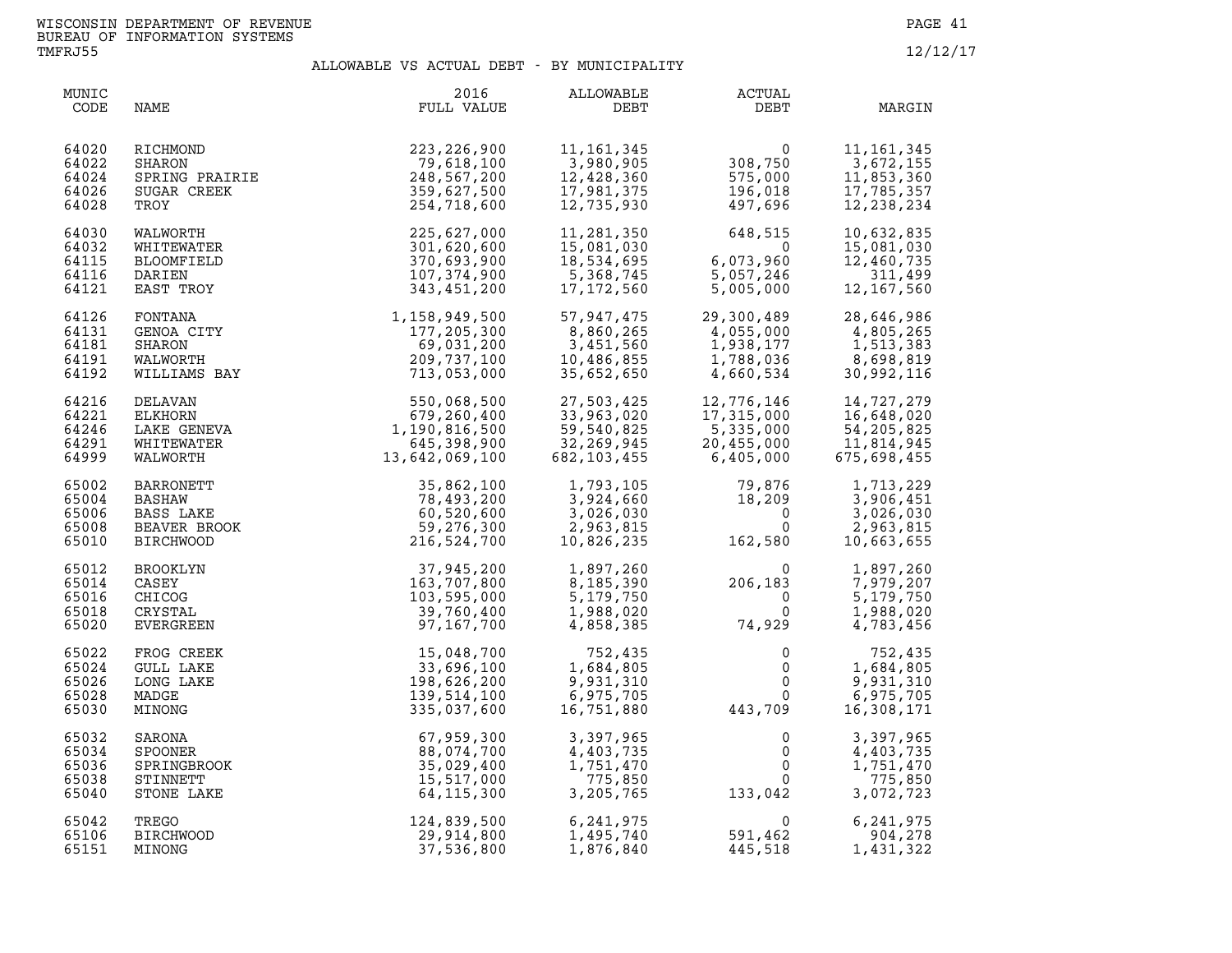| MUNIC<br>CODE                             | NAME                                                          | 2016<br>FULL VALUE                                                            | <b>ALLOWABLE</b><br>DEBT                                                | ACTUAL<br>DEBT                                                                | MARGIN                                                                 |
|-------------------------------------------|---------------------------------------------------------------|-------------------------------------------------------------------------------|-------------------------------------------------------------------------|-------------------------------------------------------------------------------|------------------------------------------------------------------------|
| 65281                                     | <b>SPOONER</b>                                                | 141,646,900                                                                   | 7,082,345                                                               | 2,304,728                                                                     | 4,777,617                                                              |
| 65282                                     | SHELL LAKE                                                    | 176,741,800                                                                   | 8,837,090                                                               | 2,685,716                                                                     | 6,151,374                                                              |
| 65999<br>66002<br>66004<br>66006<br>66008 | WASHBURN<br>ADDISON<br>BARTON<br>ERIN<br>FARMINGTON           | 2,396,151,200<br>327,664,700<br>298,580,800<br>564,021,700<br>384,356,600     | 119,807,560<br>16,383,235<br>14,929,040<br>28, 201, 085<br>19, 217, 830 | 5,080,606<br>$\begin{bmatrix} 0 \\ 0 \\ 0 \\ 0 \\ 398,228 \end{bmatrix}$<br>0 | 114,726,954<br>16,383,235<br>14,929,040<br>28, 201, 085<br>18,819,602  |
| 66010<br>66012<br>66014<br>66016<br>66018 | GERMANTOWN<br>HARTFORD<br>JACKSON<br>KEWASKUM<br>POLK         | 23,913,200<br>372,898,400<br>500,580,100<br>126,742,000<br>594,074,300        | 1,195,660<br>18,644,920<br>25,029,005<br>6,337,100<br>29,703,715        | $\begin{smallmatrix}&&&0\\&&&0\\123,618\\0\end{smallmatrix}$<br>14,386        | 1,195,660<br>18,644,920<br>24,905,387<br>6,337,100<br>29,689,329       |
| 66022<br>66024<br>66026<br>66131<br>66141 | TRENTON<br>WAYNE<br>WEST BEND<br>GERMANTOWN<br><b>JACKSON</b> | 468,811,800<br>208,404,900<br>830, 318, 500<br>2,501,879,800<br>614,708,400   | 23,440,590<br>10,420,245<br>41,515,925<br>125,093,990<br>30,735,420     | 189,109<br>28,155<br>$\mathbf 0$<br>25, 130, 000<br>13,323,000                | 23, 251, 481<br>10,392,090<br>41,515,925<br>99,963,990<br>17,412,420   |
| 66142                                     | KEWASKUM                                                      | 290,411,700                                                                   | 14,520,585                                                              | 9,261,062                                                                     | 5,259,523                                                              |
| 66161                                     | NEWBURG                                                       | 74,633,100                                                                    | 3,731,655                                                               | 2,051,690                                                                     | 1,679,965                                                              |
| 66166                                     | RICHFIELD                                                     | 1,548,259,800                                                                 | 77,412,990                                                              | 1,029,719                                                                     | 76, 383, 271                                                           |
| 66181                                     | SLINGER                                                       | 500,284,300                                                                   | 25,014,215                                                              | 2,655,181                                                                     | 22,359,034                                                             |
| 66236                                     | HARTFORD                                                      | 1,186,981,700                                                                 | 59,349,085                                                              | 27,289,999                                                                    | 32,059,086                                                             |
| 66291                                     | WEST BEND                                                     | 2,485,727,800                                                                 | 124,286,390                                                             | 61,060,066                                                                    | 63, 226, 324                                                           |
| 66999                                     | WASHINGTON                                                    | 13,843,873,200                                                                | 692,193,660                                                             | 9,465,000                                                                     | 682,728,660                                                            |
| 67002                                     | BROOKFIELD                                                    | 1,022,027,200                                                                 | 51,101,360                                                              | 512,571                                                                       | 50,588,789                                                             |
| 67004                                     | DELAFIELD                                                     | 1,511,953,300                                                                 | 75,597,665                                                              | 3,814,026                                                                     | 71,783,639                                                             |
| 67006                                     | EAGLE                                                         | 447,856,700                                                                   | 22,392,835                                                              | 513,788                                                                       | 21,879,047                                                             |
| 67008<br>67010<br>67014<br>67016<br>67022 | GENESEE<br>LISBON<br>MERTON<br>MUKWONAGO<br><b>OCONOMOWOC</b> | 938,936,400<br>1,164,817,900<br>1,525,906,800<br>850,134,800<br>1,456,170,700 | 46,946,820<br>58,240,895<br>76, 295, 340<br>42,506,740<br>72,808,535    | 1,520,974<br>13,486,273<br>1,669,476<br>5,209,595<br>7,976,706                | 45, 425, 846<br>44,754,622<br>74,625,864<br>37, 297, 145<br>64,831,829 |
| 67024                                     | OTTAWA                                                        | 524,403,500                                                                   | 26, 220, 175                                                            | 173,527                                                                       | 26,046,648                                                             |
| 67030                                     | VERNON                                                        | 848,023,500                                                                   | 42,401,175                                                              | 1, 121, 806                                                                   | 41,279,369                                                             |
| 67032                                     | WAUKESHA                                                      | 948,856,300                                                                   | 47, 442, 815                                                            | 16,540                                                                        | 47, 426, 275                                                           |
| 67106                                     | BIG BEND                                                      | 149,316,300                                                                   | 7,465,815                                                               | 5, 142, 974                                                                   | 2,322,841                                                              |
| 67107                                     | BUTLER                                                        | 252,295,600                                                                   | 12,614,780                                                              | 3,847,510                                                                     | 8,767,270                                                              |
| 67111                                     | CHENEQUA                                                      | $463,767,300$<br>$179,903,200$<br>$159,488,000$<br>$1,112,491,000$            | 23,188,365                                                              | 1,199,402                                                                     | 21,988,963                                                             |
| 67116                                     | <b>DOUSMAN</b>                                                |                                                                               | 8,995,160                                                               | 4,319,869                                                                     | 4,675,291                                                              |
| 67121                                     | EAGLE                                                         |                                                                               | 7,974,400                                                               | 1,005,800                                                                     | 6,968,600                                                              |
| 67122                                     | ELM GROVE                                                     |                                                                               | 55,624,550                                                              | 7,857,510                                                                     | 47,767,040                                                             |
| 67136                                     | HARTLAND                                                      |                                                                               | 60,547,080                                                              | 15,654,123                                                                    | 44,892,957                                                             |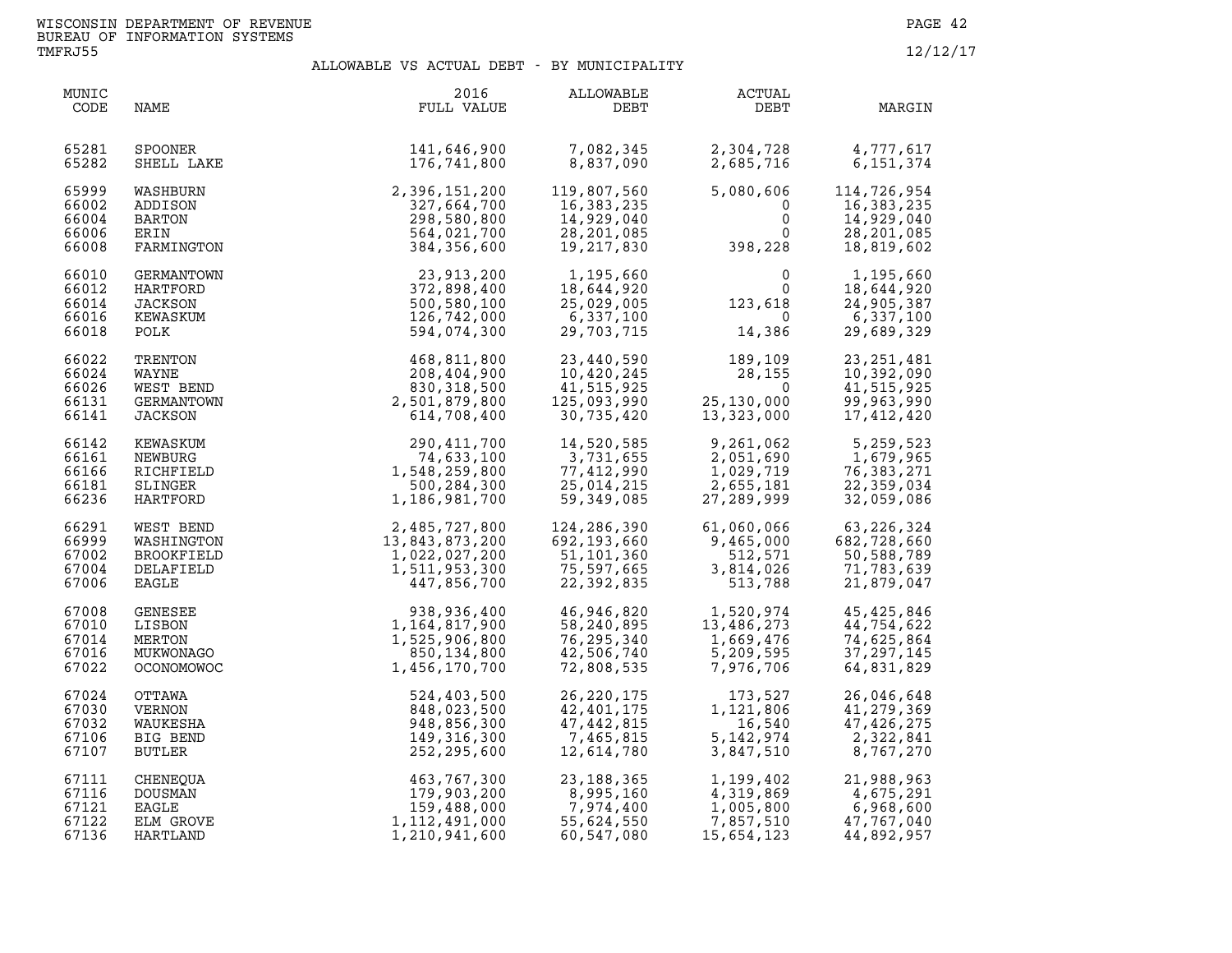| MUNIC<br>CODE                             | NAME                                                                | 2016<br>FULL VALUE                                                                 | ALLOWABLE<br>DEBT                                                                                | ACTUAL<br>DEBT                                                                   | MARGIN                                                                     |
|-------------------------------------------|---------------------------------------------------------------------|------------------------------------------------------------------------------------|--------------------------------------------------------------------------------------------------|----------------------------------------------------------------------------------|----------------------------------------------------------------------------|
| 67146<br>67147<br>67151<br>67152<br>67153 | LAC LA BELLE<br>LANNON<br>MENOMONEE FALLS<br>MERTON<br>MUKWONAGO    | 111, 355, 700<br>125,690,900<br>4,728,377,800<br>404,381,200<br>802,163,300        | 5,567,785<br>6,284,545<br>236,418,890<br>$20,219,060$<br>$40,109,155$<br>40,108,165              | 1,691,111<br>2,091,231<br>93,597,716<br>2,936,691<br>27,540,612                  | 3,876,674<br>4,193,314<br>142,821,174<br>17,282,369<br>12,567,553          |
| 67158<br>67161<br>67166<br>67171<br>67172 | NASHOTAH<br>NORTH PRAIRIE<br>OCONOMOWOC LAKE<br>PEWAUKEE<br>SUMMIT  | 178,415,100<br>225,161,500<br>334,184,200<br>961,387,200<br>969,061,600            | 8,920,755<br>11,258,075<br>16,709,210<br>48,069,360<br>48,453.080<br>48,453,080                  | 514,773<br>377,311<br>611,071<br>,276,589<br>75,589<br>12, 276, 589<br>8,769,751 | 8,405,982<br>10,880,764<br>16,098,139<br>35,792,771<br>39,683,329          |
| 67181<br>67191<br>67206<br>67216<br>67251 | SUSSEX<br>WALES<br>BROOKFIELD<br>DELAFIELD<br>MUSKEGO               | 1,268,229,500<br>364,949,200<br>6,789,545,700<br>1,356,000,400<br>2,766,764,000    | 63, 411, 475<br>18, 247, 460<br>دەم ، ، ، 4 ، 339<br>67, 800, 020<br>200. مۇمۇمۇم<br>138,338,200 | 34,526,307<br>7,591,954<br>69,287,167<br>15, 312, 746<br>34,757,063              | 28,885,168<br>10,655,506<br>270,190,118<br>52,487,274<br>103,581,137       |
| 67261<br>67265<br>67270<br>67291<br>67999 | NEW BERLIN<br><b>OCONOMOWOC</b><br>PEWAUKEE<br>WAUKESHA<br>WAUKESHA | 4,957,310,700<br>2,010,432,900<br>2,944,520,700<br>5,877,157,700<br>51,937,555,000 | 247,865,535<br>100,521,645<br>147,226,035<br>293,857,885<br>2,596,877,750                        | 50,014,457<br>13,808,897<br>19,225,209<br>151,741,571<br>78,130,000              | 197,851,078<br>86,712,748<br>128,000,826<br>142, 116, 314<br>2,518,747,750 |
| 68002<br>68004<br>68006<br>68008<br>68010 | BEAR CREEK<br>CALEDONIA<br>DAYTON<br><b>DUPONT</b><br>FARMINGTON    | 61,283,400<br>149,836,400<br>387, 123, 400<br>50,597,000<br>465,133,200            | 3,064,170<br>7,491,820<br>19,356,170<br>2,529,850<br>23, 256, 660                                | 84,449<br>0<br>$\mathsf{O}$<br>$\overline{0}$<br>$\mathbf 0$                     | 2,979,721<br>7,491,820<br>19,356,170<br>2,529,850<br>23, 256, 660          |
| 68012<br>68014<br>68016<br>68018<br>68020 | FREMONT<br>HARRISON<br>HELVETIA<br>IOLA<br>LARRABEE                 | 83,126,200<br>56,719,800<br>69,447,700<br>103,850,300<br>89,343,900                | 4,156,310<br>2,835,990<br>3,472,385<br>5, 192, 515<br>4,467,195                                  | $\begin{array}{c} 0 \\ 0 \\ 0 \\ 0 \\ 0 \end{array}$                             | 4,156,310<br>2,835,990<br>3,472,385<br>5, 192, 515<br>4,467,195            |
| 68022<br>68024<br>68026<br>68028<br>68030 | LEBANON<br>LIND<br>LITTLE WOLF<br>MATTESON<br>MUKWA                 | 116,733,700<br>121,537,600<br>100,961,700<br>65,042,800<br>222, 255, 200           | 5,836,685<br>6,076,880<br>5,048,085<br>3,252,140<br>11, 112, 760                                 | $147,359$<br>0<br>0<br>0<br>$\mathsf{O}\xspace$<br>$\overline{0}$                | 5,689,326<br>6,076,880<br>5,048,085<br>3, 252, 140<br>11, 112, 760         |
| 68032<br>68034<br>68036<br>68038<br>68040 | ROYALTON<br>SAINT LAWRENCE<br>SCANDINAVIA<br>UNION<br>WAUPACA       | 128,739,700<br>62,039,400<br>103,961,100<br>58,320,300<br>91,906,000               | 6,436,985<br>3,101,970<br>5,198,055<br>2,916,015<br>4,595,300                                    | $15,634$<br>0<br>0<br>0<br>0<br>$0 \qquad \qquad$<br>15,634                      | 6,436,985<br>3,086,336<br>5,198,055<br>2,916,015<br>4,595,300              |
| 68042<br>68044<br>68106                   | WEYAUWEGA<br>WYOMING<br>BIG FALLS                                   | 58,124,100<br>35,342,800<br>2,983,800                                              | 2,906,205<br>1,767,140<br>149,190                                                                | $\mathsf{O}$<br>$\mathbf 0$<br>$\mathbf{0}$                                      | 2,906,205<br>1,767,140<br>149,190                                          |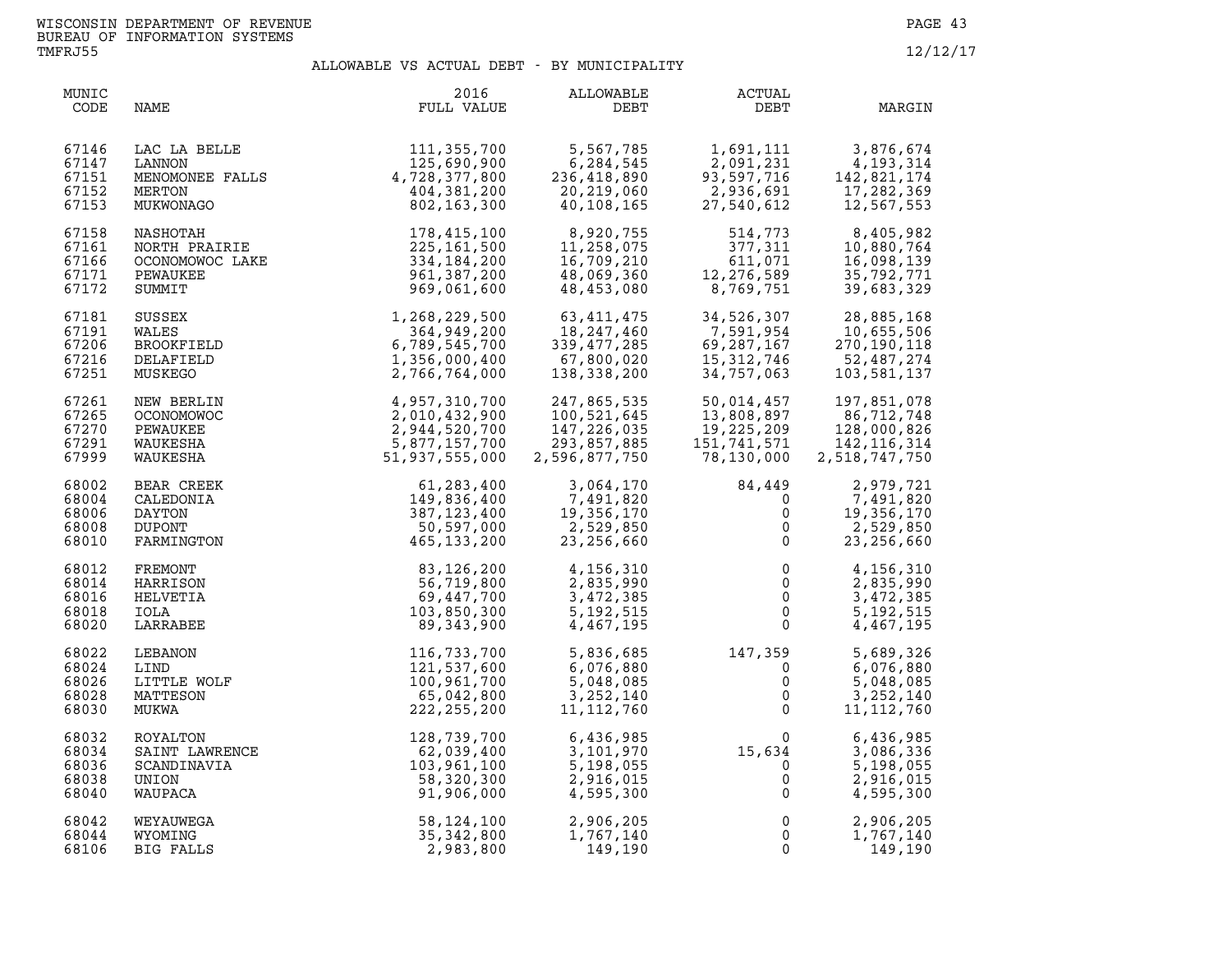| MUNIC<br>CODE                             | NAME                                                          | 2016<br>FULL VALUE                                                              | ALLOWABLE<br>DEBT                                                                          | ACTUAL<br>DEBT                                                     | MARGIN                                                                |
|-------------------------------------------|---------------------------------------------------------------|---------------------------------------------------------------------------------|--------------------------------------------------------------------------------------------|--------------------------------------------------------------------|-----------------------------------------------------------------------|
| 68121<br>68126                            | EMBARRASS<br>FREMONT                                          | 13,750,600<br>69,527,000                                                        | 687,530<br>3,476,350                                                                       | $\mathbf{0}$<br>9,972                                              | 687,530<br>3,466,378                                                  |
| 68141<br>68165<br>68181<br>68211<br>68251 | IOLA<br>OGDENSBURG<br>SCANDINAVIA<br>CLINTONVILLE<br>MANAWA   | 61,206,100<br>6,665,600<br>15,386,000<br>209,051,000<br>89,557,300              | 3,060,305<br>333,280<br>769,300<br>10,452,550<br>4,477,865                                 | 1,374,257<br>420,097<br>0<br>7,620,428<br>1,915,185                | 1,686,048<br>-86,817<br>769,300<br>2,832,122<br>2,562,680             |
| 68252<br>68261<br>68291<br>68292<br>68999 | MARION<br>NEW LONDON<br>WAUPACA<br>WEYAUWEGA<br>WAUPACA       | 54,150,600<br>358,611,900<br>395,248,800<br>96,530,300<br>3,935,582,200         | 2,707,530<br>17,930,595<br>19,762,440<br>4,826,515<br>196,779,110                          | 1,354,643<br>6,794,274<br>11,332,533<br>$3,490,000$<br>29,635,000  | 1,352,887<br>11, 136, 321<br>8,429,907<br>1,336,515<br>167, 144, 110  |
| 69002<br>69004<br>69006<br>69008<br>69010 | AURORA<br>BLOOMFIELD<br><b>COLOMA</b><br>DAKOTA<br>DEERFIELD  | 93,324,200<br>97,829,300<br>89,815,300<br>104,912,900<br>90,116,800             | 4,666,210<br>4,891,465<br>4,490,765<br>5,245,645<br>4,505,840                              | $680,000\ 0\ 0\ 0$<br>$\mathbf{0}$                                 | 4,666,210<br>4, 211, 465<br>4,490,765<br>5,245,645<br>4,505,840       |
| 69012<br>69014<br>69016<br>69018<br>69020 | HANCOCK<br>LEON<br>MARION<br>MOUNT MORRIS<br>OASIS            | 72,299,700<br>170,047,900<br>328, 113, 500<br>234,992,900<br>52,779,500         | 3,614,985<br>8,502,395<br>16,405,675<br>11,749,645<br>2,638,975<br>11,749,645<br>2,638,975 | 58,211<br>$\overline{a}$<br>$\Omega$<br>95,633<br>28,021           | 3,556,774<br>8,502,395<br>16,405,675<br>11,654,012<br>2,610,954       |
| 69022<br>69024<br>69026<br>69028<br>69030 | PLAINFIELD<br>POY SIPPI<br>RICHFORD<br>ROSE<br>SAXEVILLE      | 49,858,900<br>67,837,700<br>65,236,700<br>73,661,900<br>126,736,300             | 2,492,945<br>3,391,885<br>3,261,835<br>3,683,095<br>6,336,815                              | $240, 607$<br>0<br>0<br>0<br>0<br>$0 \qquad \qquad$                | 2,252,338<br>3,391,885<br>3,261,835<br>3,683,095<br>6,336,815         |
| 69032<br>69034<br>69036<br>69111<br>69136 | SPRINGWATER<br>WARREN<br>WAUTOMA<br>COLOMA<br>HANCOCK         | 278,775,600<br>51,729,400<br>127,760,900<br>24,858,700<br>17,683,800            | 13,938,780<br>2,586,470<br>6,388,045<br>1,242,935<br>884,190                               | 143,500<br>$\mathbf 0$<br>0<br>$201, 371$ <sup>0</sup><br>$\Omega$ | 13,795,280<br>2,586,470<br>6,388,045<br>1,041,564<br>884,190          |
| 69146<br>69171<br>69176<br>69191<br>69291 | LOHRVILLE<br>PLAINFIELD<br>REDGRANITE<br>WILD ROSE<br>WAUTOMA | 14,316,200<br>33,987,200<br>45,834,700<br>32, 241, 500<br>101,238,700           | 715,810<br>1,699,360<br>2,291,735<br>1,612,075<br>5,061,935                                | $\mathbf 0$<br>173,264<br>256,238<br>610,000<br>3, 154, 716        | 715,810<br>1,526,096<br>2,035,497<br>1,002,075<br>1,907,219           |
| 69999<br>70002<br>70004<br>70006<br>70008 | WAUSHARA<br>ALGOMA<br>BLACK WOLF<br>CLAYTON<br>MENASHA        | 2,458,265,800<br>612,818,800<br>273, 284, 700<br>475, 372, 700<br>1,502,494,400 | 122,913,290<br>30,640,940<br>13,664,235<br>23,768,635<br>75, 124, 720                      | $3,875,000$<br>0<br>6, 344, 481<br>17,811,294                      | 119,038,290<br>30,640,940<br>13,664,235<br>17,424,154<br>57, 313, 426 |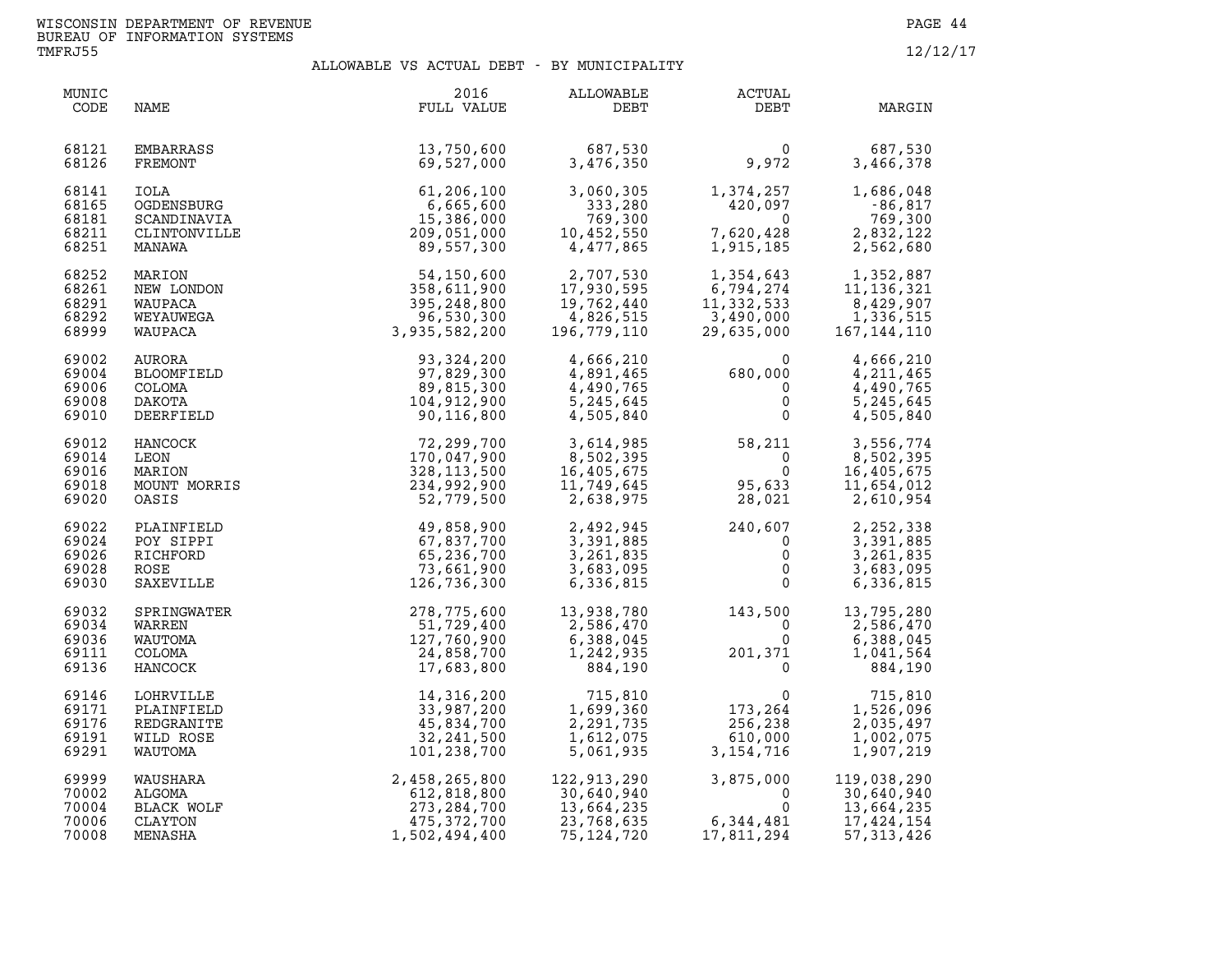| MUNIC<br>CODE                             | NAME                                                      | 2016<br>FULL VALUE                                                                                                                                                                                                                                               | <b>ALLOWABLE</b><br>DEBT                                                             | ACTUAL<br>DEBT                                                                                                   | MARGIN                                                                  |
|-------------------------------------------|-----------------------------------------------------------|------------------------------------------------------------------------------------------------------------------------------------------------------------------------------------------------------------------------------------------------------------------|--------------------------------------------------------------------------------------|------------------------------------------------------------------------------------------------------------------|-------------------------------------------------------------------------|
| 70010<br>70012<br>70014<br>70016<br>70018 | NEENAH<br>NEKIMI<br>NEPEUSKUN<br>OMRO<br>OSHKOSH          | 415,470,900<br>131,136,600<br>61,615,700<br>208,938,600<br>324,526,300                                                                                                                                                                                           | 20,773,545<br>$\frac{6}{6}$ , 556, 830<br>3,080,785<br>10,446,930<br>16,226,315      | $259, 298$<br>84,511<br>0<br>104,293                                                                             | 20,514,247<br>6,472,319<br>3,080,785<br>10,342,637<br>16, 226, 315      |
| 70020<br>70022<br>70024<br>70026<br>70028 | POYGAN<br>RUSHFORD<br>UTICA<br>VINLAND<br>WINCHESTER      | 150,838,100<br>115,984,700<br>132,078,600<br>233,090,200<br>150,462,000                                                                                                                                                                                          | 7,541,905<br>5,799,235<br>6,603,930<br>11,654,510<br>7,523,100                       | $\begin{smallmatrix} 0 & 0 \\ 133, 249 & 0 \\ 0 & 0 \\ 0 & 0 \end{smallmatrix}$                                  | 7,541,905<br>5,665,986<br>6,603,930<br>11,654,510<br>7,523,100          |
| 70030<br>70032<br>70191<br>70251<br>70261 |                                                           | WINNECONNE<br>WINNECONNE<br>WOLF RIVER<br>WINNECONNE<br>MINNECONNE<br>MINNECONNE<br>MINNECONNE<br>MINNECONNE<br>179, 296, 600<br>179, 296, 600<br>179, 296, 600<br>195, 974, 700<br>MINNEBARA<br>1, 051, 001, 800<br>1, 991, 660, 100<br>OMRO<br>OMRO<br>MINNEBA | 15,584,755<br>8,964,830<br>9,798,735<br>52,550,090<br>99,583,005                     | 103,641<br>0<br>5,557,757<br>33,545,168<br>47.552,441                                                            | 15,481,114<br>8,964,830<br>4,240,978<br>19,004,922<br>52,030,564        |
| 70265<br>70266<br>70999<br>71002<br>71004 |                                                           |                                                                                                                                                                                                                                                                  | 9,042,505<br>188,811,265<br>$616, 323, 100$<br>3,024,160<br>616,323,100<br>3,010,730 | 2,300,729 6,741,776<br>138,876,318 49,934,947<br>31,095,000 585,228,100<br>0 3,024,160<br>$\Omega$               | 3,024,160<br>3,010,730                                                  |
| 71006<br>71008<br>71010<br>71012<br>71014 |                                                           |                                                                                                                                                                                                                                                                  | 2,431,245<br>2,311,140<br>1,872,750<br>1,500,560<br>23,844,095                       | $\begin{array}{ccc}\n & & & & 0 \\  & & & & 0 \\  & & & & 0 \\  & & & & 100,000 \\  & & & 645,646\n \end{array}$ | 2,431,245<br>2,311,140<br>1,872,750<br>1,400,560<br>23,198,449          |
| 71016<br>71018<br>71020<br>71022<br>71024 | HANSEN<br>HILES<br>LINCOLN<br>MARSHFIELD<br>MILLADORE     | 54,533,700<br>21,941,700<br>136,310,500<br>62,306,000<br>40,873,500                                                                                                                                                                                              | 2,726,685<br>1,097,085<br>6,815,525<br>3,115,300<br>2,043,675                        | $\begin{smallmatrix}&&&0\0&0\100\,,\,564\102\,,\,130\0\end{smallmatrix}$                                         | 2,726,685<br>1,097,085<br>6,714,961<br>3,013,170<br>2,043,675           |
| 71026<br>71028<br>71030<br>71032<br>71034 | PORT EDWARDS<br>REMINGTON<br>RICHFIELD<br>ROCK<br>RUDOLPH | 84,240,300<br>30,808,500<br>97,033,200<br>73,539,500<br>64,988,200                                                                                                                                                                                               | 4,212,015<br>1,540,425<br>4,851,660<br>3,676,975<br>3,249,410                        | $\begin{smallmatrix} 43\, , & 089\ 109\, , & 784\ 0\, 0\, 0\, \end{smallmatrix}$                                 | 4,168,926<br>1,430,641<br>4,851,660<br>3,676,975<br>3,249,410           |
| 71036<br>71038<br>71040<br>71042<br>71044 | SARATOGA<br>SENECA<br>SHERRY<br>SIGEL<br><b>WOOD</b>      | 323,939,900<br>72,275,400<br>60,282,500<br>69,128,000<br>70,014,500                                                                                                                                                                                              | 16,196,995<br>16,196,995<br>3,613,770<br>3,014,125<br>3,456,400<br>3,500,725         | $\begin{array}{c} 0 \\ 0 \\ 0 \\ 0 \\ 0 \end{array}$<br>$\overline{0}$                                           | 16,196,995<br>3,613,770<br>3,014,125<br>3,456,400<br>3,500,725          |
| 71100<br>71101<br>71106                   | ARPIN<br>AUBURNDALE<br>BIRON                              | 10,402,300<br>34,075,100<br>90,000,100                                                                                                                                                                                                                           | 520,115<br>1,703,755<br>4,500,005                                                    | 3,510,000                                                                                                        | $\begin{matrix} 0 \\ 0 \end{matrix}$<br>520,115<br>1,703,755<br>990,005 |